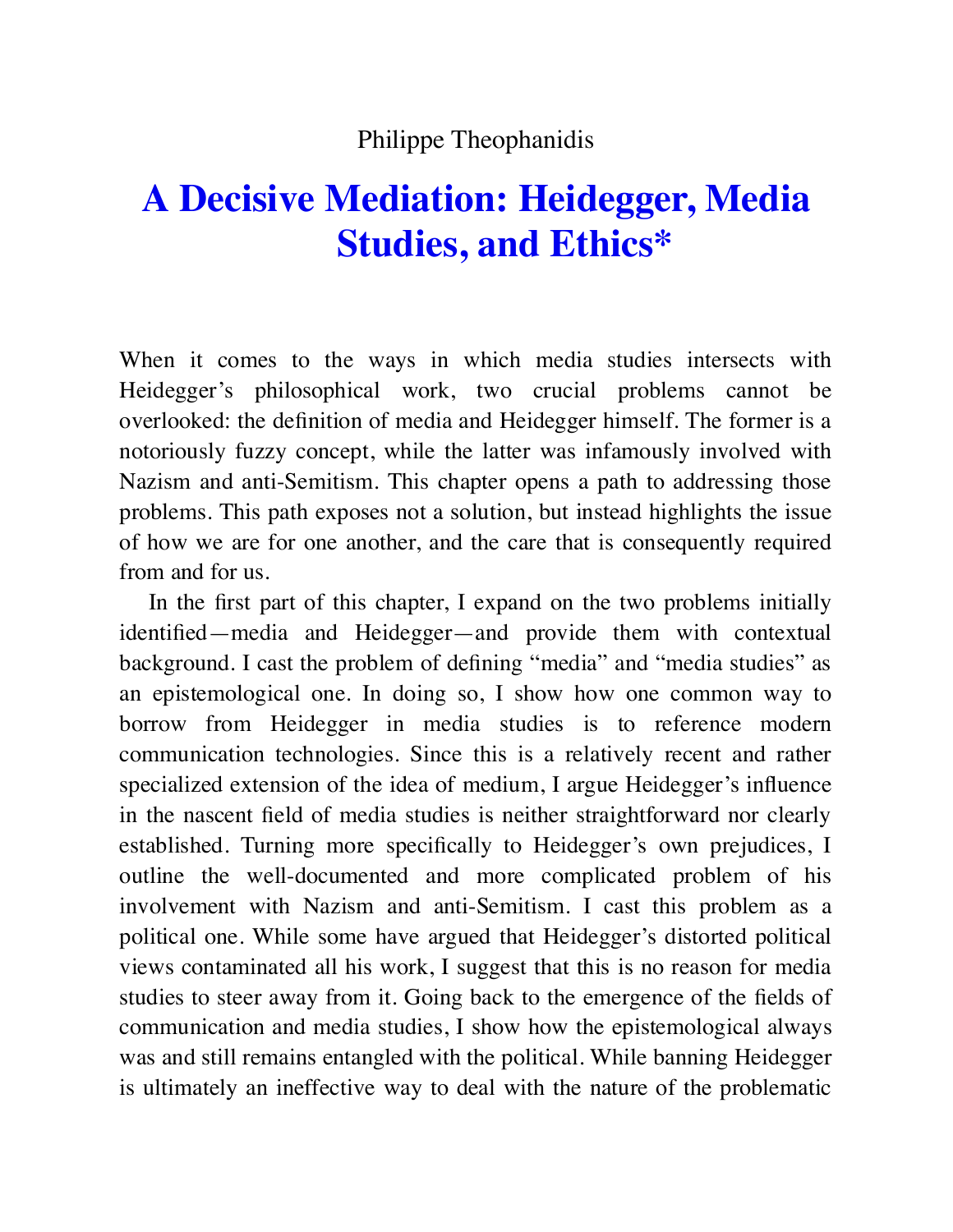views he presented (and getting rid of him does not spare us from the issues of prejudice anyway), merely sidestepping his involvement in the Nazi party is clearly not responsible either. I suggest instead that both the epistemological and political require ethical engagement. I outline how such an ethical engagement is of special concern for media studies, since ←233 | 234→it can be cast as a process of mediation. This approach offers alternative routes through the epistemological and political issues identified in Heidegger's works.

### **1 An epistemological problem: media**

To rigorously assess the role played by the Heideggerian corpus in media studies, let alone to propose new developments in and beyond his work, it is important to clearly establish what exactly scholars study in this field. One possibility for a simple answer can be identified in the common object shared by all those participating in this plurality of studies: media. A quick examination, however, requires any inquiring mind to acknowledge that "media" is as common and popular a term as it is equivocal in what exactly it refers to: very familiar in the various ways it is used, yet elusive in its meaning. As a German media theorist observed, the fact that the "concept of media" is an issue is "raised by every wiseacre."<sup>1</sup> How is that so?

It is still possible to find straightforward answers to the question, "what is a medium/media?" For example, in Hartley's *Communication, Cultural, and Media Studies: The Key Concepts*, the entry "Medium/media" opens with this rather confident assertion: "A medium (plural, media) is simply any material through which something else may be transmitted. […] Media of communication are therefore any means by which messages may be transmitted." <sup>2</sup> Alternatively, the *Oxford English Dictionary* lists 29 different meanings for the word "medium,"  $3$  excluding special meanings, some dating back to classical Latin. The recent conflation of the term "medium" with "media" <sup>4</sup> in the narrow sense as a "main means of mass communication" still strongly informs the common usage. In this perspective, media are understood as material things—technological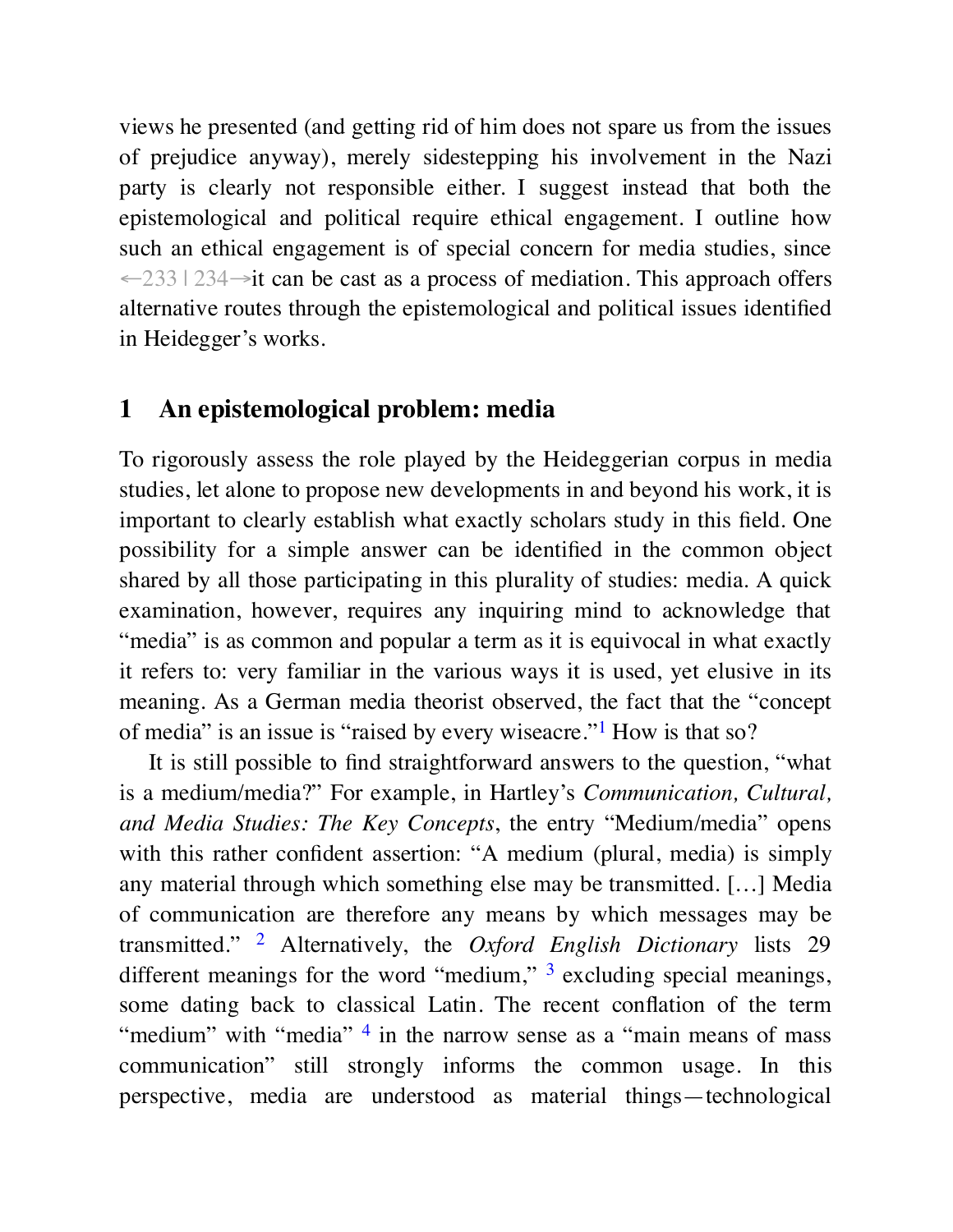artifacts  $5$ —or a system of things  $\leftarrow$  234 | 235→fulfilling a function (transmission) for a given end (communication).<sup>6</sup> Indeed, in a recent article examining new historical perspectives in communication studies, the authors observe that the "history of media is foremost the history of technical objects" (Thibault and Trudel, 2015, 12; my translation).

At first glance, this technological understanding of what media are helps to identify one of the common meeting points between specific aspects of Heidegger's work and media studies.<sup>7</sup> Heidegger's discussions about the hammer as *das Zeug* ("equipment") in section 15 of *Being and Time*, <sup>8</sup> the typewriter in his lecture on Parmenides,  $9$  or technology as "positionality" (or "enframing") in the oft-quoted *The Question Concerning Technology*, 10 all seem to offer logical applications in the field of media studies. This is not to suggest that such applications fell prey to technological reductionism nor a technologically determinist understanding of media. Many scholars working with a technical understanding of media do engage critically both with technological determinism and, when it applies, with Heidegger's elaborate treatment of technology (a treatment that, since its formulation, has not itself remained exempt of critical and rigorous examination).<sup>11</sup>

For example, Gunkel and Taylor introduced their recent book *Heidegger and the Media* by arguing that themes of "language, truth, telepresence and technological determinism constitute the four key related aspects of what makes Heidegger's purportedly abstract and esoteric work so useful for revealing very practical and radical insights into the media's role as a structuring element of our everyday lives" (2014, p. 8). Further examples of the diversity applications of Heidegger's ideas  $\leftarrow$  235 | 236 $\rightarrow$ regarding a technological understanding of media include, but are not limited to, postmodernism (Vattimo, *The Transparent Society*, 1992), television (Fry, ed., *RUA/TV? Heidegger and the Televisual,* 1993; Scannell, *Television and the Meaning of Live*, 2014) and radio (Scannell, *Radio, Television and Modern Life*, 1996; Babich, "Constellating Technology: Heidegger's *Die Gefahr/The Danger*," 2014), media consumption (Wilson, *Media Consumption in Malaysia: A Hermeneutics of Human Behaviour*, 2015), media users theory (Wilson, *Understanding Media Users: From Theory to*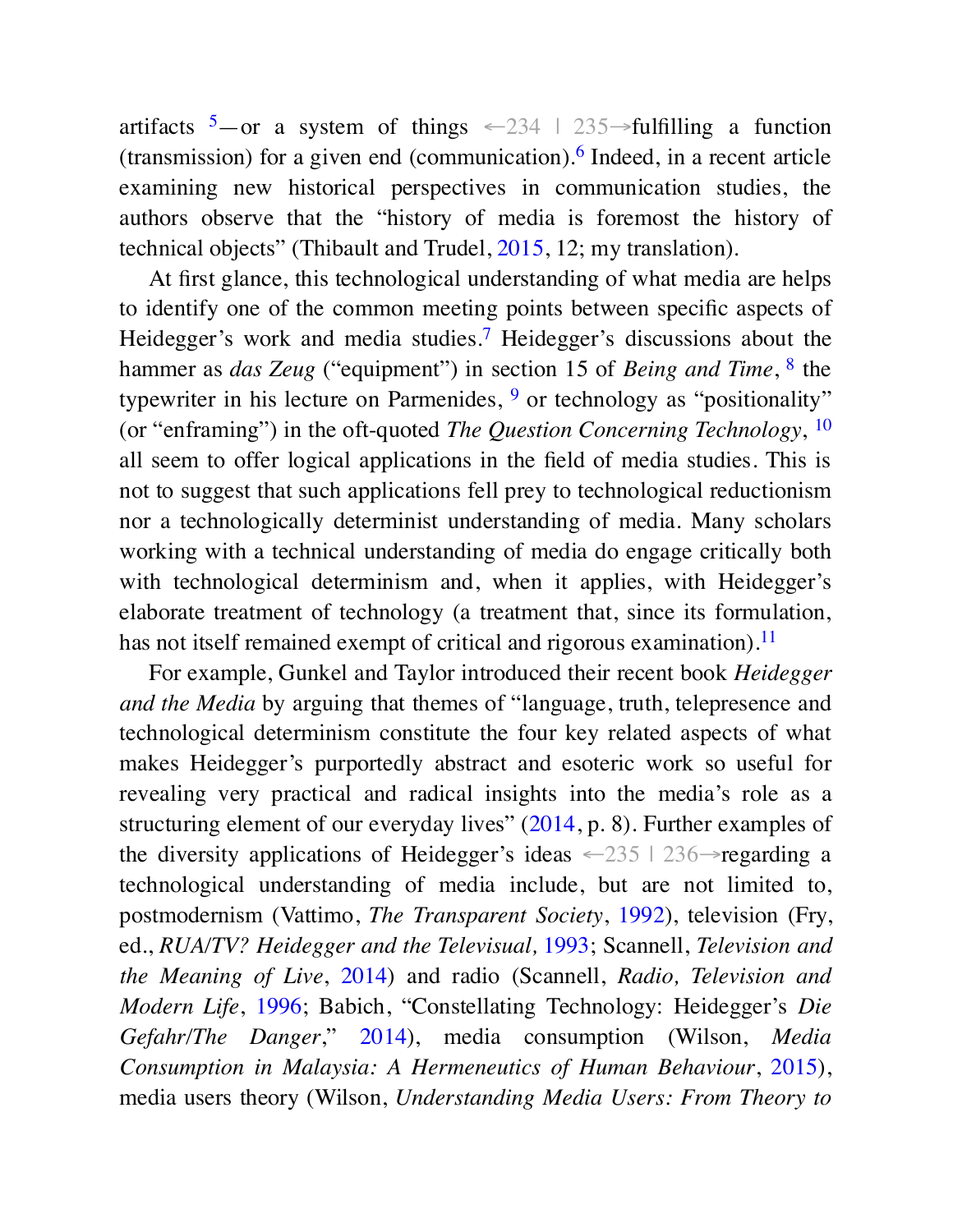*Practice*, 2009), cybernetics in the media age (Poster, "High-Tech" Frankenstein, or Heidegger Meets Sterlac" 2002), technology and biology (Kember and Zylinska, *Life After New Media*, 2012), the sense of place (Malpas, "New Media, Cultural Heritage and the Sense of Place: Mapping the Conceptual Ground," 2008), the idea of communication (Peters, *Speaking into the Air,* 2000),<sup>12</sup> environment and nature (Peters, *The Marvelous Clouds*, 2015), emerging media and big data (Floyd and Katz, eds., 2015), entanglement and transhumanism (Babich, "O! Superman!" 2013; "Heidegger on Technology," 2017), online learning (Cressman and Hamilton, "The Experiential Dimension of Online Learning," 2010), and media as such (Bay and Rickert, "New Media," 2008), especially in the tradition of German media studies (Kittler, *Optical Media*, 2010; *The Truth*, 2014; Weber and Cholodenko, *Mass Mediauras*, 1996; Siegert, "Cultural Techniques," 2013; Winthrop-Young, "Krautrock, Heidegger, Bogeyman," 2011a; *Kittler and the Media*, 2011b).

This is by no means an exhaustive survey of the relevant literature, nor necessarily a representative sample of Heidegger's influence on media studies.<sup>13</sup> Based strictly on this set of references, it is possible to assert that Heidegger's work has been and still is influential, at least to some degree. The precise extent or the  $\leftarrow$ 236 | 237→exact significance of this influence on the field of media studies has much to gain from a closer and more systematic investigation, which is currently lacking. This shortfall may have to do with the difficulty such a task entails. Two reasons can be briefly offered here to explain this difficulty.

First, it is worth noting that a large portion of communication and media studies—however those two fields relate, when they do—still simply manage without any direct reference to Heidegger. Numerous handbooks, readers, and encyclopaedias dealing specifically with communication and media make no mention of his work or include only passing allusions to it. In Littlejohn and Foss's *Encyclopedia of Communication Theory*, which contains about 400 entries, Heidegger is mentioned in relation to the traditions of phenomenology, hermeneutics, dialogue theories, rhetoric and existentialism, but not to "medium theory" or technological issues. In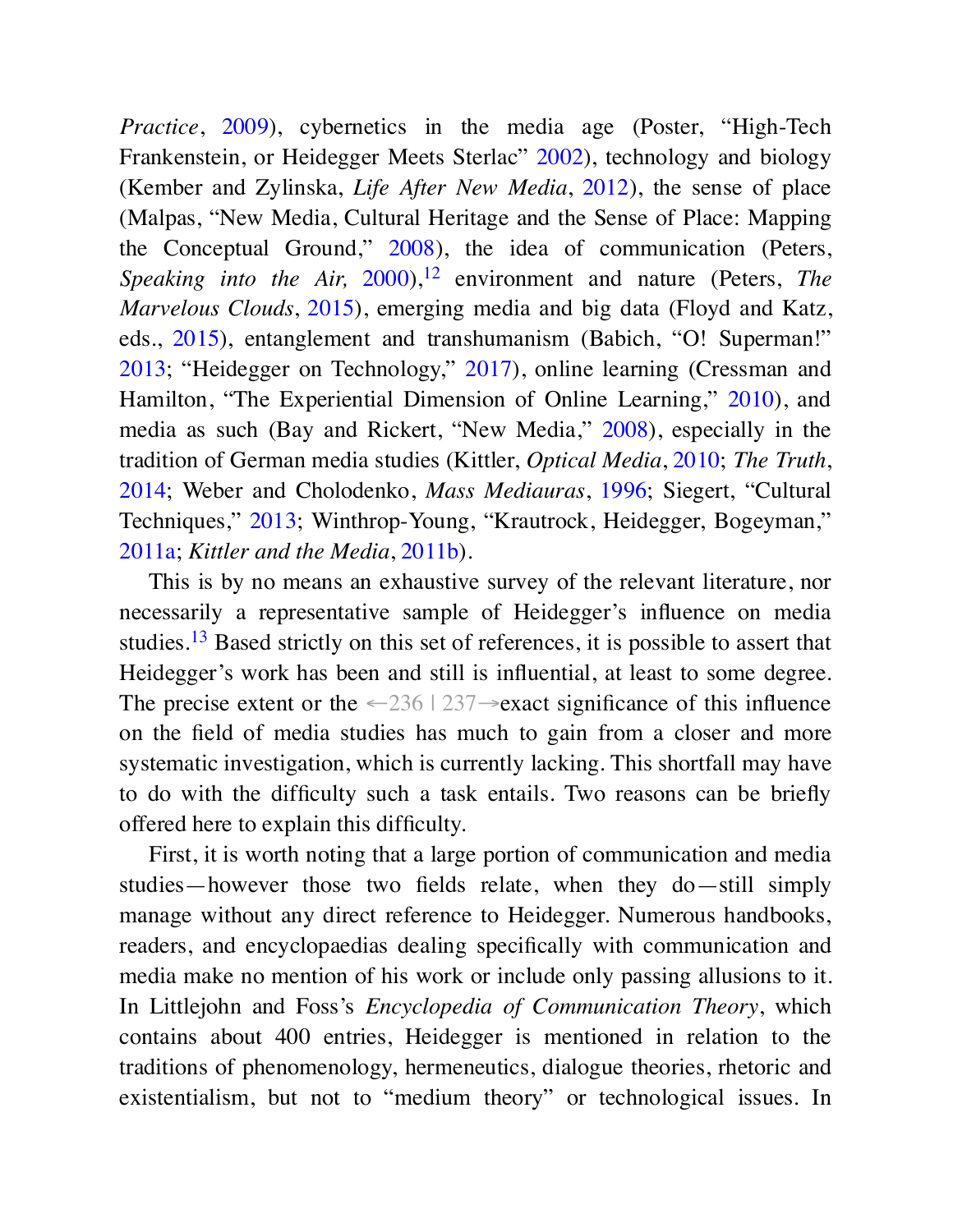Donsbach's 12-volume *International Encyclopedia of Communication*, Heidegger is associated with the same topics, but is also mentioned in entries about the history of communication and media studies, the history of the idea of communication and virtual reality  $(2008).<sup>14</sup>$  Heidegger's name does not appear in the index of the second edition of *Reading Media Theory* (Mills, 2012), nor are any of his texts included in Larousse's *Sciences de l'information et de la communication* (published in the "Essential Texts" collection of the French publisher Larousse; Bougnoux, 1993). There are merely two mentions in the 500-plus page *The Handbook of Communication History*, while four are found in the massive revised edition of *Media and Cultural Studies: KeyWorks* (Simonson, ed., 2013; Durham and Kellner,  $2006$ ).<sup>15</sup> The following works, which all take media studies as their main concern, do not make any reference to Heidegger, or scarcely mention him: *Oxford Handbook of Film and Media Studies* (Kolker, 2008), *Media Studies: An Introduction* (Kolker, 2009), *Media Studies: A Reader* (Thornham, Bassett, and Marris, 1996), *The Media Study Reader* (O'Sullivan and Jewkens, 1997), *Why Study The Media?* (Silverstone, 1999), *Home Territories: Media, Mobility and Identity* (Morley, 2002), *A Companion to Media Studies* (Valdivia, 2006, *Media Rituals: A Critical Approach* (Couldry, 2003), *The Media and Globalization* (Rantanen, 2004), and *Key Concepts in Media and Communications* (Jones and Holmes,  $2011$ ). This is again a rather modest sample,<sup>16</sup> but at the very least it suggests that Heidegger's work, although it exerts a certain influence with some authors, is far from being  $\leq 237$  | 238 $\rightarrow$ central or pervasive in the field of communication and media studies.<sup>17</sup> As Gunkel and Taylor themselves twice asserted in their book, *Heidegger and the Media*, to this day Heidegger remains "largely ignored by Media and Communication Studies" (2014, p. 170).

The second reason that can explain the difficulty of assessing more clearly the influence of Heidegger on the specific field of media studies is related to the problem raised at the start of this section: the uncertain identity of this field. Despite the technological understanding I already discussed being largely accepted, what the labels "media studies," "media,"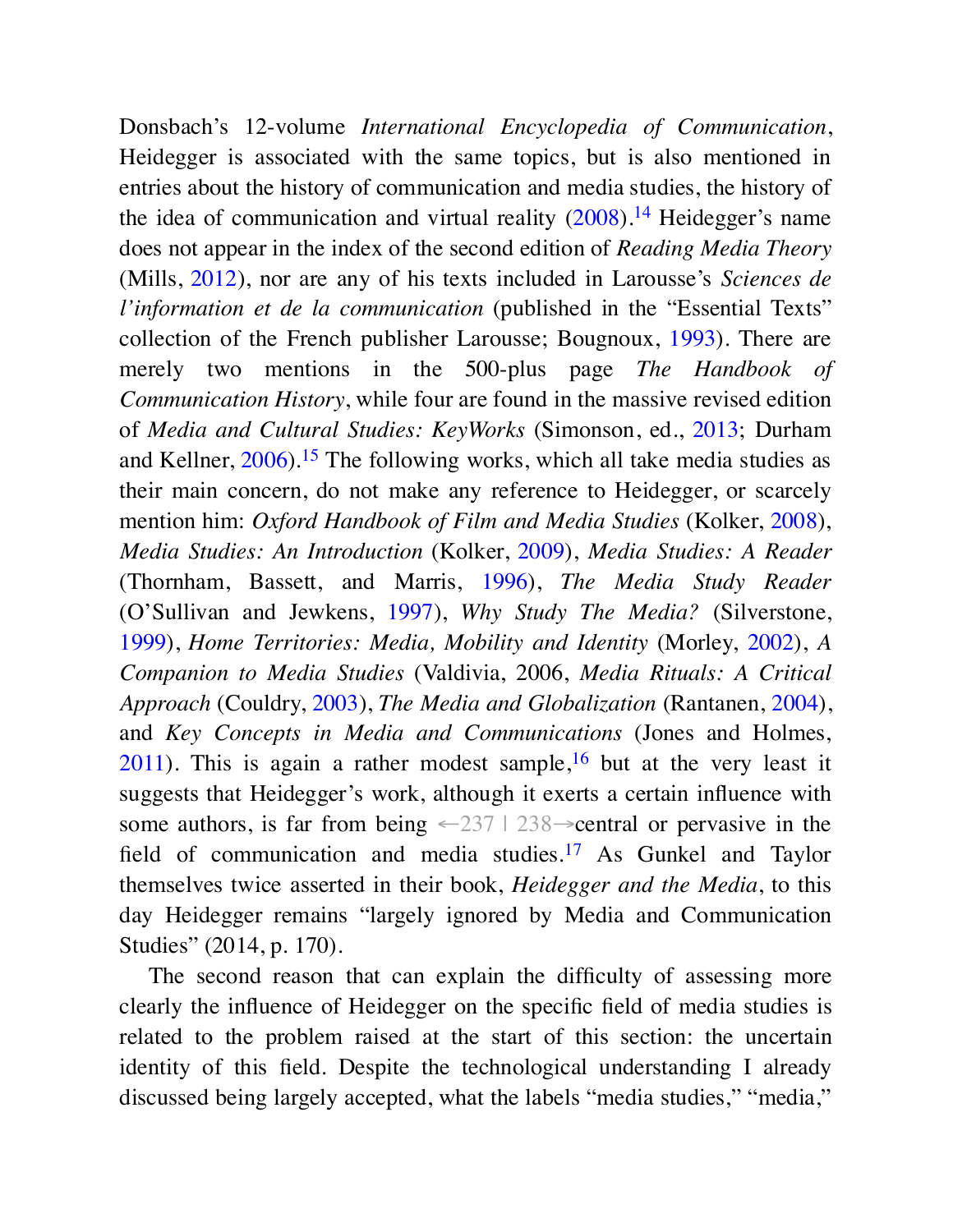and "medium" encompass are much more diverse. As one media and communication historian recently commented, regarding the absence of a dominating journal in his disciplinary field, "[i] f media and communication has no flagship, it is because there is no coherent discipline in the first place" (Pooley, 2015, p. 1247). This observation is not a new one. In 1974, Raymond Williams argued that the diversity of the field of communication research should be welcomed instead of lamented, observing, "[t]hat communication scientists cannot communicate with each other is by now one of those old jokes that with repetition become melancholy" (1974, p. 18). In his classic study on media and society, James W. Carey warned the reader, "[of] all the areas or subareas within communications, that of the mass media has proved to be the most fiercely resistant to adequate theoretical formulation—indeed, even to systematic discussion" (1989, p. 69). Robert T. Craig, who in 1999 penned an influential proposition for a "meta-model" of communication, observed fourteen years later in an interview that the nature of the field remained fragmented, adding, "[c]oherence is an elusive goal" (Boromisza-Habashi, 2013, pp. 421–422). John Durham Peters wrote more colorfully in the early 1990s of a "fascinating communication theory galore" (1993, p. 134). When allowed to stand  $\leftarrow$  238 | 239→outside of its common technological confines, the concept of "medium" shows just how rich a semantic field it belongs to. Media scholars who propose to take a step back from this instrumental understanding find themselves struggling to do so. We currently lack a rigorous examination of just how mass media research, communication studies, media studies, media archeology and, more recently, *Medienphilosophie* relate and differ from one another. An interesting attempt at a broader historical and epistemological survey can be found in Thibault and Trudel (2015). Under renewed scrutiny, the terms "medium" and "media" appear to be "ambiguous," characterized by "a strange fuzziness" or "conceptual fuzziness" (Mitchell, 2010, p. 93; Tholen and Krapp, 2002, p. 661; Winthrop-Young and Wutz, 2003, p. 1). For some, the equivocal nature of media is worrying, as it carries the threat of "a boundless concept" (Mitchell, 2008, p. 12). The debate is described by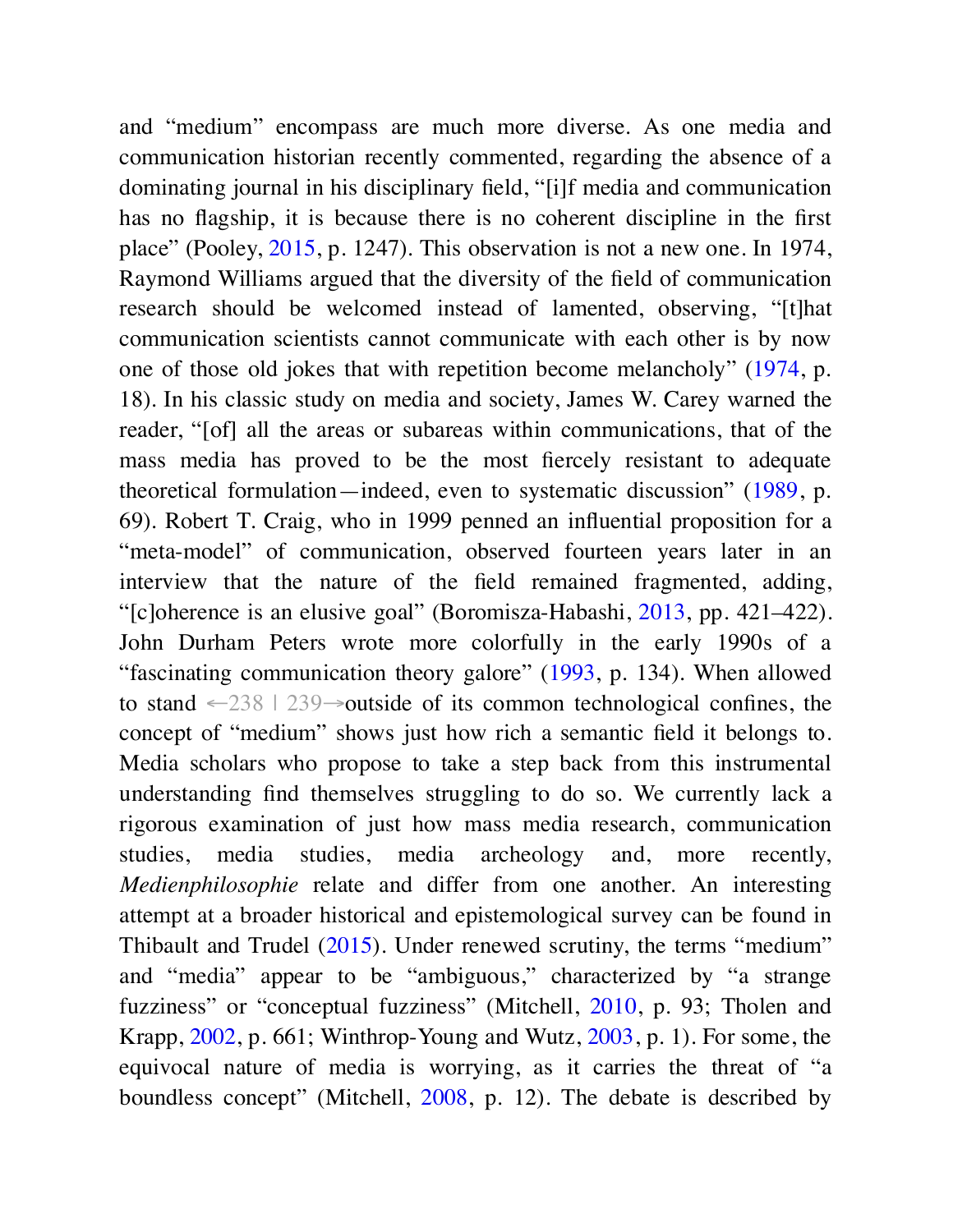these scholars as "confusing, multivocal and heterogeneous," and deeply characterized by the absence of consensus (Krämer, 2015, p. 27). Weighing in on this "heated debate," others have provocatively asserted "there are no media," hence broadening an earlier, similarly negating claim: "There are no mass media" (Horn, 2007, p. 7; Siegert, 1996; see also Siegert, 2015, p. 85).

From the fuzzy boundaries of the concept, we nonetheless see new understandings emerging about media phenomena, especially in relation to spatial meanings associated with the notion of "medium." It is opportunities for further developments in this direction that I will outline in the final section of this chapter, specifically as it offers grounds for ethical possibilities. To understand the relevance—if not the urgency—of such a development, we must turn to the second problem at hand: namely, the political issues associated with Heidegger and his work.

## **2 A political problem: Heidegger**

Even though the exact extent of Heidegger's influence on media studies and the contours of the field are not easy to establish, all is not lost to fuzziness. American scholar Thomas Sheehan put it succinctly: "Two facts about Martin Heidegger (1889–1976) are as incontestable as they are complicated: first, that he remains one of the century's most influential philosophers and, second, that he was a Nazi." (1988). The statement was made some thirty years ago and, at the time, was hardly breaking news.<sup>18</sup> Nonetheless, those two facts have been further  $\leq 239$  | 240 $\rightarrow$ complicated by the recent publication of Heidegger's *Black Notebooks* (2016).<sup>19</sup> This publication brought additional material, and publicity, to an already complex case.<sup>20</sup> In a recent essay situating the *Notebooks*, Jeff Malpas thus reiterates the problem: "That Heidegger was a Nazi and that he also held anti-Semitic views  $\leftarrow 240$  | 241 $\rightarrow$ are simple facts," he argued, before adding, "[a]s soon as one recognizes the need to clarify what is at issue in talk of Heidegger's Nazism and anti-Semitism, then the fact that Heidegger was indeed a Nazi and an anti-Semite starts to appear rather more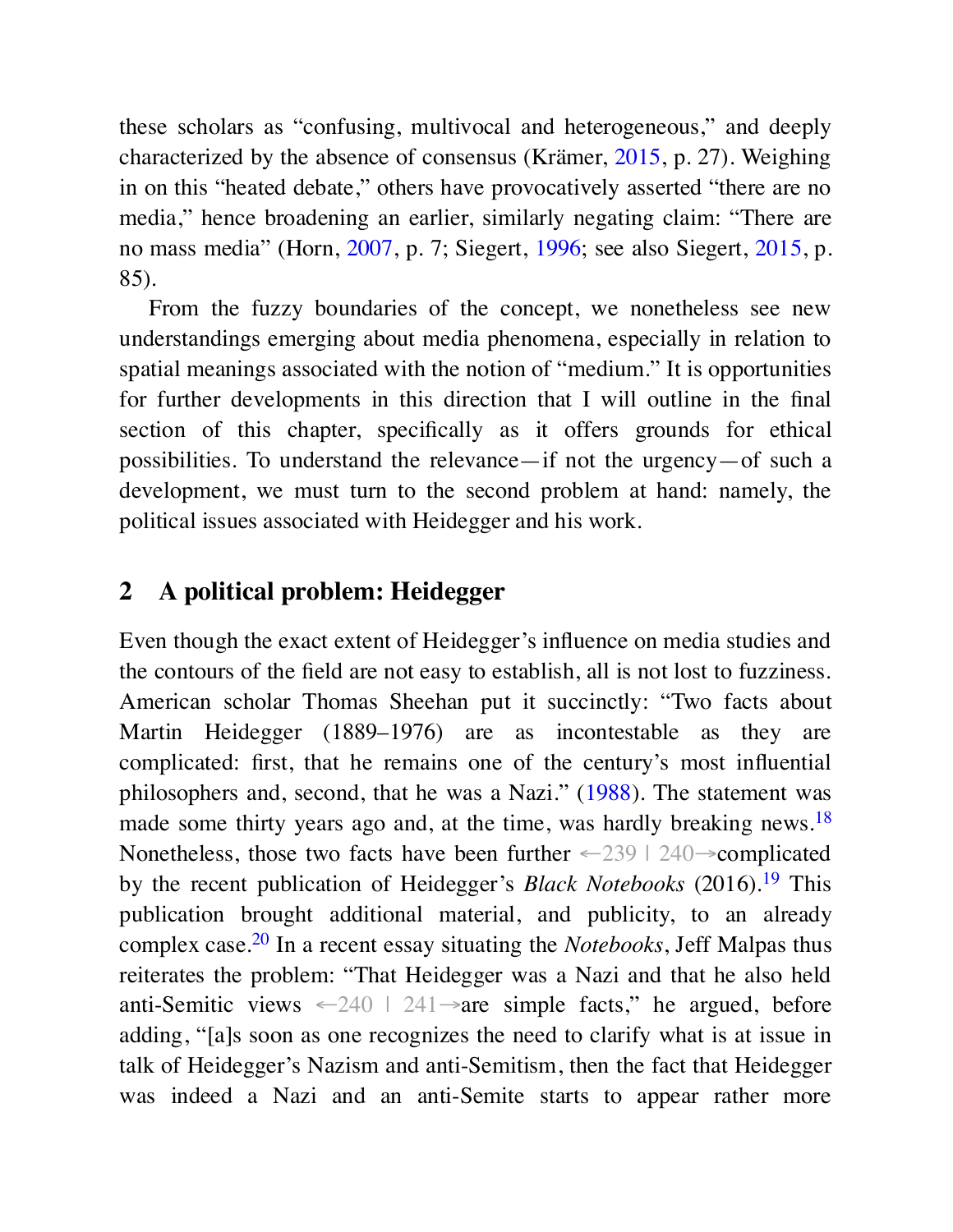complicated and much less straightforward" (quoted in Farin and Malpas, 2016, pp. 5–6). This case, which is not only about what Heidegger wrote and said but also about what he did not write and remained silent about, has been and still is being documented by important—if often controversial efforts which cannot be examined in detail here.<sup>21</sup>

A general awareness of the issue at hand has made its way from the rather specialized corner of continental philosophy to the blinding spotlight of mainstream media.<sup>22</sup> It has come in a burst of shards, fragments, and controversial tidbits of information. Those are sometimes treated with care and intelligence. Other times, they seem to be conjured up only to fuel oversimplified judgments. For example, some authors may have a general awareness of Heidegger's involvement with the National Socialist German Workers' Party and his membership card, while others may have heard of his alleged fascination with Hitler's hand. A set of short excerpts from the *Black Notebooks* was translated and circulated online even before the publication of the three volumes in Germany, in 2014. Thus, we may have heard of Heidegger commenting about the "world Jewry" ←241 | 242→(*Weltjudentum*).<sup>23</sup> We've read short quotes supporting his reputation as a major philosophical figure of the twentieth century, but also statements from well-known public figures denouncing his dishonesty and political beliefs. Hence, the controversy manifests itself as a difficult tension between being unwilling to deny the importance of his contribution to philosophy, while vehemently refusing to overlook or forgive what he did. This tension found an exemplary expression in a comment shared by French philosopher Emmanuel Lévinas: "Despite all the horror that eventually came to be associated with Heidegger's name—and which will never be dissipated—nothing has been able to destroy in my mind the conviction that the *Sein und Zeit* of 1927 cannot be annulled, no more than can the few other eternal books in the history of philosophy—however much they may disagree" (1998, p. 208). Those facts cannot be glossed over or ignored.

This alone should be enough to indicate just how much of a rigorous and serious effort is needed to adequately assess the full scope of the problem.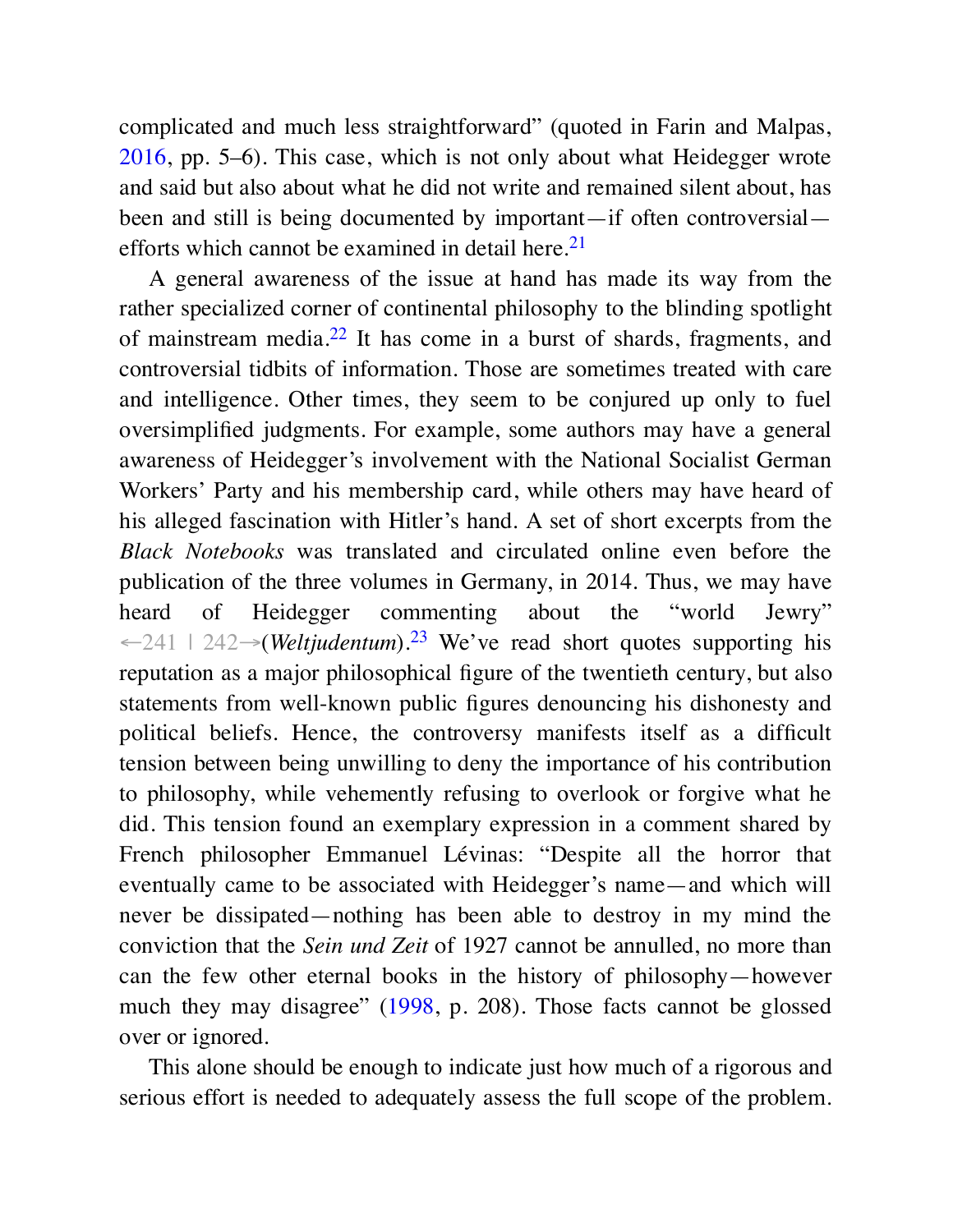To grasp what is at stake, one would need more than a minimal understanding of what historical Nazism, structural fascism, radical nationalism, cult-like Hitlerism, and anti-Semitism each entails, where they overlap and interlock, and how they nonetheless differ.<sup>24</sup> For example, the comments made since the publication of the *Black Notebooks* include remarks about "being-historical anti-Semitism," "cultural anti-Semitism," and "metaphysical anti-Semitism," all of them distinguishable from the typology once proposed by Adorno and Horkheimer in a different context (Trawny, 2016; Farin and Malpas, 2016, p. 6; Cesare, 2016; Adorno and Horkheimer, 1941). Understanding clearly how all of this intertwined with the "question of being" (*Seinsfrage*), Heidegger's main philosophical concern during most of his career, at least according to traditional ←242 | 243→readings of his work,<sup>25</sup> may very well be just as important an issue. This last task requires knowledge not just of fragments and excerpts, or a selection of essays, but the bulk of the Heideggerian corpus.

Over the years, the constraints imposed by such a situation have informed various strategies to navigate both Heidegger's philosophy and his political commitment to Nazism and anti-Semitism. One of those strategies is total excommunication of both the thinker and the thought, the persona and the whole of his work. To implement this ban, scholars must not use his name or even one line of his work, unless it is for the specific and explicit purpose of adding to the blame.<sup>26</sup> Another strategy consists of bracketing or amputating the political and ideological contaminant while saving part of the philosophy. This treatment may rely on the ignorance or explicit recognition of Heidegger's involvement with Nazism and anti-Semitism, but in any case, it allows for some of his ideas—deemed unpolitical or at least uncompromised—to be put to use. While the first option is sacrificial in nature, the second is instrumental. Both operate on the assumption that a form of exclusion—total for the former, partial for the latter—represent an adequate solution to a complicated problem.

Like others, I do not think either of those solutions are adequate or satisfactory. On the one hand, I do not find myself in a position where I could competently and rigorously declare all of Heidegger's philosophy to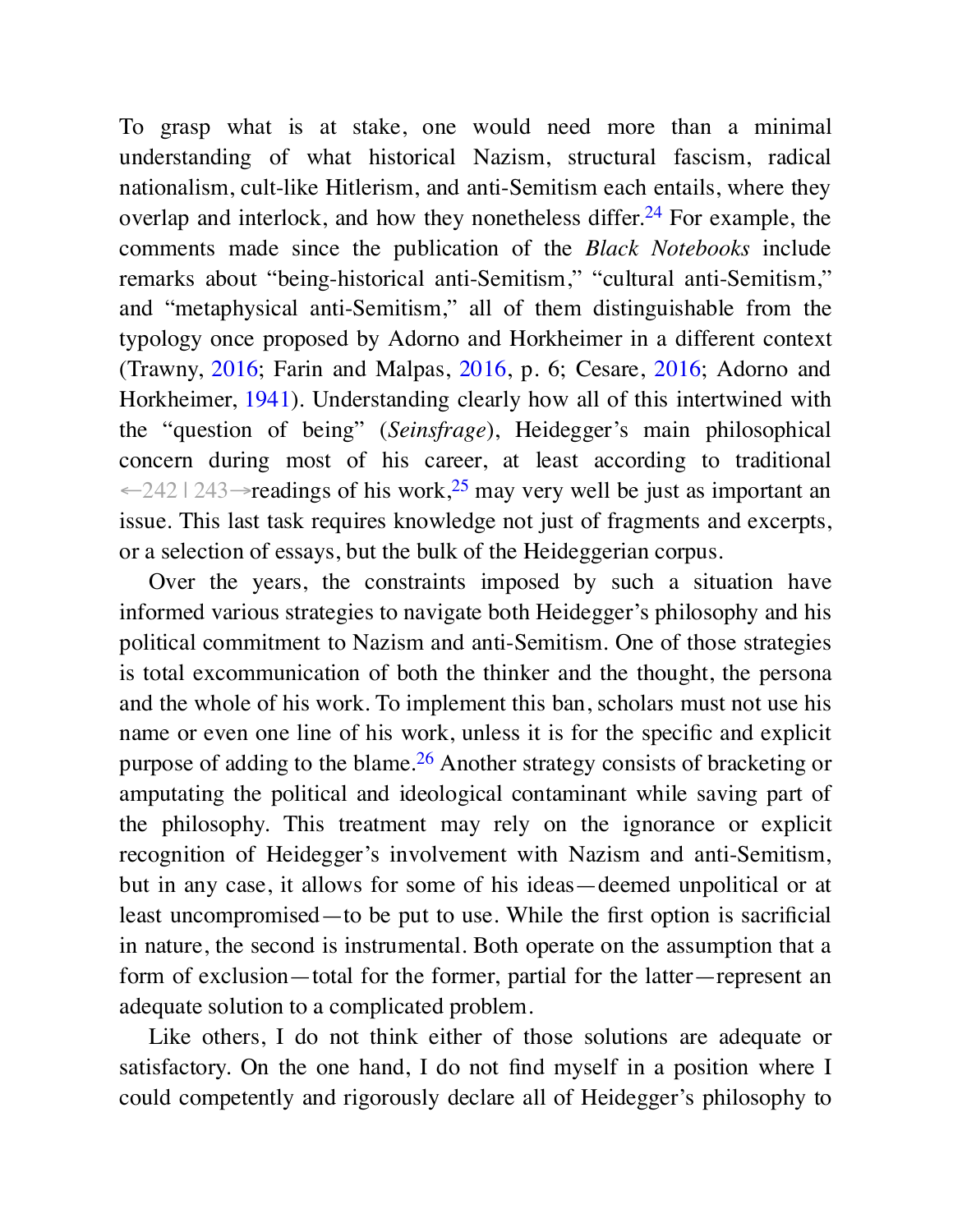be contaminated.<sup>27</sup>  $\leftarrow$  243 | 244→On the other hand, I am unwilling to accept the idea that parts of it could be conveniently isolated and instrumentalized, while the contentious parts are circumvented. Short of sidestepping this issue, the remaining alternative seems to consist of a headon confrontation. The difficulties that come with such a task are immense, more so from the perspective of a non-specialist. Considering what is at stake, is this complicated problem better left to the judgment of experts? Or, to phrase it differently, shouldn't media scholars simply avoid Heidegger's work altogether and find alternative ways through problems raised by research on media?

I argue to the contrary. There is both an epistemological and a political necessity to consider Heidegger, not despite his association with fascism and anti-Semitism, but because of it. To be clear, I am not arguing that from the point of view of communication and media studies Heidegger's only interest is found in the problematic aspects of his life, beliefs, and thinking. In another context, I could point out that since existence is foremost coexistence—or *Mitsein*, as Heidegger puts it in section 26 of *Being and Time*—then being together or "being-with" is the originary communicative condition of all things (although Heidegger restricts this condition to the human being alone, that is, to *Dasein*). As such, communication and media studies could and should be concerned with the work of Heidegger if only because they offer a privileged perspective on the question of being *qua* being-with. In all their equivocality, communication and media are indeed concerned with commonality, relationality, in-between-ness, and mediation. If such an argument is carefully developed, it underlines how media and communication studies relate to major aspects of Heidegger's philosophy, and most notably to the *Seinsfrage*. Such an argument would nonetheless need to address Heidegger's political leanings and anti-Semitism. In fact, this problem is, in more than one way, quite intimately related to the issue of "being-with" and community. Hence, it is this political problem that I address here, although briefly, if only to show how this controversy is not a reason to ignore Heidegger's work.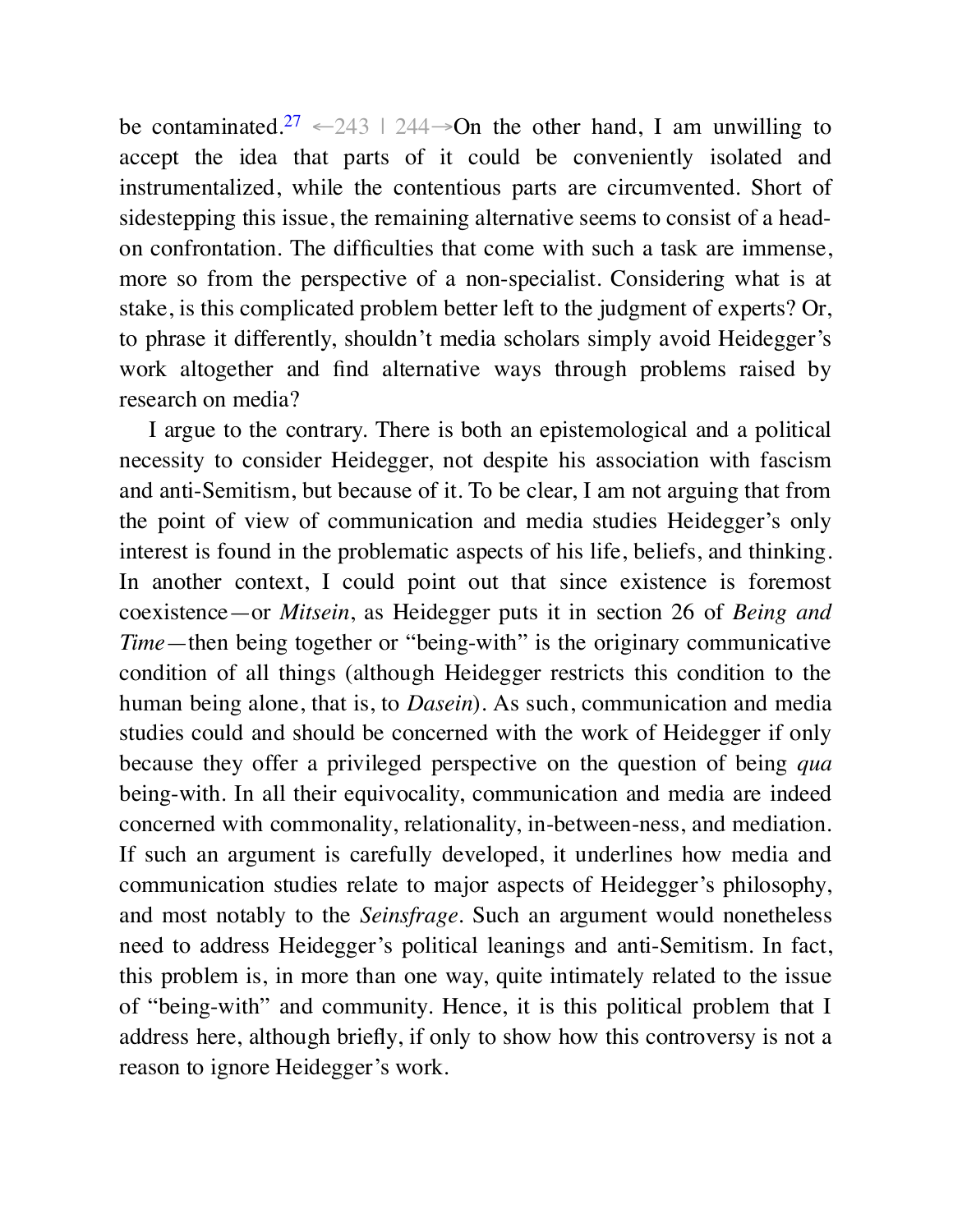At least two complementary perspectives support the idea that Heidegger's work, political commitments are of legitimate concern for communication and media scholars. The first one is general, and does not depend on the specificities of an academic field or discipline. However, it is of special interest for communication and media studies, as it is concerned with the ways we live together, ←244 | 245→relate with one another, and organize and share our lives in common. For this argument, this perspective can be viewed as broadly concerned with the political. As such, it is of relevance for everyone, including media and communication scholars. The other perspective is epistemological. It pertains to some of the specific aspects that have shaped and still are shaping the disciplinary fields of mass media research, communication studies, and media studies. I will further outline those two perspectives in order to highlight how ethics can be the site where media and Heidegger, the epistemological and the political, all converge.

First, fascism—of which Nazism can be considered a "permutation" or not (Griffin, 1991, p. 110; Passmore, 2014, p. 21)—is not a private matter, nor an uncommon problem. To the contrary, it is a common problem in both senses of the word: it is at once public (shared) and prevalent (ordinary). Fascism is common in the sense of being public because it concerns us all. More precisely, it is concerned with "us" and it belongs to "us." It concerns the very possibility of saying "we." $28$  As Foucault once argued, fascism is "not only historical fascism, the fascism of Hitler and Mussolini—which was able to mobilize and use the desire of the masses so effectively—but also the fascism in us all, in our heads and in our everyday behavior, the fascism that causes us to love power, to desire the  $\leq 245$  | 246 $\rightarrow$ very thing that dominates and exploits us"  $(2002, p. 108).^{29}$  Fascism can thus be regarded as a common problem in the specific sense that it is a shared problem, a problem "we" *have* and "we" *are* in common, as it brings us together and tears us apart. As soon as one recognizes that he or she lives a life in common—that is, not exclusively a private life—one recognizes the utmost necessity not to ignore this issue: the issue that "we" are for one another.<sup>30</sup> This last observation must be understood not quite simply in the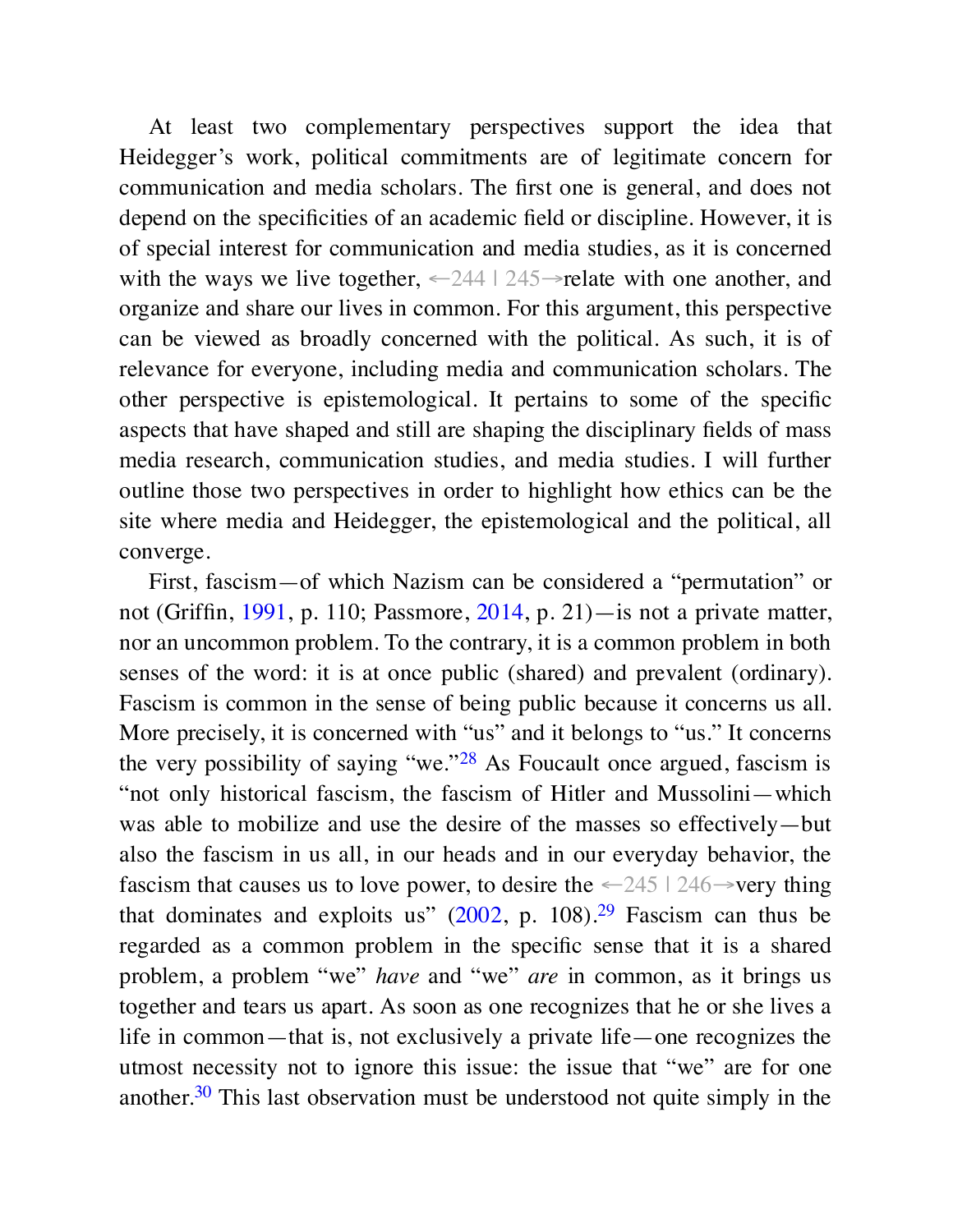general sense that "we" represent an issue for one another, but in the specific sense that being together means sharing the conditions of this coexistence as a common issue. In an essay titled "The King is Dead: Martin Heidegger after the *Black Notebooks*," Gregory Fried concluded with similar concerns: "[w] e may rightly despise Heidegger for his anti-Semitism and Nazism, and his entire body of thought must be reconsidered in light of increasingly decisive evidence of how deeply he adhered to these convictions. But who we are, and who we are going to be as human beings in a newly global world, is very much the question, and we seem allergic even to asking it seriously. As a genuine adversary, Heidegger brings what is at issue into focus; if we don't raise the question at all and think it through, we will lurch blindly to our fate." (quoted in Farin and Malpas, 2016, p. 55). Others have similarly argued that Heidegger, even with his fascism and anti-Semitism, is still very much "our" problem, and that casting him away is not an adequate solution (Agamben, 2006, pp. 273– 281; Nancy, 2014).

Fascism is also common in the sense that it is not confined to a one-time, exceptional occurrence in our recent history: a monstrous error that happened only once and from which we have been able to stay clear of since. As Mark Neocleous put it, borrowing from Klaus Theweleit, "fascism is in fact a problem of  $-246 \mid 247 \rightarrow$  the 'normal' organization of our lived relations" (1997, p. x). Far from being confined to historical research in some specialized corner of academia, it manifests itself in all corners of our daily lives, informing the experience we have living with one another.<sup>31</sup> As such it does not concern the few, but the many: populations, crowds, masses, have all been and still are concerned with fascism (Jonsson,  $2013$ ).<sup>32</sup> It has been and still is intimately linked with some forms of society and community.<sup>33</sup> Today, it is associated with the rise of rightwing extremism, radical nationalism, xenophobia, and violence on most continents.<sup>34</sup> Researchers have long been studying how the Internet is being used to spread neo-Nazi and far-right ideologies (Back, Keith, and Solomos, 1996; Thiesmeyer, 1999; Burris, Smith, and Strahm, 2000; Copsey, 2003; Atton, 2006; Caiani and Parenti, 2009;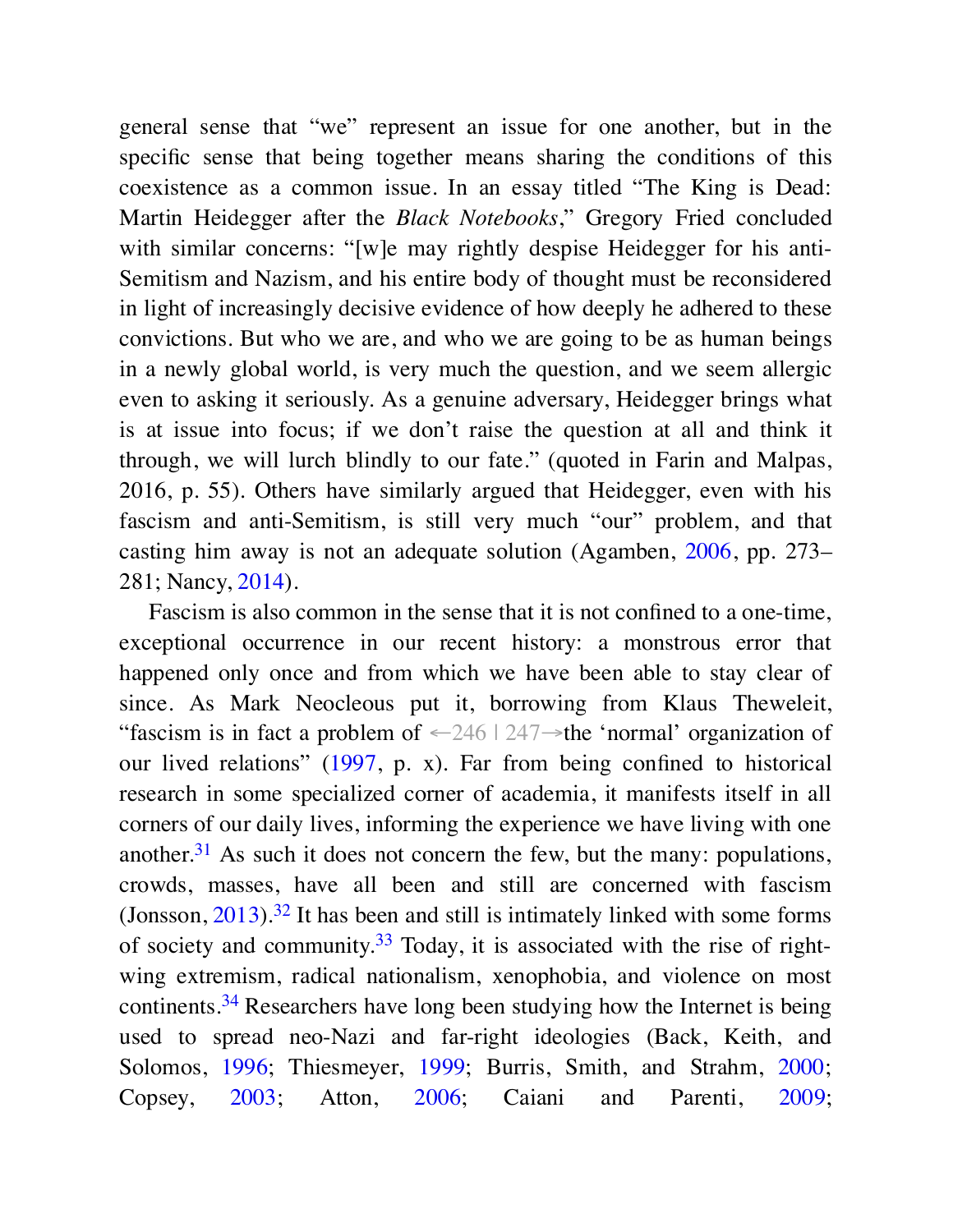$\leftarrow$  247  $\mid$  248→Eatwell, 1996). During the 2016 election campaign in the United States, it was raised as an issue associated with white supremacy and social media under the euphemistic label "alt-right" (Rosenfeld, 2017; Malmgren, 2017; Lyons, 2017; Nagle, 2017). An incident in the early weeks of 2017 illustrates the way fascism, as an issue, pervades mainstream media outlets. At the time, a video of white supremacist Richard B. Spencer being punched became viral. In the days that followed, it spurred a (mostly) online debate about morality and Nazism, with *The New York Times* titling one of its pieces: "Attack on Alt-Right Leader Has Internet Asking: Is It O.K. to Punch a Nazi?" (Stack, 2017). Following the tragic incidents that took place in Charlottesville on August 11–12, 2017, the discussion about the ways the Internet enables right-wing extremists was once more reignited.

This brings us to the second perspective from where it appears relevant to examine the issue of Heidegger's involvement with Nazism and fascism. This perspective is epistemological, and more specifically concerned with communication and media studies as academic fields. As I have already suggested, Heidegger's views on technology represent an obvious point of access. However, there is an even more direct link between the growth of those fields and the history of fascism. This link is not only historical; instead it appears as a continuous issue that runs from the ways far-right ideologies spread on social media today to the role played by mass media in the context of the two world wars in the twentieth century.

Just how important the influence of war and fascism have been to the emergence of both the discipline of communication and the study of media is starting to be more clearly recognized by the development of new historical perspectives in the field (Buxton, 1996; Sproule, 1997; Gary, 1999; Glander, 1999; Wahl-Jorgensen, 2004; Pooley, 2008; Pooley and Park, 2013; Turner, 2013; Babe, 2015; Thibault and Trudel, 2015). Specifically, this new research shows that the study of communication did not emerge "out of nowhere during the 1930s and 1940s," but is intimately linked to collective "anxieties" regarding propaganda and the diffusion of new mass communication technologies between the two world wars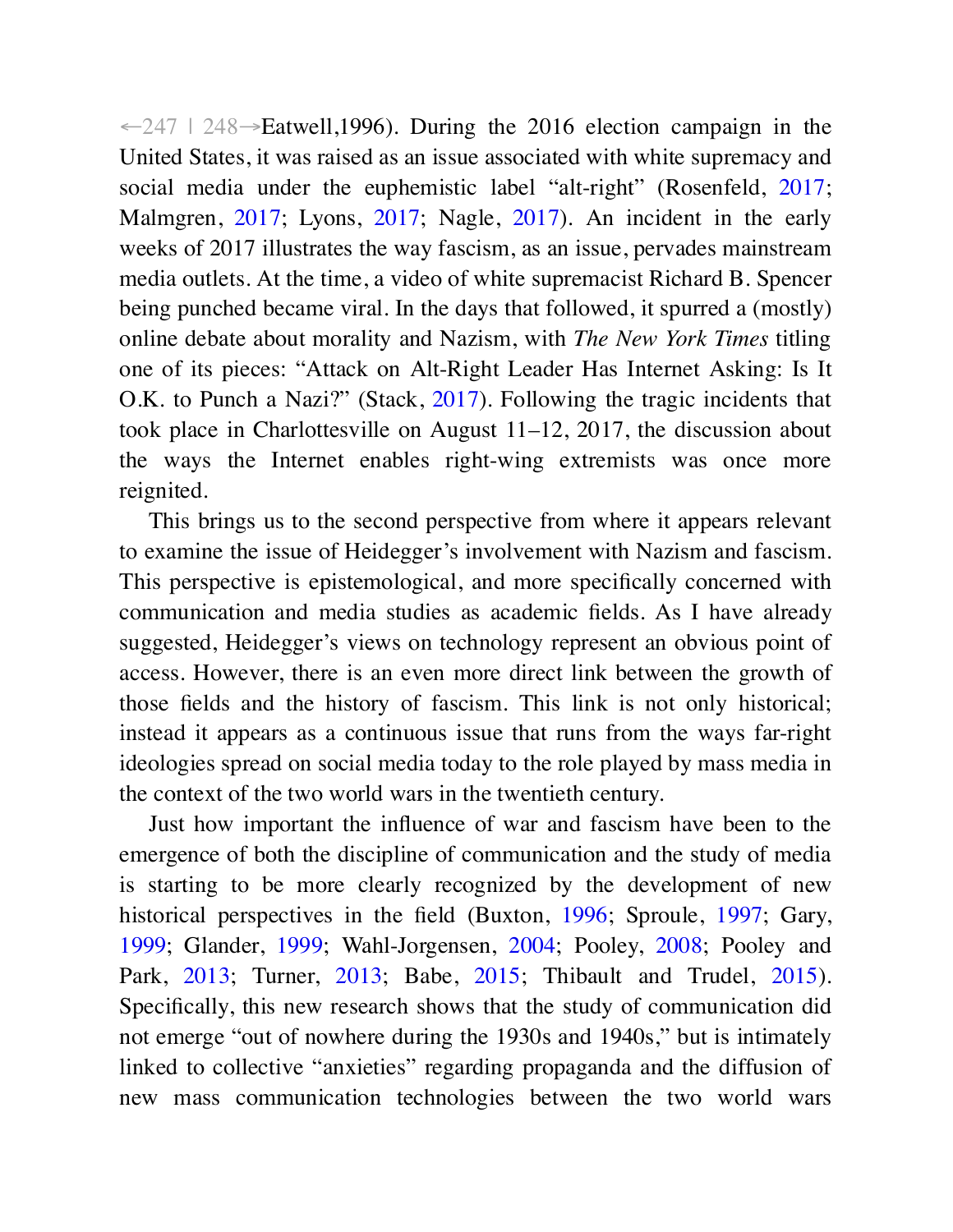(Buxton, 1996; Gary, 1996, 1999). This new historiography explicitly moves beyond both the Manichean history, centred around the mythical "hypodermic model" (Sproule, 1989; Lubken, 2008; Thibault, 2016), and the "founding fathers" narrative promoted by Wilbur Schramm and others (1963, p. 116; Rogers, 1994; for a critical assessment see Pooley, 2008; Babe, 2015, pp. 99–104). Instead, it relies on archival investigation to provide a more nuanced history concerning the impact of various wars (including the Cold War) and propaganda on the  $\leftarrow$  248  $\mid$  249 $\rightarrow$ birth, shaping, and further development of mass communication research, especially in the United States.

The study of this impact goes beyond explaining how Paul Lazarsfeld and indeed many European scholars, including some the principal figures of the Frankfurt School—fled Europe to escape the rise of fascism, causing what some have dubbed a "transnational flow of ideas" (Löblich and Averbeck-Lietz, 2015 pp. 25–45; see also Sills, 1979, pp. 411–427).<sup>35</sup> It also goes beyond the story of single historical figures, such as Guglielmo Marconi, who joined the Italian fascist party in 1923, before becoming a member of the Fascist Grand Council in 1930 (Raboy, 2016, pp. 549–576). Rather, this examination acknowledges how the birth of fascism, in between the two world wars, raised wide-ranging concerns about the use and effects of mass communication technologies in democratic societies, as "it caused people to take seriously the issues surrounding the growth of propaganda and mass communication" (Glander, 1999, p. 15). This anxiety stems from the intersection of the rise of mass society, developments of social sciences, and mutations in modes of government (Gary, 1992). As Fred Turner explains in *The Democratic Surround*, "[w] hen they gazed across the Atlantic to Hitler's Germany, and, to a lesser extent, Stalin's Soviet Union and Mussolini's Italy, American journalists and social scientists saw their long-standing anxieties about the power of mass media harden into a specific fear that newspapers, radio, and film were engines of fascist socialization" (2013, p. 16).

Hence, in his own effort to revisit the traditional historiography of communication and media studies, Brett Gary has underlined the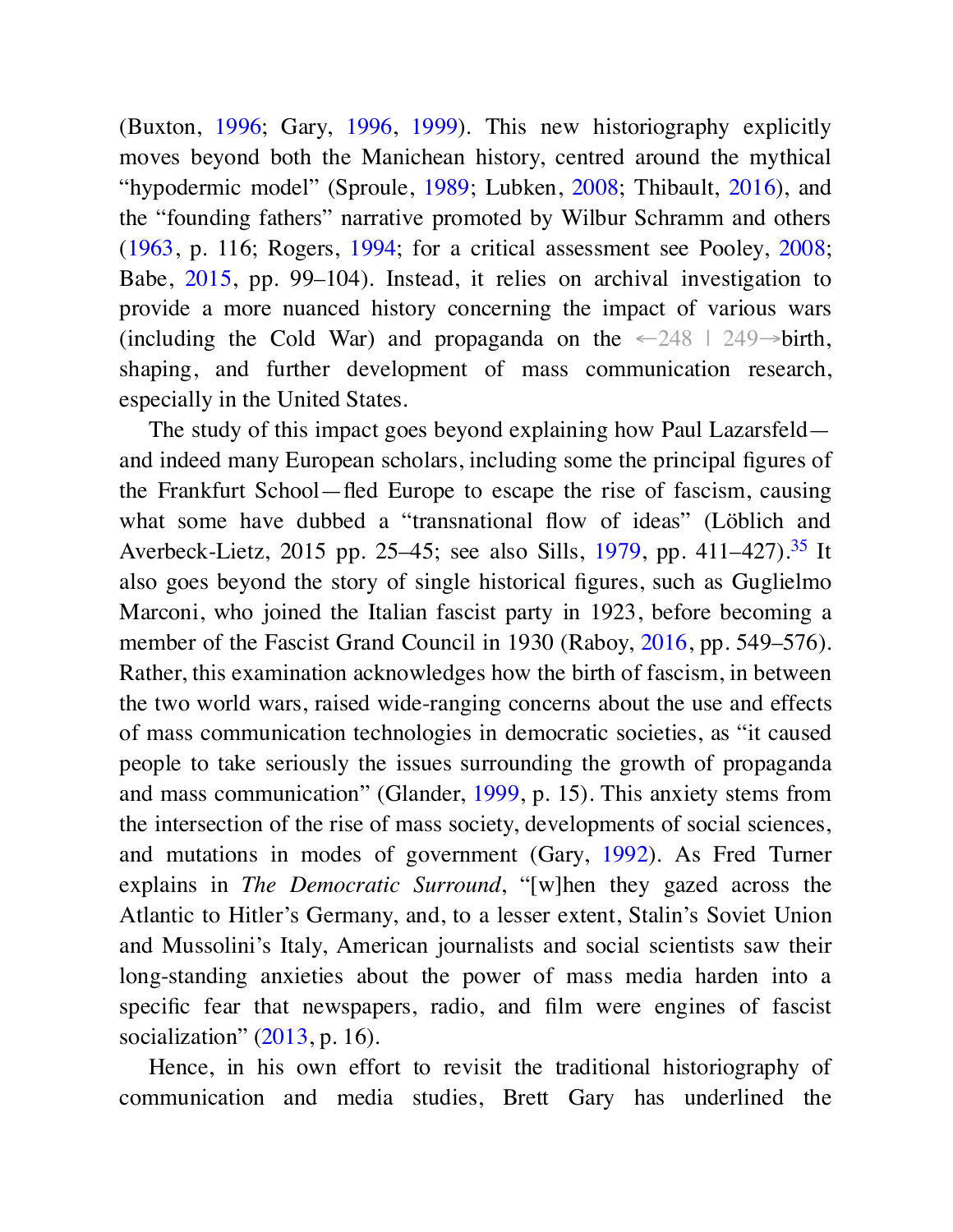ambivalent function for communication studies of this unique historical setting, at once perceived as an opportunity and a threat. "The contradictory imperatives of modern liberalism," he writes, "simultaneous commitment to and fear of the expansion of the modern state, with its information and opinion control apparatus—pervaded the debates of the first generation of communication researchers" (1996, p. 124). Indeed, many were concerned not only with how to prevent the enemies of democracy from using this power against Americans, but also with how to develop beneficial applications without falling prey to its dark power. As it is well known now, those concerns were serious enough to fuel new initiatives in research, sponsored and supported by government agencies and private foundations. Among those private foundations, the new historiography shows just how crucial a role the Rockefeller Foundation came to play, especially to the initial launch of mass  $\leftarrow 249 \mid 250 \rightarrow$ communication research. It did so by funding the Communication Seminar (also known as the Communication Group). As Gary states, "the evolution of the emerging discipline's first research model was ineluctably tied to its historical moment. Its history cannot be separated—intellectually, institutionally, or epistemologically from the impending crisis of World War II" (1999, p. 88).

To emphasize the good faith behind the effort to find useful applications to mass communication, Gary coins the expression "prophylaxis propaganda" (1999, pp. 89, 102, 125). However, as he also clearly shows, this concerted effort cannot obfuscate the fact that despite good faith, or because of it, moving this research effort "in the direction of national security" also represented a risk. As one of the Rockefeller Foundation officers wrote at the time, "[t] here is always a danger that if emergency mechanisms are not recognized as such, that they become permanent" (1999, p. 102). Other officers of the foundation were more explicit, arguing that those research efforts resembled "the methods by which democracy has been destroyed" (Gary, 1996, pp. 139–140). Commenting on a report produced by the foundation titled "Research in Mass Communications," some officers explicitly called on what they perceived as the "fascistic tendencies" embedded in it (1999, p. 104). Historian of communication and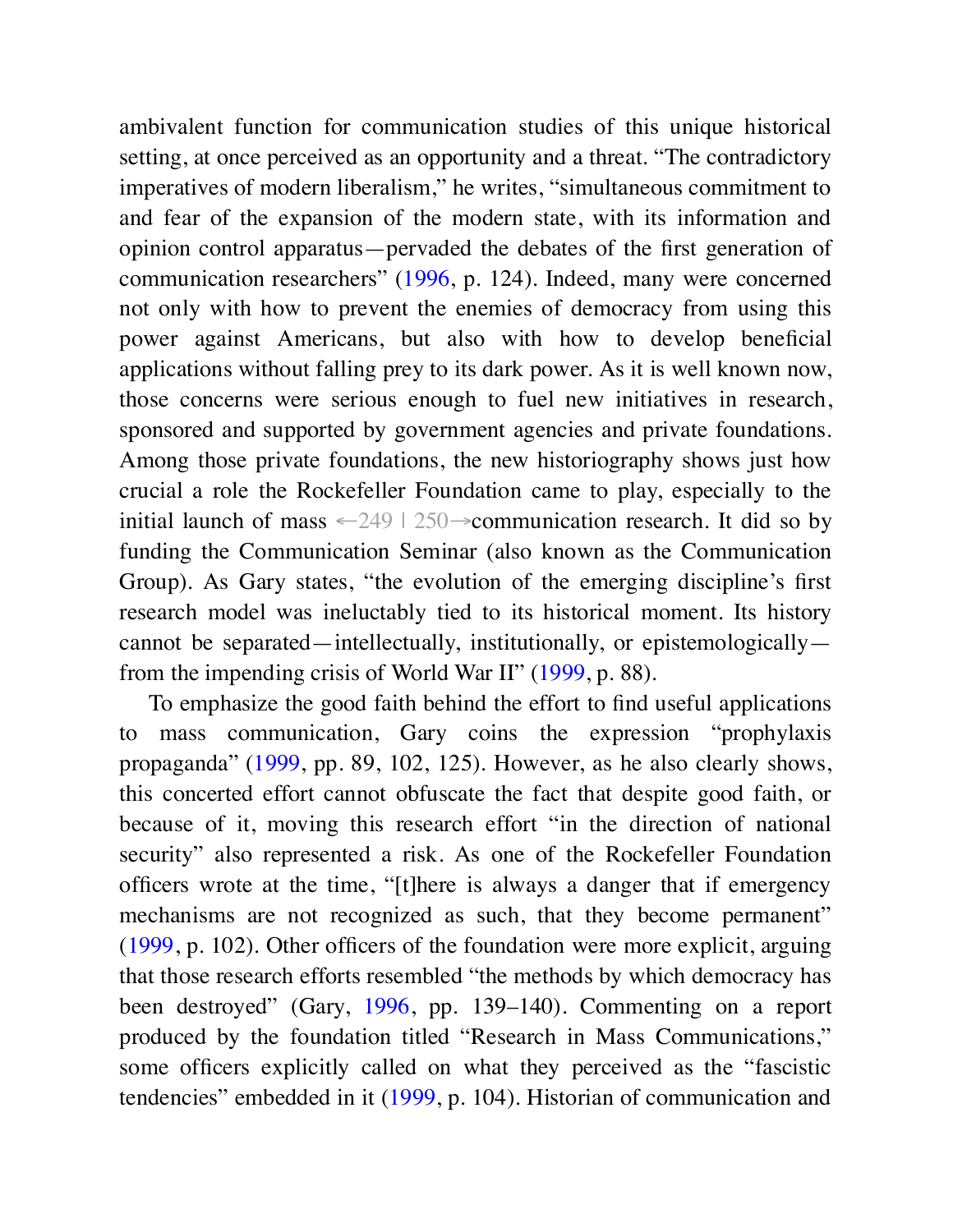media studies Jefferson Pooley argues those risks were not entirely avoided as "emergency effort became routinized, through inertia and the subsequent cold war context, into the national security state" (2008, p. 63, n. 46).

Thus the legacy of fascism—as a threat to democracy and a shaping force—informs the fields of communication and media studies up to this day. As "big data" and surveillance studies are gaining more momentum, what Gary wrote more than twenty years ago has not lost any of its relevance: the difficult birth of the field "linked the emergence of mass communication research as a scholarly field with the growth of the surveillance apparatus of the modern national security state" (1996, p. 123). In other words, today's familiar debates about the impact of the Internet and social media on democracies inherit—without simply duplicating it—from a tortured past. In more than one way, Heidegger's work and political commitments belong to this long-standing issue because they are concerned with the emergence of new communication technologies (among other technological developments) and as they are, at least partially, entangled in the ideology of fascism. Although the argument cannot be fully developed here, they also belong to it as his philosophy can be viewed as centrally concerned—in a problematic way, as should be clear by now—with contemporary modes or ways of co-belonging or coexistence.

With this background, we can now turn to the final part of the argument. Here, I want to show how the epistemological and political issues we have examined  $-250$  | 251 $\rightarrow$ so far expose the crucial importance for an ethical decision. This decision is not about Heidegger, and whether to read his work or not, or whether to engage with his ideas or not. To understand this, ethics must be distinguished from the sphere of morality. This distinction will serve two purposes. First, it will underline how this decision is not about settling on a position: it is not an end-point, but a process. This certainly is not to say that we should be hesitant about fascism and Nazism; quite the contrary. The risk is such that it should be constantly reassessed. We must be careful not to think we can come to a decision once and for all, and forget about it, or get used to it. We must continuously and relentlessly come to a decision, without falling prey to the temptation of believing that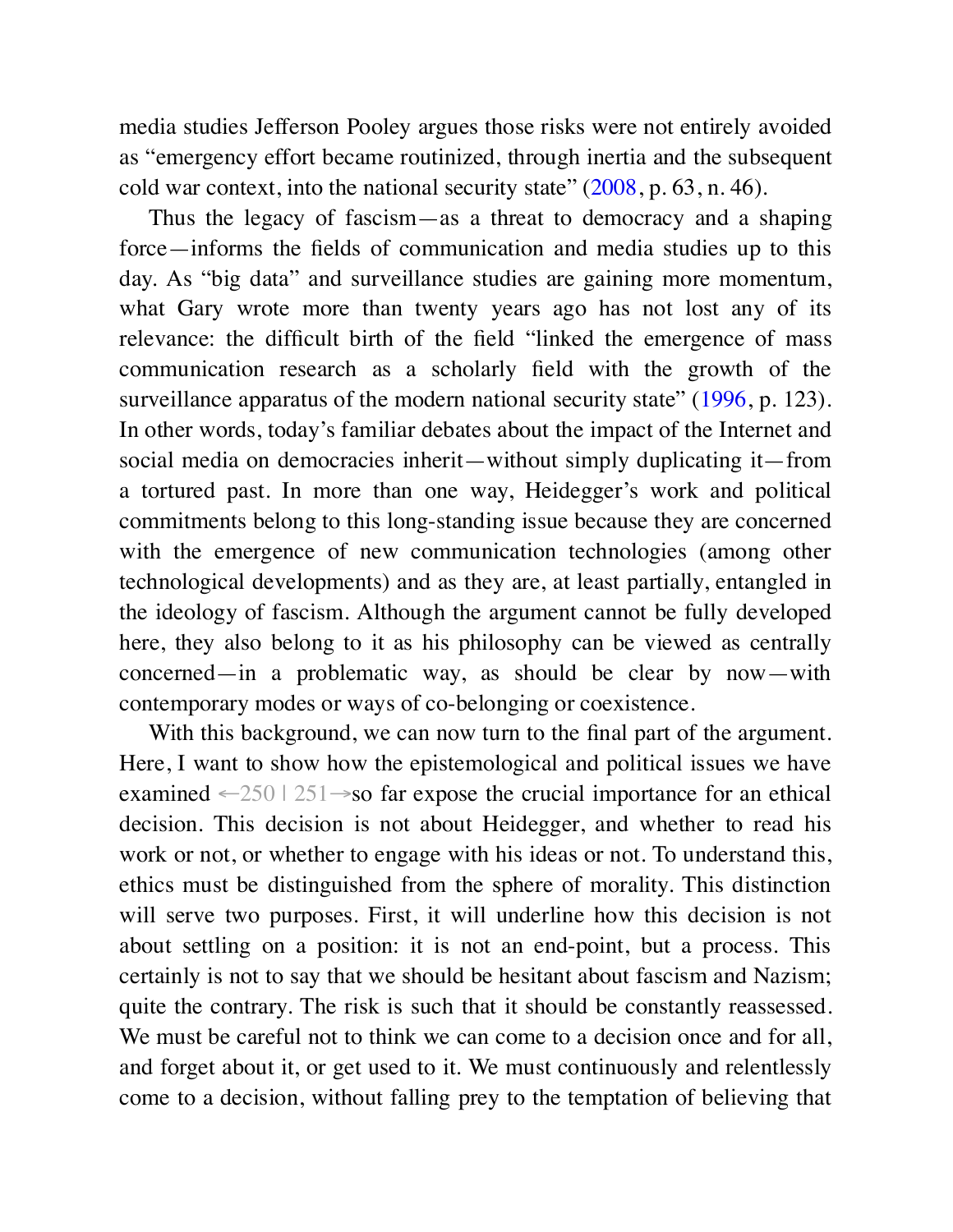the case is closed. Such a decision allows us to maintain our engagement with the political issues identified above, and hence ourselves. This decision, as a process, opens ourselves to one another. What is thus being held is not so much a given set of values, but the opening itself, as the possibility for "us" to exist. Since the issues identified above concern "us," the very conditions of our co-belonging, such a decision should indeed be concerned with our ways of coexisting. Second, I will show how such an understanding of ethics relates to space: the opening where we "take place." In such a spatial configuration, the ethical decision names the conditions of a milieu of existence: it becomes a process of mediation. This idiosyncratic understanding of ethics brings it in line with the study of medium and media.

#### **3 Ethics as mediation**

When it comes to "ethics," the general meaning of the term has come in recent times to be conflated or confused with morals. This conflation has its reasons. Ethics refers to the Greek *ἦθος* (hereafter transliterated as ēthos), meaning character.<sup>36</sup> To some degree, it is thus equivalent to the Latin mores which gives us  $\leftarrow 251$  | 252 $\rightarrow$ "morals" (also *mœurs* in French).<sup>37</sup> Nonetheless, some twentieth-century authors have made a strong argument to distinguish between the two terms. In her striking introduction to *The Life of the Mind*, Hannah Arendt already distinguishes between rules of conduct and conduct, "the Latin word [*mores*] being associated with rules of behavior, whereas the Greek word [ēthos] is derived from habitat, like our 'habits'" (1978 p. 5). Michel Foucault develops a similar line of reasoning in the third part of his Introduction to *The Use of Pleasure*, the second volume of his inquiry, *The History of Sexuality*. He unfolds the many differences between moral codes and the "ethical subject," arguing that "a rule of conduct is one thing; the conduct that may be measured by this rule is another"  $(1990, p. 26)$ .<sup>38</sup> Paul Ricœur similarly underlines the authoritative nature of "moral" while examining the relationship between "ethics and morality." He proposes his own differentiation, where he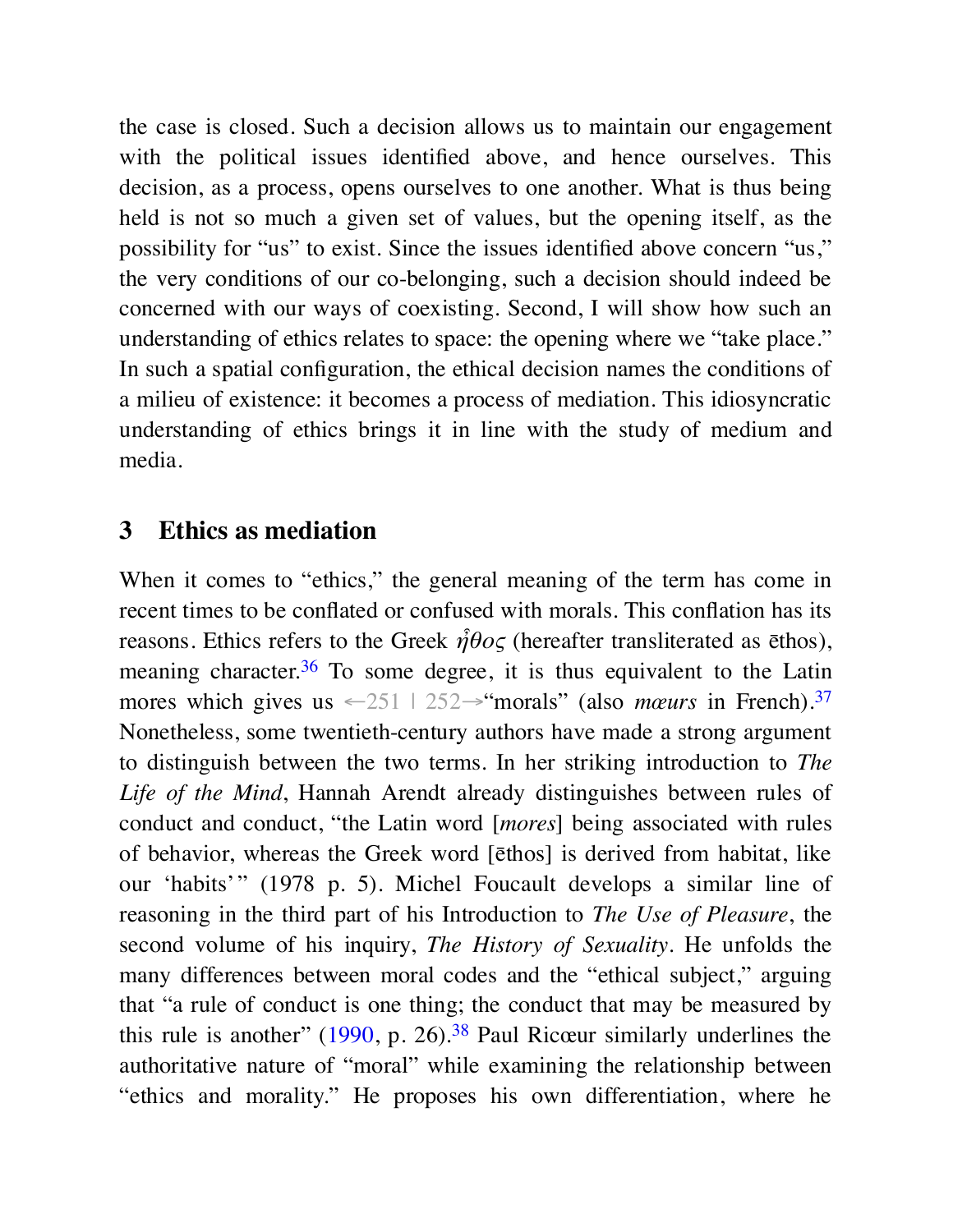reserves "the term 'ethics' for the aim of an accomplished life and the term 'morality' for the articulation of this aim in norms characterized at once by the claim to universality and by an effect of constraint" (1992, p. 170). Jacques Rancière also makes a distinction between ethics and morality, using another point of differentiation: "[b] efore recalling law, morality or value, ethos indicates the abode [*séjour*]. Further, it indicates the way of being which corresponds to this abode, the way of feeling and thinking which belongs to whoever occupies any given place" (2006, p. 5). For the issues at hand, it is specifically this spatial aspect of ethics, also hinted at by Arendt, that we shall employ. A few brief observations will suffice, while keeping in mind they do not in any way exhaust the discussion about this richly complex topic.

What is most important to the present argument is the spatial qualities associated with earlier uses of  $\bar{\epsilon}$ thos (especially in its the plural form,  $\hat{\eta}$ θεα, or ēthea). Indeed, before it came to mean "character," ēthos first meant "an accustomed  $-252 \mid 253 \rightarrow$ seat: hence, in pl., haunts or abodes of animals" (Liddell and Scott,  $1901$ , p. 644).<sup>39</sup> Heidegger points to this relation in his 1946 Letter on "Humanism": "ἦθος means abode, dwelling place" (1998a, p. 269).<sup>40</sup> In 1984, Charles Chamberlain offered one of the first detailed, although concise, overviews of the spatial meaning of ēthos in its plural forms. He observes that if ēthos can be understood to mean "character" for most writers after the fifth century (including Aristotle), such a translation hardly makes sense for earlier writers (1984, p. 97). In his argument, he insists on the spatial dimension of the plural ēthea in early sixth and fifth century BC writers, such as Homer, Hesiod, Theognis, Herodotus, Hippocrates, and Thucydides. He suggests the word ēthea named, for those earlier writers, "an arena or range in which the animal naturally belongs" and, as such, how it was then associated with "the places where animals are usually found" and "animal haunts" (1984, p. 97). Extending its use to humans, the term ēthos "refers to the range or arena where someone is most truly at home" as well as to "the arena in which people and animals move" (1984, p. 99; see also Woerther, 2007, p. 34). In a more recent and much more thorough examination of the meaning of  $\hat{\eta} \theta$ oς in Aristotle, Frédérique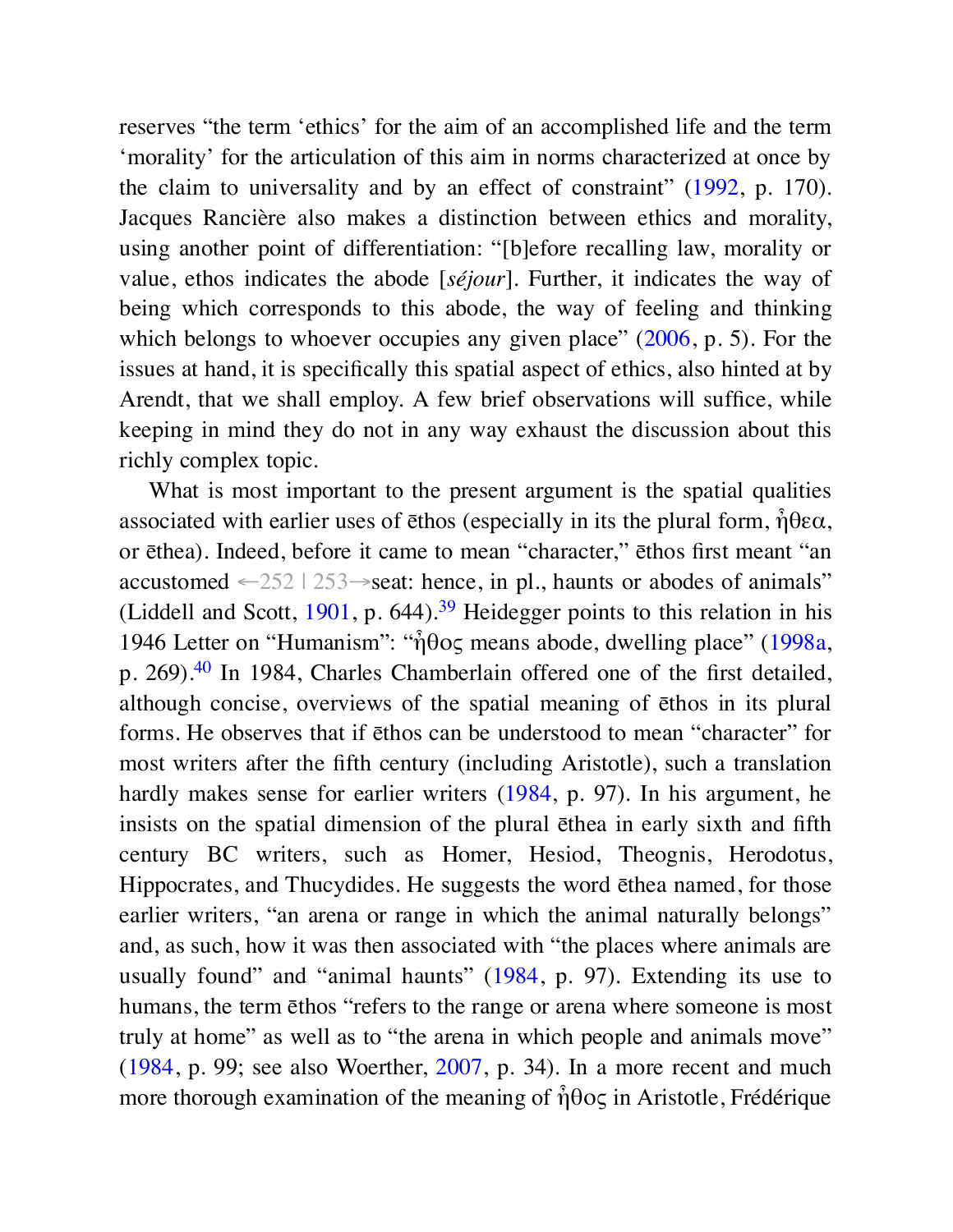Woerther offers additional precision. Although she argues that the spatial meaning does not belong to the "semic core" of  $\hat{\eta}$ θεα, she acknowledges it is an important "contextual seme" (2007, pp. 22–42, 300; my translation).

By themselves, these few observations do not stand as a demonstration, nor do they follow Aristotle's understanding of ethics.<sup>41</sup> They nonetheless reveal  $-253$  | 254 $\rightarrow$ a perspective where ethics is cast as a constitutive horizon for media studies. Indeed, they allow us to sketch the outlines of a perception of ethical decisions as a process of mediation. Ethics can be understood as mediation if the spatial meaning of the word medium is reinstated. When it is, mediation names a process of conditioning and transformation: not only of character, but also of a milieu. In this first part of reconceptualization, mediation becomes the process through which a specific place is made familiar by habituation, and where characters are eventually shaped.

The spatial context associated with such an understanding of ethics does not refer to space in any abstract way. It points to places as they are constantly transformed, conditioned, and accustomed by habits. Conversely, those modes of existence are not random behavior, accidental action, or a matter of fixed repetition. Habits are at once plastic and resilient. If habits change, the accustomed place will not be the same; if the place changes, the habits will likewise transform. Such a perspective runs contrary to the idea that a given milieu has the power to determine unilaterally the character of individuals, societies, or populations dwelling there. This has important consequences for media studies, as it shows that mediation is incompatible both with the idea of media as mere containers or conduits, and with the idea that a container unilaterally conditions its content.<sup>42</sup>←254 | 255→

Furthermore, it should be clear now that such ethics, conceived as a continuous process of mediation, of space conditioning, is not reducible to a given set of moral rules, values, or norms that would be external to contextualized and ever-changing ways of life. Moral codes can claim an abstracted nature indifferent to the contingencies of daily existence and the passing of time. Ethics, in the sense discussed here, cannot. Rather, such an understanding of ethics points to the fact that what is ultimately at stake are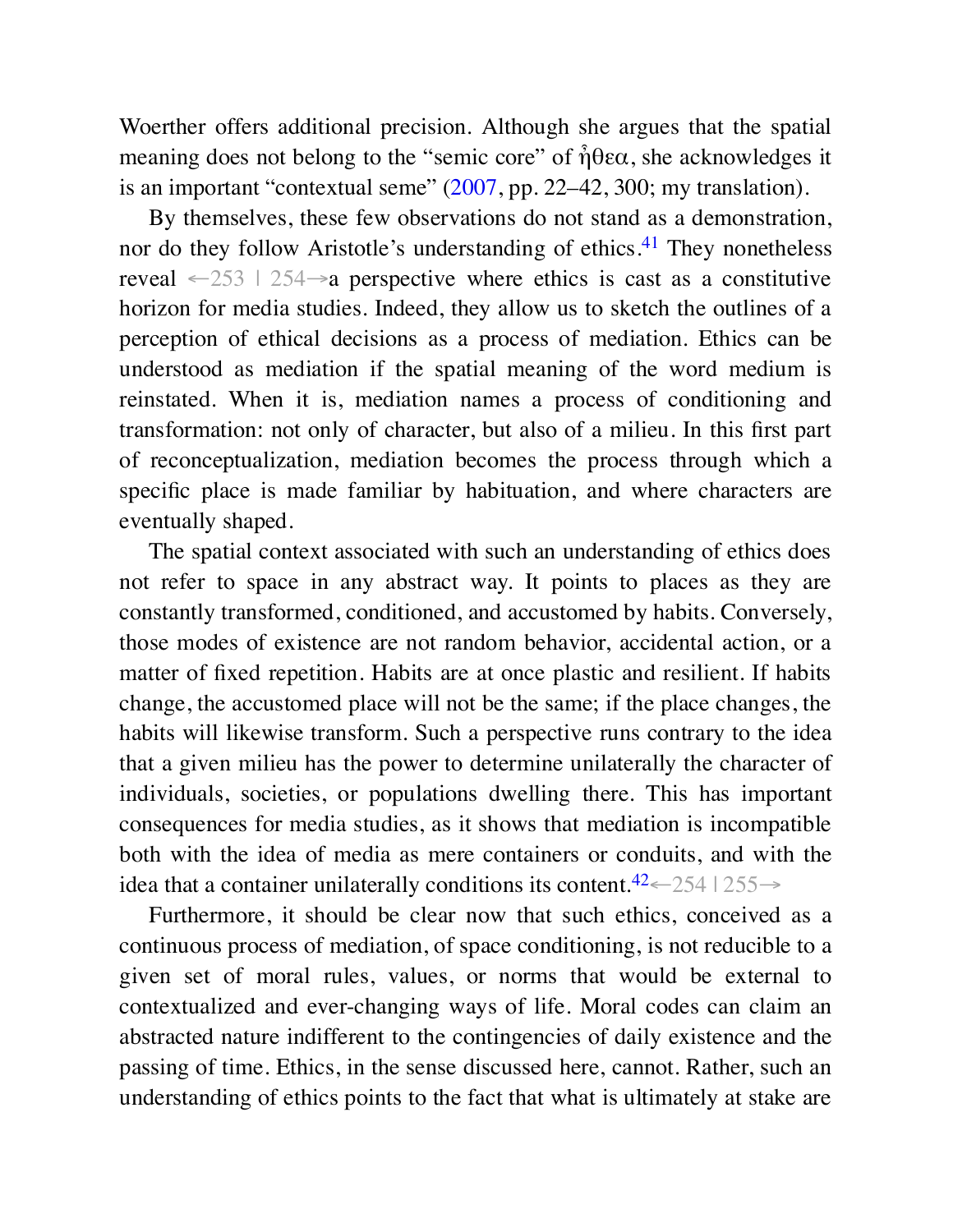precisely those modes or ways of existence or, more aptly, coexistence. When both the ways of life and the milieu where they take place are related to the point of inextricability, ethics is not and cannot be the concern of a single individual. Ethics always names shared characters or dispositions, for there are no such things in isolation. At the very least, a character always marks a relation, a "between," a "with." It is never an endpoint, but always an ongoing process of exchange: hence, mediation. In this light, abstract ethics make no sense: they are always actualized or enacted in coexistence as a shared praxis (although by no means necessarily harmonious). They always manifest as a specific context, a given situation: indeed, a site in the making. Hence, mediation as ethics is also about the shaping and conditioning of the milieu we are  $in^{43}$ : not just the space between us, but the milieu opens by the fact that "we" happen, "we" take place.

It is worth noting the development of digital technologies and the rise of environmental and ecological concerns—both linked to the intensification of globalization processes—have encouraged the exploration of a wider understanding of the notion of media, including ways that are concerned with the design of space. This exploration further extends, and sometimes questions, the traditional metaphors of media as technological instruments, means, or containers. Hence, for example, David Morley's recent plea for a "non-media-centric" understanding of media (2009). Morley urges researchers "to transcend ←255 | 256→their narrowly media-centric focus on the technologies for the transmission of information" and to embrace a broader frame of concern (2009, p. 116). This is hardly the first nor only effort by media scholars to claim back the rich conceptual pedigree associated with the notion of "medium." Others, unaffiliated or marginally affiliated with media studies have expressed an interest in the notion for more than a century.<sup>44</sup>

I have established how the ethical perspective I outlined above does not define "media" in the narrowly instrumental and technical sense it has acquired during the first half of the twentieth century. Instead, it relies on the spatial meaning of the word medium, perceiving it as a dynamic milieu. As such, it is concerned with the milieu we are becoming: the various, ever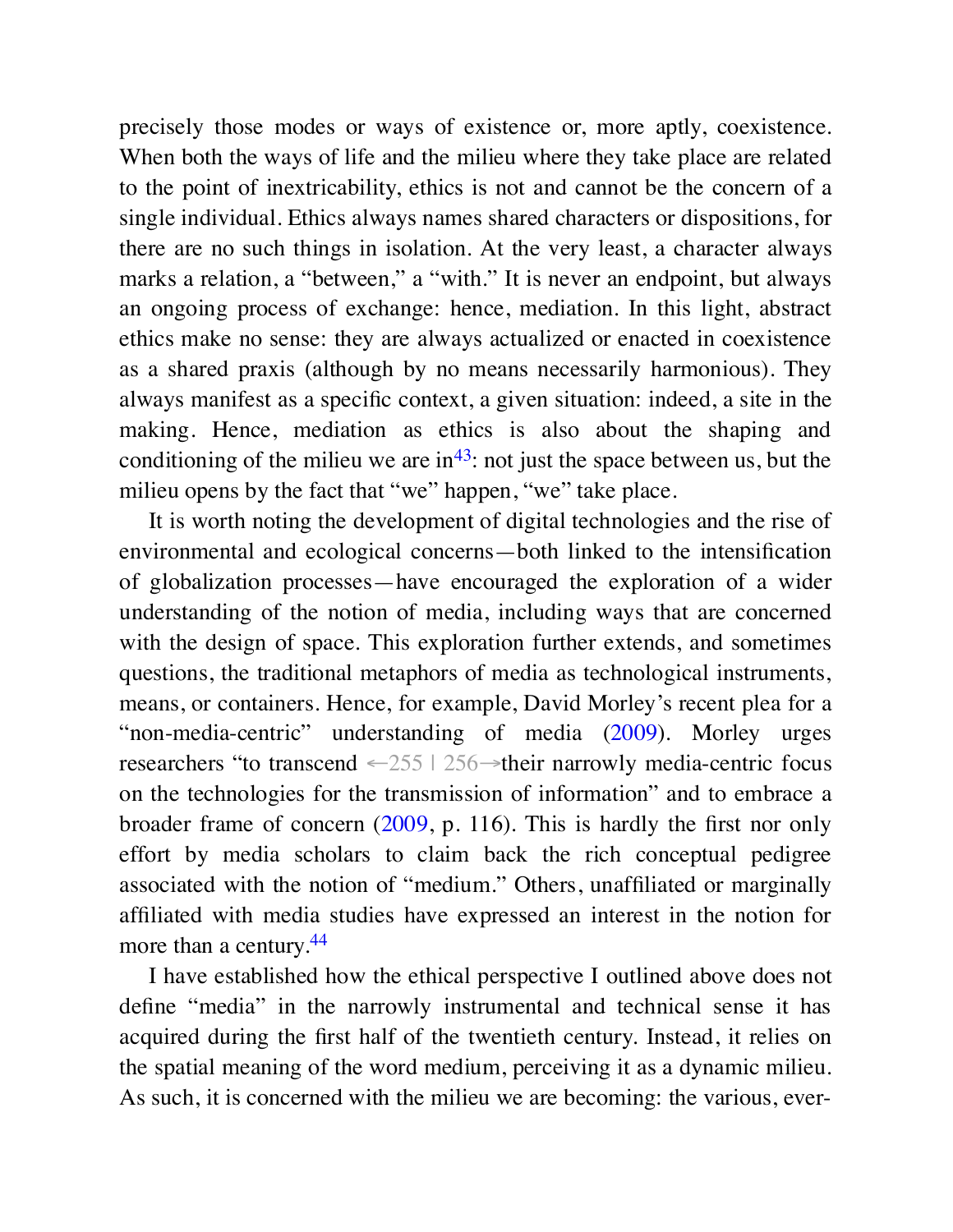changing spaces we share, and those which keep us apart. It is not an abstracted space, but each time provides the places of our common disposition and mutual customs. It is not the world we live in, as subjects in an objectified container, but the world we are. We are not this world once and for all, but instead continually decide to open ourselves toward one another. It is through this opening that "we" take place at once as parts and whole, singular and plural (Nancy,  $2000$ ).<sup>45</sup> What does it mean regarding the decision to engage Heidegger's work? In my conclusion, I suggest that such a decision is not only a matter of understanding the philosophical argument of Heidegger, but also an ethical commitment. The decision can be seen as ethical, since it concerns the conditioning, styling, and modification of the milieu we are to ourselves.

#### **4 A Decisive mediation**

We have seen how mass media of communication—along with mass media research itself—shares a history with the two world wars of the twentieth century, and with fascism. As we have also seen, some argue that this history is ←256 | 257→ambiguous, at least to one extent. On the one hand, new technologies of mass communication were thought at the time to represent a threat to democracy. On the other hand, efforts were made to find ways to use them as a safeguard of democracy.

The argument for this ambiguity—at once both threat and opportunity is qualitatively different from the oppositional perspective that works actively to resolve the ambiguity: threat or opportunity, one or the other. This oppositional perspective is an old and enduring trope, opposing worried concerns against enthusiastic discourses, pitting pessimist views against optimistic ones, with a regularity closely matching the endless cycle of technological innovations.<sup>46</sup> Today it is found in debates about what virtual reality might eventually do to social relations, or what the Internet is currently doing to our brain; just as not so long ago, it was fueled by what television was said to be doing to democracy. This argument, it is possible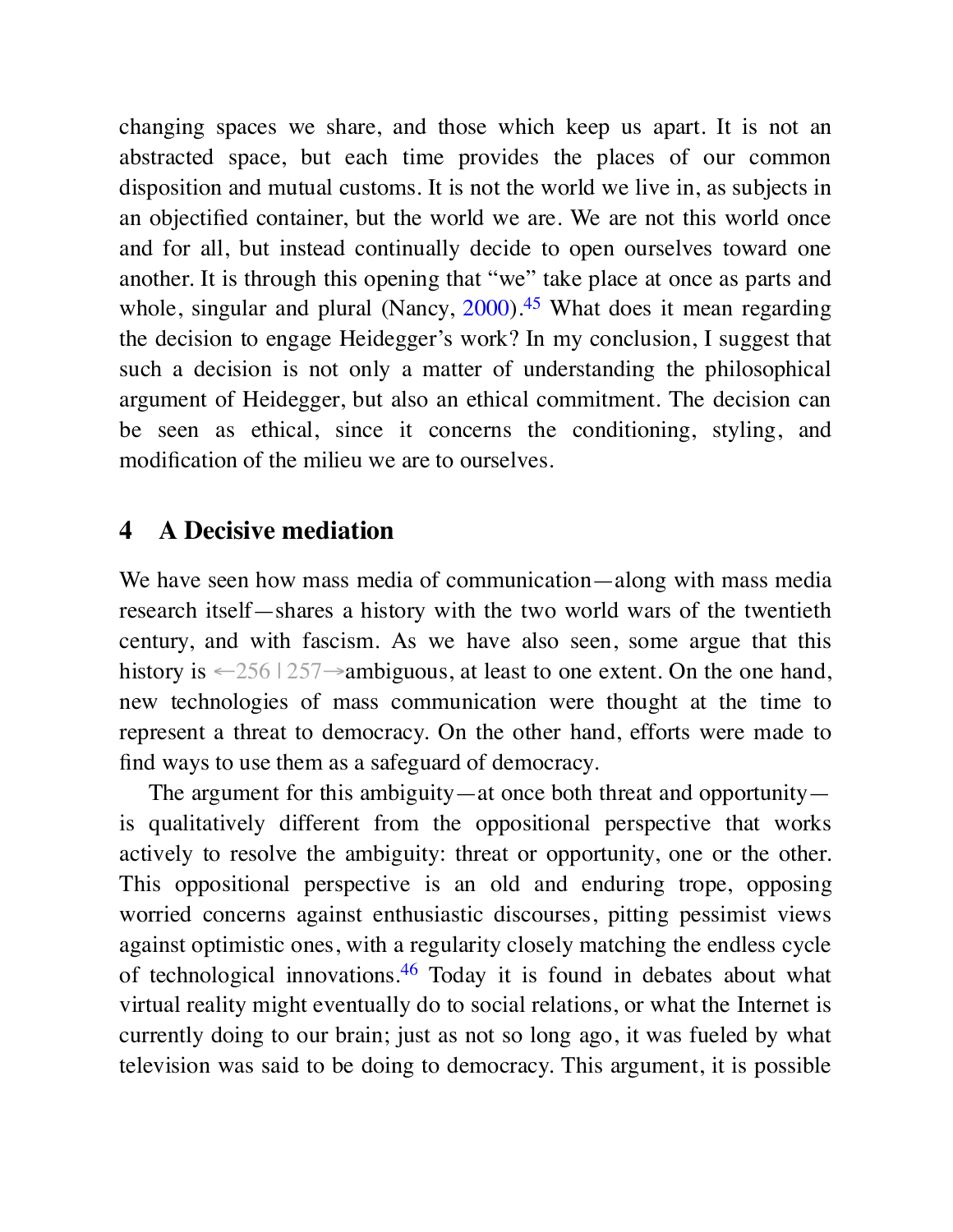to demonstrate, goes back to Plato's criticism of writing in *Phaedrus*, as every student of communication and media studies is likely told.

The alternative to this never-ending feud takes the form of an argument that opens the false dichotomy to ambiguity as the defining trait of technology (see, for example, Esposito, 1995). In turn, this alternative suggests a concept of media that is neither one definition nor another, neither good nor bad, but fundamentally and decisively mediocre, vague, and inauthentic (Oosterling, 2007; Mersch, 2013; Siegert, 2015).<sup>47</sup> Mediation as a process of creating spaces, or openings, is inherently indefinite. The fuzziness I discussed in the first section can be treated not as a problem, but as a feature. It is does not get in the way when we try to understand media for what they really are: instead it is constitutive of them, defining how they are. This mediation adequately answers for the political ambiguity historically tied to technological media. At this point, in this opening, epistemology meets politics.←257 | 258→

This way of presenting the problems with media and Heidegger blurs the traditional distinction between the object of knowledge and the knowing subject. We are, for ourselves, the issue we must address.<sup>48</sup> Media, Heidegger, fascism: those topics concern us to the extent that they concern the actual conditions of our various political associations and political dissociation. Given the current global situation, this issue is not merely of theoretical or historical interest. Instead it is of the utmost ethical importance for us, here and now. It certainly does not follow that communication and media scholars are somehow required to concern themselves with Heidegger's work. However, it does follow that Heidegger's work and his political commitments are constitutively concerned with and by an ethical decision.

Before being ethical, such a decision certainly is a matter of understanding the ideas themselves. It demands that we pay attention to the words he coined and the many concepts he developed. It likely requires a knowledge of the different ways in which his texts were edited and published. The transformations his arguments underwent during the span of his life should also be examined and weighed to identify consistencies and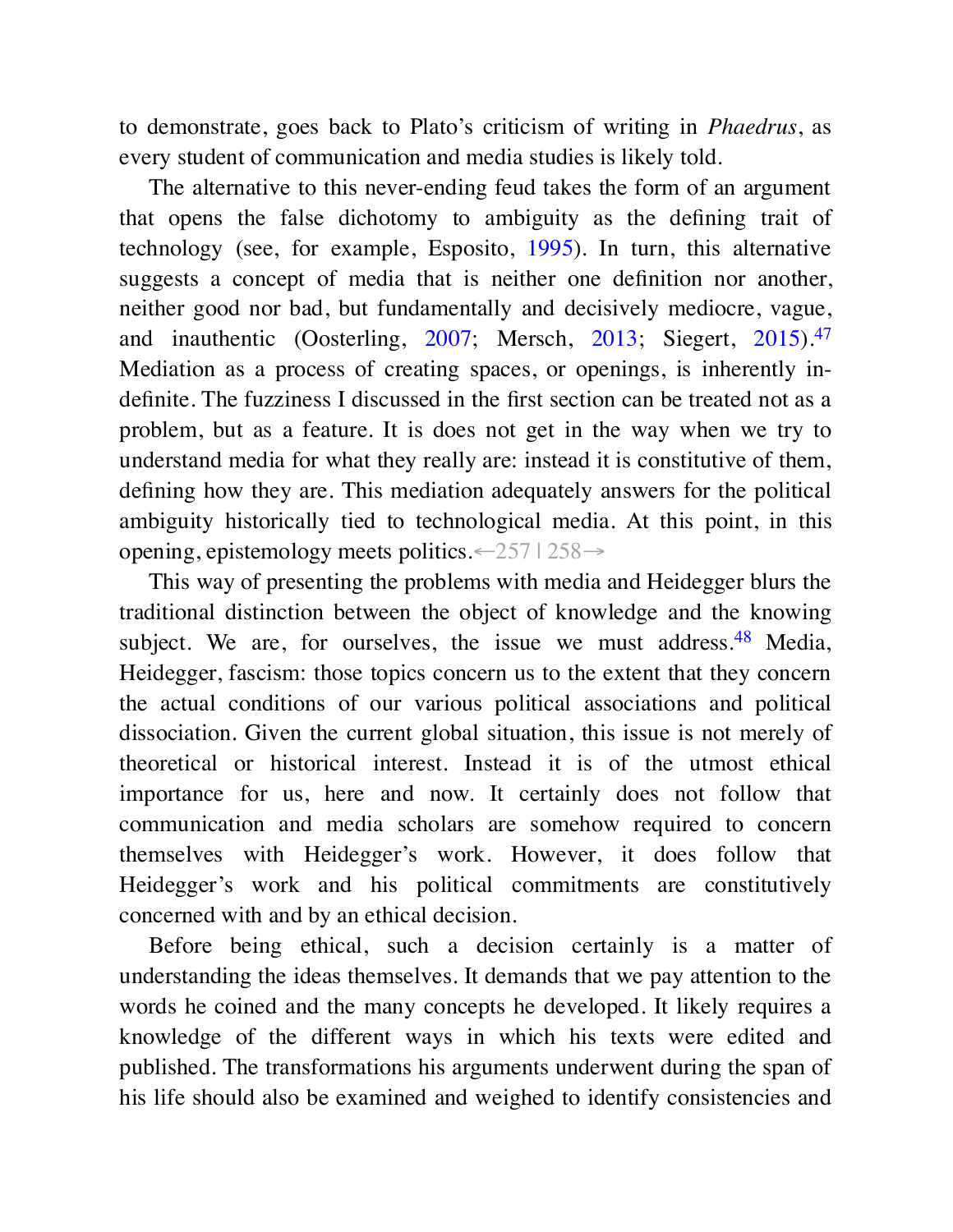contradictions. This interpretative rigour is a necessary hermeneutical commitment; it is by itself an important and serious task. Attentiveness is just as crucial for non-specialists—among whom I must place myself—who do not carry Heidegger's work at the heart of their main research effort. Often, as a result, only a few essays are studied, if thoroughly, but as such they remain abstracted from a much larger body of work, and sometimes also from the larger historical context in which they were produced. ←258 | 259→Additionally, when knowledge of German is missing, those texts are accessed through translations.<sup>49</sup> This, I infer, is likely the situation many media scholars find themselves in when they are working with, against, and beyond Heidegger's ideas. However, given the political problems I discussed above, the decision that is at stake here cannot be reduced or limited to hermeneutics alone. Instead, this decision is also, to a large extent, an ethical matter.

Another way to make the argument is to suggest that hermeneutics itself —the issue of understanding Heidegger's ideas—does not float above political concerns, nor does it take place outside of history, from some privileged position. Instead, the hermeneutical concern is at once an ethical one. Although they do not subscribe to the spatial understanding of ethics developed here, some authors have highlighted how it relates to hermeneutics. Pinning an ethics of interpretation against a Habermasian ethics of communication, Vattimo observed in *The Transparent Society* "that hermeneutics is distinctly inclined toward ethics" (1992, p. 105). More recently, Dennis J. Schmidt's understanding of "hermeneutics as original ethics" takes on ethical concerns in the work of Heidegger and finds crucial development in Hans-Georg Gadamer's work (2008, pp. 35–47). He argues that Gadamer's hermeneutics is fundamentally concerned with thinking through what Heidegger called "originary ethics." Indeed, while it remains a subject of debate, a significant number of commentators have called attention to Heidegger's discussion about ethics in his work, prior to and beyond the treatment given in his 1946 Letter on Humanism.<sup>50</sup>

This comes as a surprise when "ethics" is conflated with "moral," or when Heidegger's concern with the "question of being" is associated with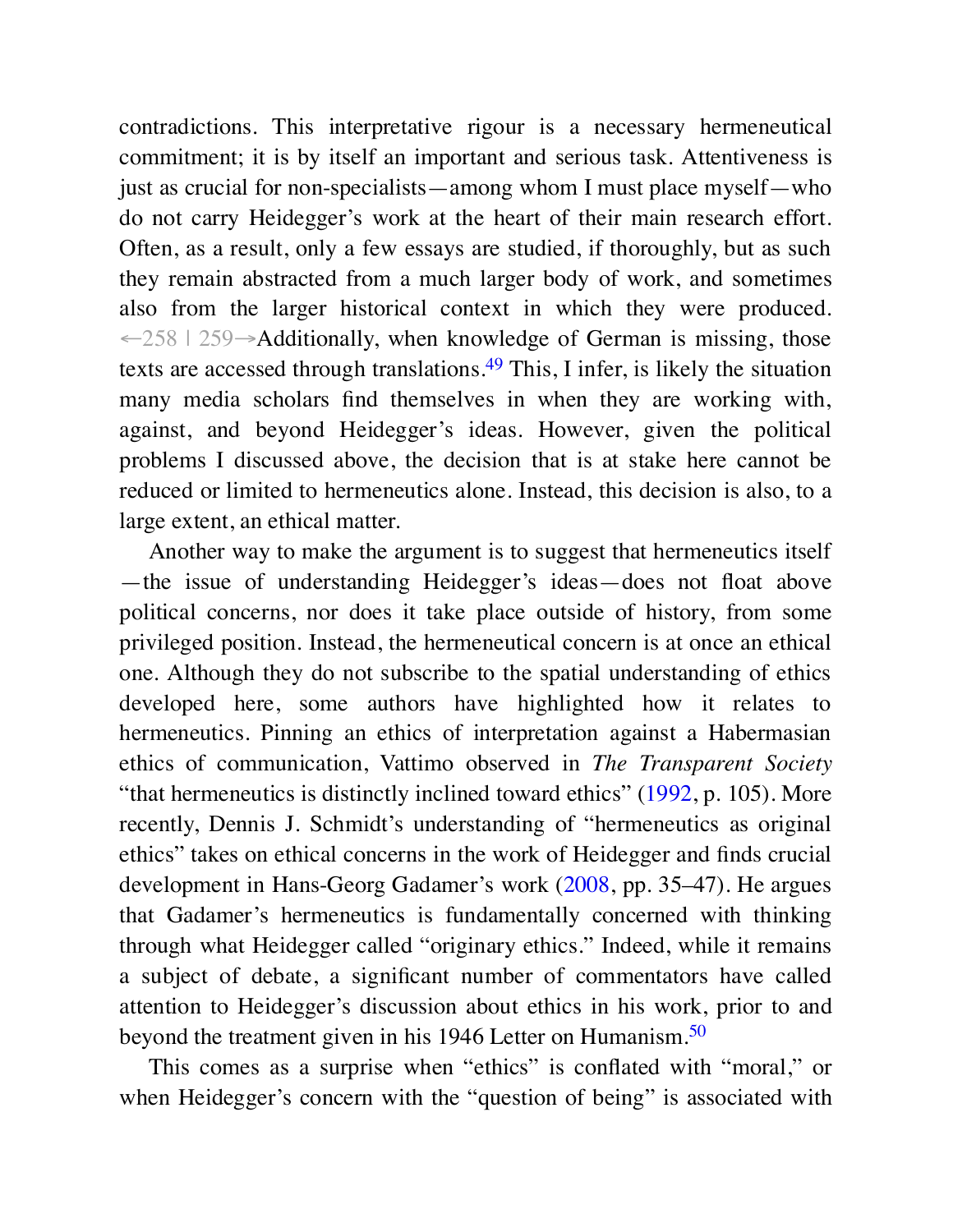an ethereal abstraction. Indeed, it would be hard to try to reconcile Heidegger's political commitments and personal outlook with moral guidance. Additionally, if  $\leftarrow 259 \mid 260 \rightarrow$ ontology is understood as being strictly concerned with what is essential, then understandably it has nothing to do with contingencies of history or politics, let alone ethics. This is not, however, how Heidegger understood ontology. If the question of being (*Seinsfrage*) is considered from a practical perspective, then the considerations of ethics in Heidegger appear less surprising. In other words, the ethical dimension of Heidegger's work makes sense if "being" or, more to the point for the discussion at hand, "being-with" (*Mitsein*) is understood as the concrete issue that it is. Hence my proposition to understand ethics from a spatial perspective, as a process of mediation. An interpretation of Heidegger's work must not only put it in context, but also must acknowledge its situation: the specific ways in which the process of interpretation itself takes place, being opened by a shared concern and, in turn, opening the possibility for collective care. This decisive mediation concerns our modes of existence, how we are together in our daily existence, the way we live, our customs, and indeed our ethics. It is worth noting how this ethical perspective regarding coexistence—while not necessarily cast in a spatial perspective— is not restricted to Heidegger alone. It belongs to a twentieth-century tradition—often influenced by and critical of Heidegger's work, it is true—that has attempted to explore the relationship between ethics and "first philosophy" or ontology (Lévinas, 1989; Nancy, 1999; Desmond, 2001; Taylor, 2003; Esposito, 2010, pp. 86– 111, Przylebski, 2017, pp. 43–62).

The ethical issue at hand in the interpretation of Heidegger's work is consequently not entirely foreign to an ethical issue that is also of concern for Heidegger. This relationship certainly is not one of identity, as "our" attitude toward fascism and anti-Semitism precisely does not, and must not, coincide with Heidegger's attitude. The relation might be described as a rupture, dissonance, or dislocation. It is nonetheless a fracture we share, one that is still constitutive to some extent of how we are toward one another. Hence the ethical decision to think with and beyond  $\lim_{n \to \infty} 51$  using the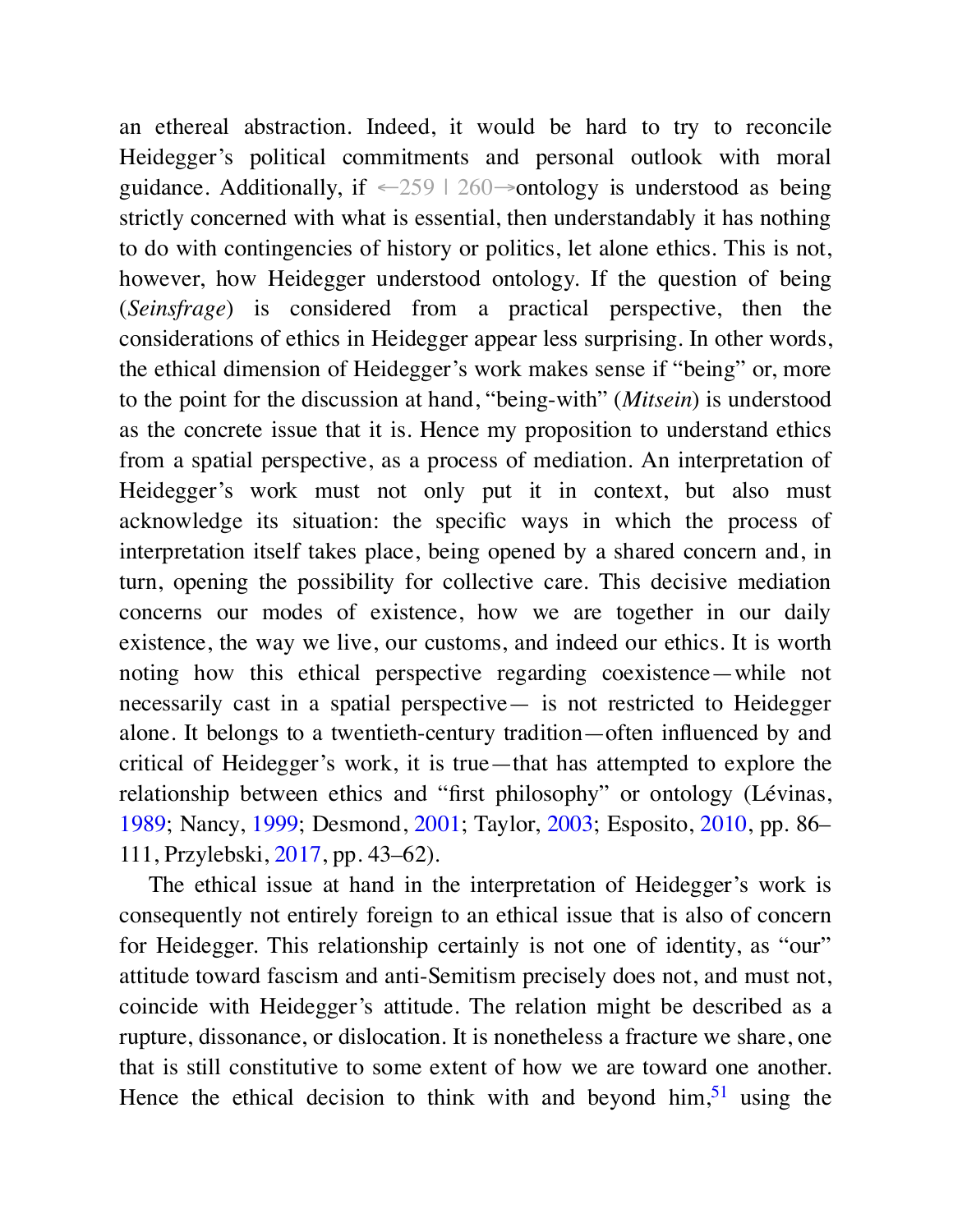knowledge of the texts we can access, and in ignorance of the material that remains to be published.<sup>52</sup> This decision must be constantly ←260 | 261→reassessed and reopened. As such, it asks for a sustained and insistent attentiveness. The decision is endlessly transitive and must be maintained as a possibility, an opening against all definitive closure or bans.<sup>53</sup> The decision is a situation we create and shape for and through the ways we relate.

This, at least, is one way to conceive of engaging with the issues presented by Heidegger and his work. This engagement, while being concerned with technological artifacts and systems, is at once epistemological and political. In such a light, it casts ethics as a decisive mediation and is, for this reason, of the utmost relevance for the study of media.

# **Bibliography**

- Adorno, Theodor W., and Max Horkheimer. "Research Project on Anti-Semitism." *Studies in Philosophy and Social Science*, Vol. 9, No. 1 (1941), pp. 124–143.
- Adorno, Theodor W. *The Jargon of Authenticity*. Trans. Knut Tarnowski and Frederic Will. Evanston: Northwestern University Press, 1973.
- Agamben, Giorgio. *Homo Sacer: Sovereign Power and Bare Life*. Trans. Daniel Heller-Roazen. Stanford: Stanford University Press, 1998.
- Agamben, Giorgio. *La puissance de la pensée essais et conférences*. Trans. Joël Gayraud and Martin Rueff. Paris: Payot & Rivages, 2006.
- Alloa, Emmanuel. "Metaxu. Figures de la médialité chez Aristote." *Revue de métaphysique et de morale*, No. 62 (2009), pp. 247–262.
- Anders, Guenther (Stern). "On the Pseudo-Concreteness of Heidegger's Philosophy." *Philosophy and Phenomenological Research*, Vol. 8, No. 3 (1948), pp. 337–371.
- Arendt, Hannah. *The Life of the Mind*. New York: Harcourt, 1978.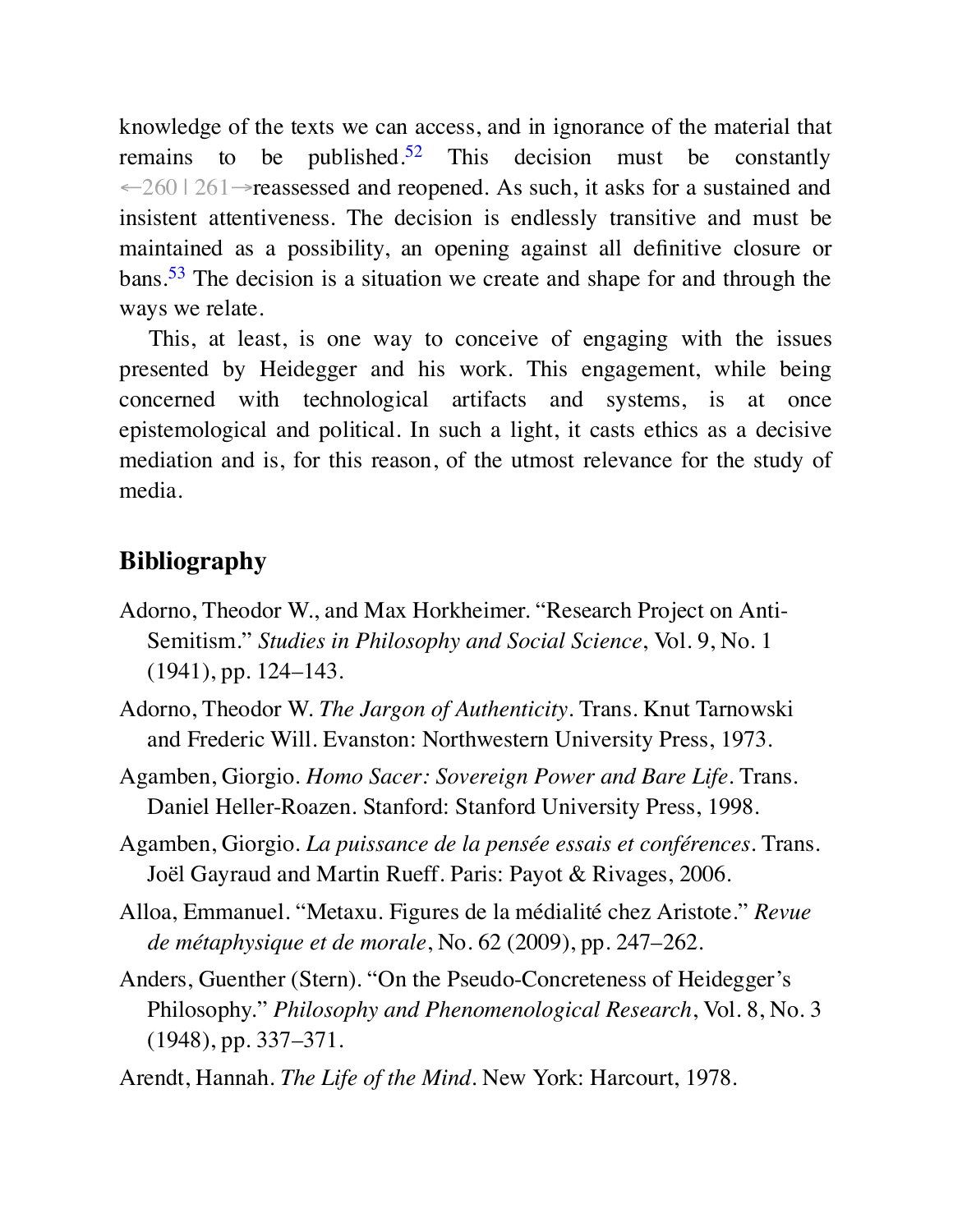- Aristotle. *Nicomachean Ethics*. Trans. by H. Rackham. Cambridge: Harvard University Press, 1934.
- Aristotle, *Aristotle's Nicomachean Ethics: Translation, Glossary, and Introductory Essay*. Trans. Joe Sachs. Newburyport: Focus Publishing/R. Pullins Company, 2002.←261 | 262→
- Artemenko, Natalia A. "The 'Ethical' Dimension of Heidegger's Philosophy: Consideration of Ethics in Its Original Source." *Russian Studies in Philosophy*, Vol. 54, No. 1 (2016), pp. 62–75.
- Atton, Chris. "Far-Right Media on the Internet: Culture, Discourse and Power." *New Media & Society*, Vol. 8, No. 4 (August 1, 2006), pp. 573– 587.
- Babe, Robert E. *Wilbur Schramm and Noam Chomsky Meet Harold Innis: Media, Power, and Democracy*. Lanham: Lexington Books, 2015.
- Babich, Babette. "The Essence of Questioning After Technology: Tϵχνή as Constraint and the Saving Power." *Journal of the British Society for Phenomenology*, Vol. 30, No. 1 (1999), pp. 106–125.
- Babich, Babette. "O, Superman! Or Being Towards Transhumanism: Martin Heidegger, Günther Anders, and Media Aesthetics." *Divinatio*, Vol. 36 (2013), pp. 41–99.
- Babich, Babette. "Constellating Technology: Heidegger's *Die Gefahr/The Danger*." In: *The Multidimensionality of Hermeneutic Phenomenology*, eds. Babette Babich and Dimitri Ginev. New York: Springer, 2014, pp. 153–182.
- Babich, Babette. "Heidegger's Black Night: The Nachlass and Its Wirkungsgeschichte." In: *Reading Heidegger's Black Notebooks 1931– 1941*, eds. Ingo Farin and Jeff Malpas. Cambridge, MA: MIT Press, 2016a, pp. 45–57.
- Babich, Babette. *Un politique brisé: le souci d'autrui, l'humanisme et les Juifs chez Heidegger*. Paris: Harmathèque, 2016b.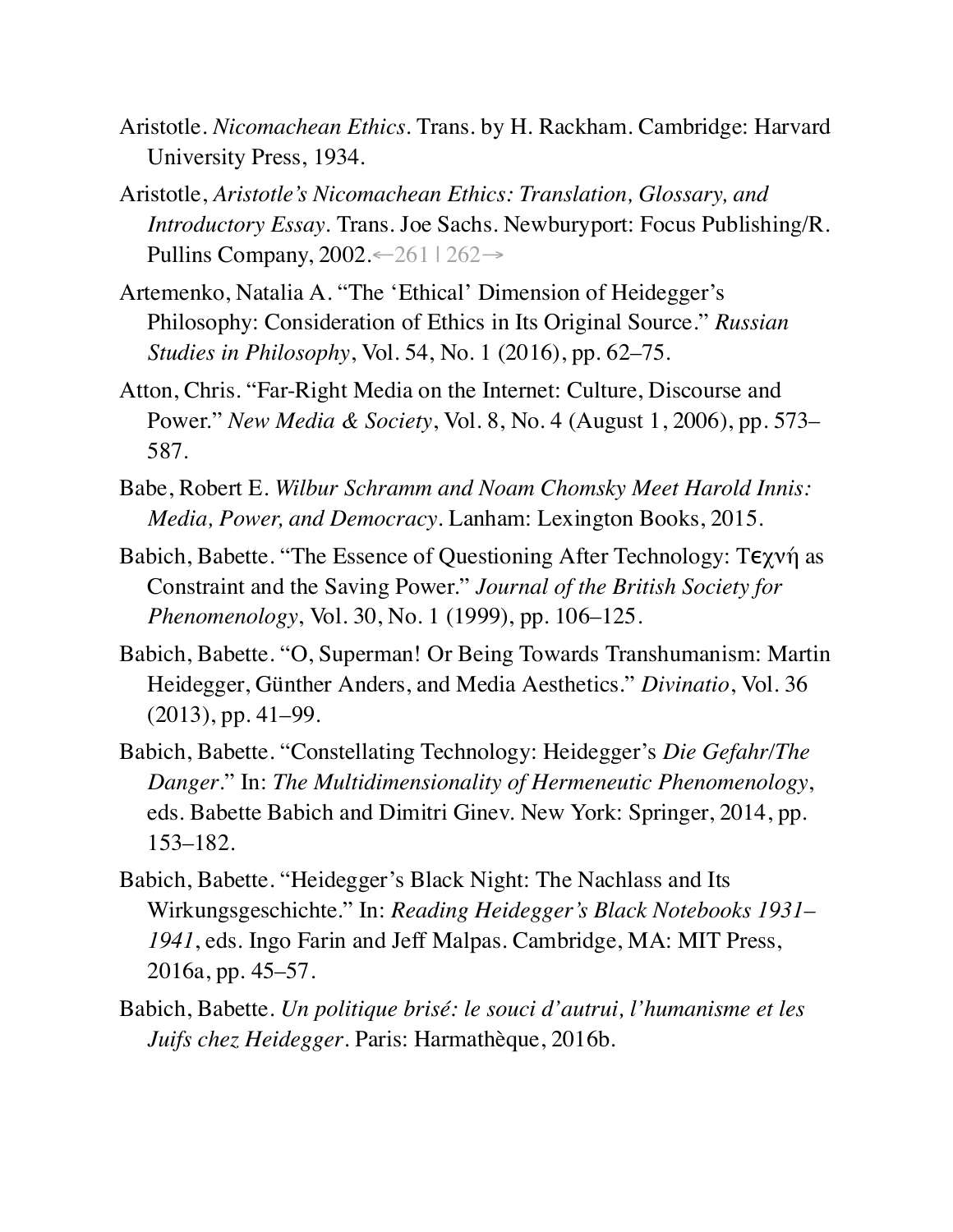- Babich, Babette. "Heidegger on Technology and Gelassenheit: Wabi-Sabi and the Art of Verfallenheit." *AI & Society*, Vol. 32, No. 2 (2017), pp. 157–166.
- Back, Les, Michael Keith, and John Solomos. "Technology, Race and Neofascism in a Digital Age: The New Modalities of Racist Culture." *Patterns of Prejudice*, Vol. 30, No. 2 (1996), pp. 3–27.
- Bailly, Anatole. *Dictionnaire grec-francais*. Paris: Hachette, 1935.
- Bataille, Georges. "The Psychological Structure of Fascism." Trans. Carl R. Lovitt. *New German Critique*, No. 16 (1979), pp. 64–87.
- Barthes, Roland. "Lecture in Inauguration of the Chair of Literary Semiology, Collège de France, January 7, 1977." Trans. Richard Howard. *October*, Vol. 8, 1979, pp. 3–16.
- Bay, Jennifer, and Thomas Rickert. "New Media and the Fourfold." *JAC, A Journal of Rhetoric, Culture, & Politics*, Vol. 28, No. 1/2, 2008, pp. 209– 244.
- Beekes, Robert Stephen Paul. *Etymological Dictionary of Greek*. Leiden: Brill, 2010.←262 | 263→
- Bernasconi, Robert. "Race and Earth in Heidegger's Thinking during the Late 1930s." *The Southern Journal of Philosophy*, Vol. 48, No. 1 (2010), pp. 49–66.
- Bernstein, Richard J. *The New Constellation: The Ethical-Political Horizons of Modernity/Postmodernity*. Cambridge: MIT Press, 1992.
- Berque, Augustin. *Médiance: de milieux en paysages*. Paris: Belin/Reclus, 1990.
- Boisacq, Émile. *Dictionnaire étymologique de la langue grecque, étudiée dans ses rapports avec les autres langues indo-européennes*. Paris: Klincksieck, 1916.
- Borgmann, Albert, and Carl Mitcham. "The Question of Heidegger and Technology: A Critical Review of the Literature." *Philosophy Today*, Vol. 31, No. 2 (May 1, 1987), pp. 98–99.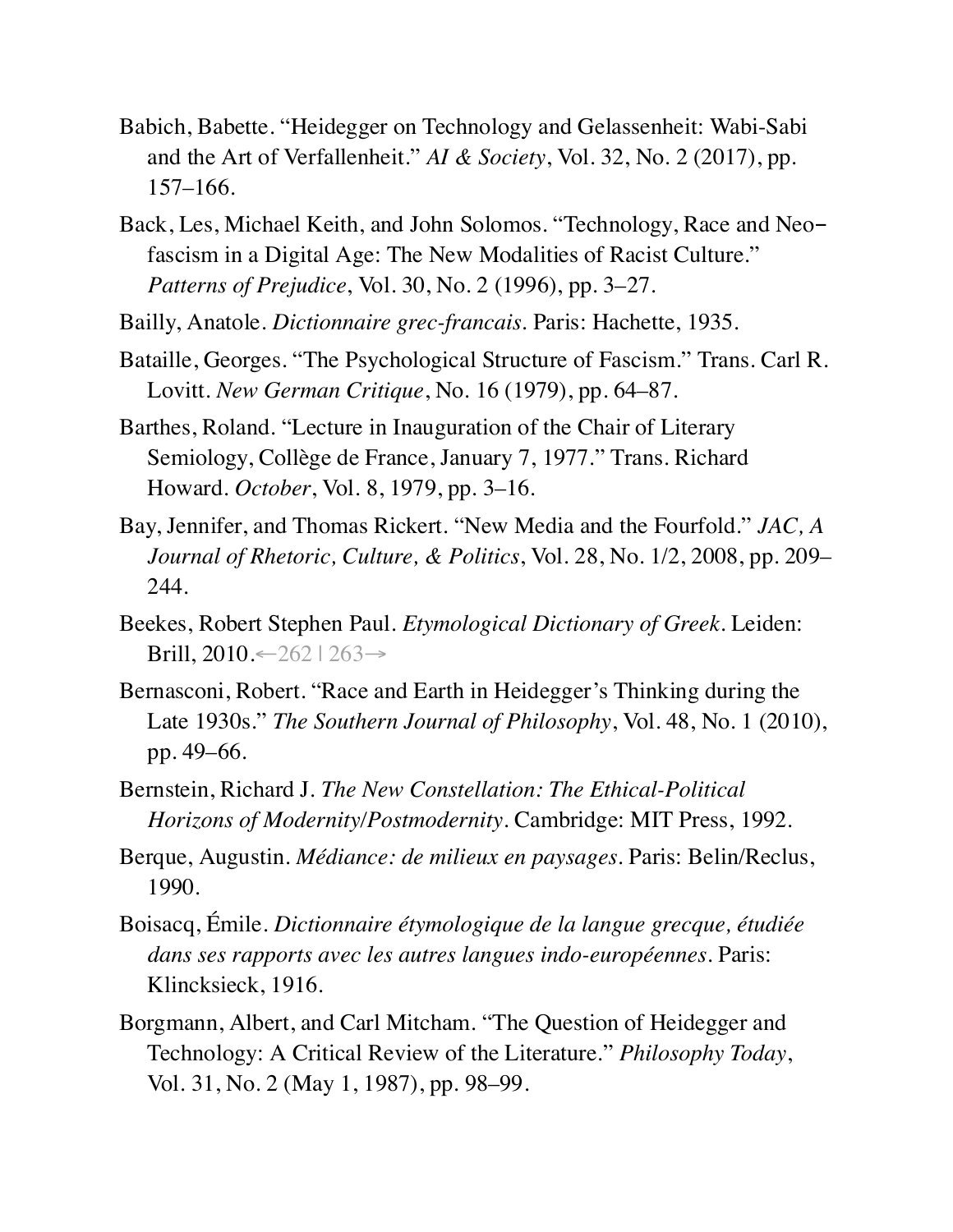- Boromisza-Habashi, David. "Which Way Is Forward in Communication Theorizing? An Interview with Robert T. Craig." *Communication Theory*, Vol. 23, No. 4 (2013), pp. 417–432.
- Bougnoux, Daniel. *Sciences de l'information et de la communication*. Paris: Larousse, 1993.
- Brook, Angus. *The Early Heidegger and Ethics: The Notion of Ethos in Martin Heidegger's Early Career*. Saarbrücken: VDM Verlag, 2009.
- Burris, Val, Emery Smith, and Ann Strahm. "White Supremacist Networks on the Internet." *Sociological Focus*, Vol. 33, No. 2 (2000), pp. 215–235.
- Buxton, William. "The Emergence of Communications Study: Psychological Warfare or Scientific Thoroughfare?" *Canadian Journal of Communication*, Vol. 21, No. 4 (1996). http://www.cjconline.ca/index.php/journal/article/view/961 (28 Oct. 2017).
- Caiani, Manuela, and Linda Parenti. "The Dark Side of the Web: Italian Right-Wing Extremist Groups and the Internet." *South European Society and Politics*, Vol. 14, No. 3 (2009), pp. 273–294.
- Canguilhem, Georges. "The Living and his Milieu." In: *Knowledge of Life*. Eds. Paola Marrati and Todd Meyers. Trans. Stefanos Geroulanos and Daniela Ginsburg. New York: Fordham University Press, 2008, pp. 98- 120.
- Caputo, John D. "Heidegger's Original Ethics." *New Scholasticism*, Vol. 45, No. 1, 1971, pp. 127–138.
- Caputo, Annalisa. *Vent'anni di recezione heideggeriana*: *(1979–1999); una bibliografia*. Milano: Angeli, 2001.
- Carey, James W. *Communication as Culture: Essays on Media and Society*. New York: Routledge, 1989.
- Cavell, Stanley. *The World Viewed: Reflections on the Ontology of Film*. New York: Viking, 1971.←263 | 264→
- Cesare, Donatella Ester Di. *Utopia of Understanding: Between Babel and Auschwitz*. Trans. Niall Keane. Albany: State University of New York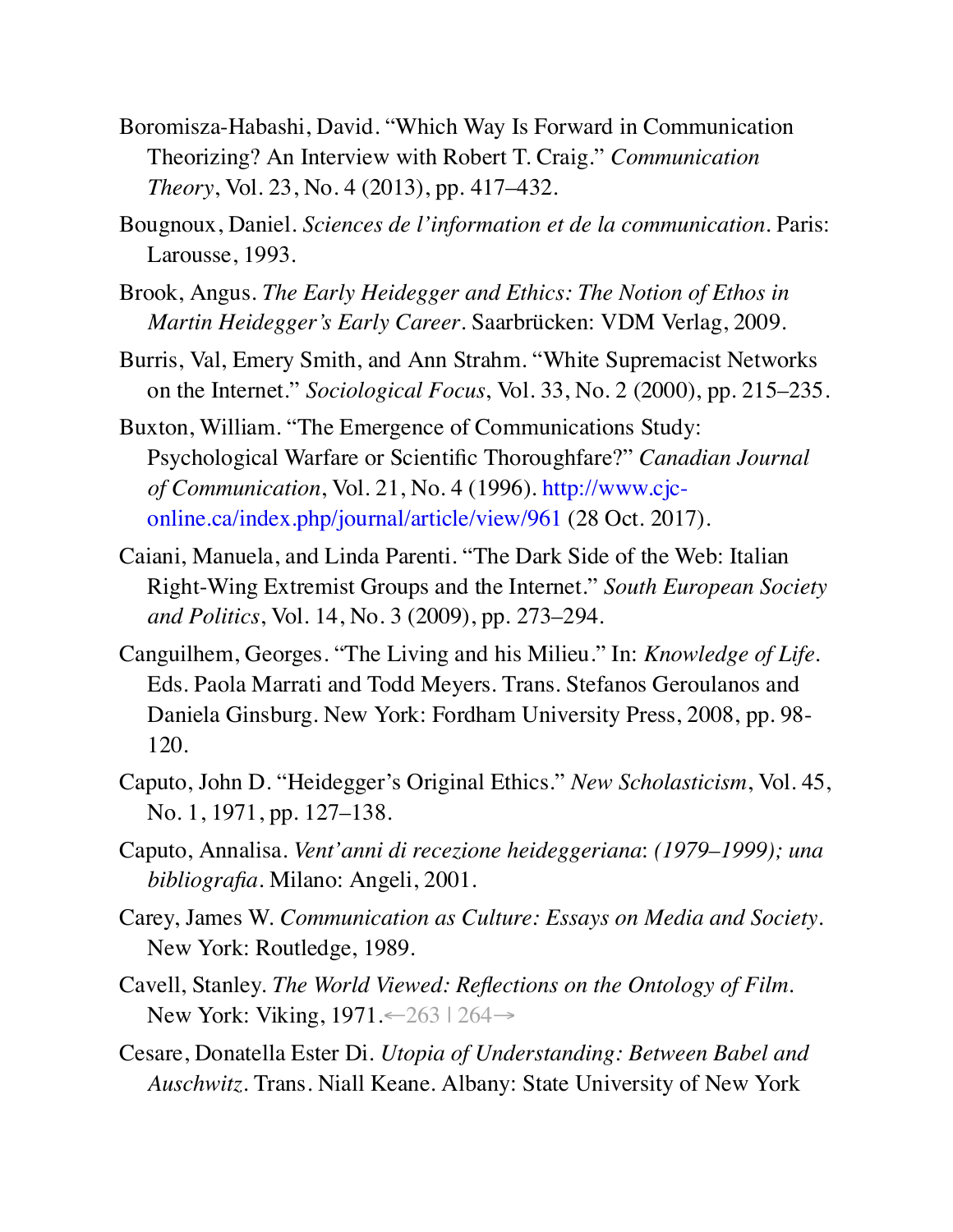Press, 2012.

Cesare, Donatella Ester Di. "Heidegger's Metaphysical Anti-Semitism." In: *Reading Heidegger's Black Notebooks 1931–1941*. Eds. Ingo Farin and Jeff Malpas. Cambridge: MIT Press, 2016, pp. 181-194.

Chantraine, Pierre. *Dictionnaire étymologique de la langue grecque: histoire des mots*. Paris: Klincksieck, 1968.

- Chamberlain, Charles. "From Haunts to Character: The Meaning of Ethos and Its Relation to Ethics." *Helios*, Vol. 11, No. 2 (1984), pp. 97–108.
- Chien, Jui-Pi. "Umwelt, Milieu(x), and Environment: A Survey of Cross-Cultural Concept Mutations." *Semiotica*, Vol. 2007, No. 167 (2007), pp. 65–89.
- Copsey, Nigel. "Extremism on the Net: The Extreme Right and the Value of the Internet." In: *Political Parties and the Internet: Net Gain?* Eds. Rachel K. Gibson, Paul Nixon, and Stephen Ward. New York: Routledge, 2003, pp. 218–233.
- Couldry, Nick. *Media Rituals: A Critical Approach*. London: Routledge, 2003.
- Cressman, Darryl, and Edward Hamilton. "The Experiential Dimension in Online Learning: Phenomenology, Technology and Breakdowns." In: *Phenomenology and Media: An Anthology of Essays from Glimpse*, *Publication of the Society for Phenomenology and Media, 1999-2008*, eds. Paul Majkut and Alberto J.L. Carillo Canán. Bucharest: Zeta Books, 2010, pp. 54–82.
- Danesi, Marcel. *Dictionary of Media and Communications*. Armonk: M.E. Sharpe, 2009.
- Debray, Régis. *Introduction à la médiologie*. Paris: Presses Universitaires de France, 2000.
- Derrida, Jacques. *Limited Inc*. Trans. Samuel Weber and Jeffrey Mehlman, Evanston: Northwestern University Press, 1988.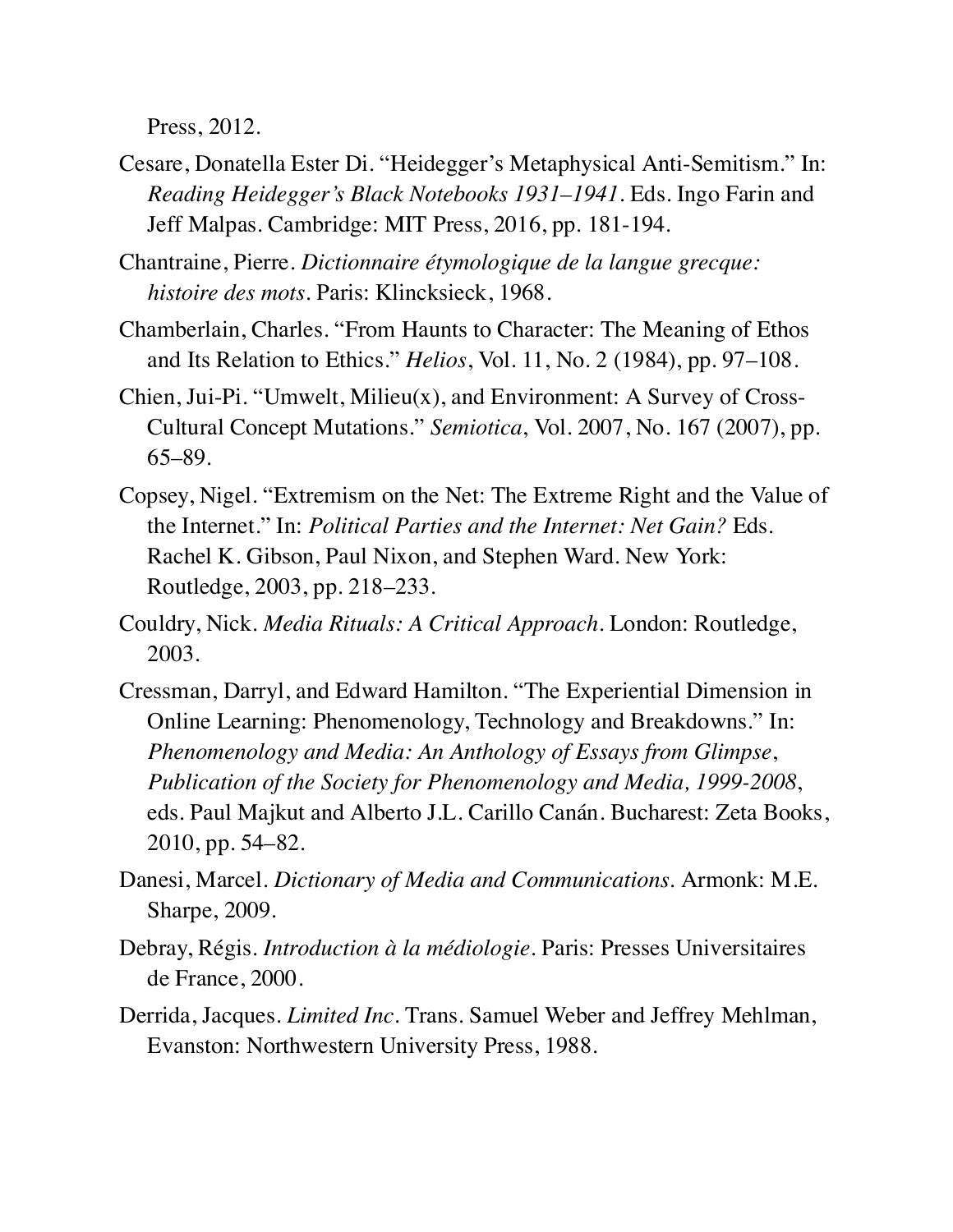- Desmond, William. *Ethics and the Between*. New York: State University of New York Press, 2001.
- Dewey, John. *Ethics*. Revised edition. New York: Henry Holt & Company, 1932.
- Donsbach, Wolfgang. *The International Encyclopedia of Communication*. Malden: Blackwell, 2008.
- Durham, Meenakshi Gigi, and Kellner, Douglas, eds. *Media and Cultural Studies: Keyworks*. Malden: Blackwell, 2006.←264 | 265→
- Eatwell, Roger. "Surfing the Great White Wave: The Internet, Extremism and the Problem of Control." *Patterns of Prejudice*, Vol. 30, No. 1  $(1996)$ , pp. 61–71.
- Escudero, Jesús Adrián. "Heidegger's Black Notebooks and the Question of Anti-Semitism." *Gatherings: The Heidegger Circle Annual, Heidegger Circle*, Vol. 5 (2015), pp. 21–49.
- Esposito, Roberto. "Donner La Technique." *Revue Du MAUSS*, Vol. 6, No. 2 (1995), pp. 190–206.
- Esposito, Roberto. Communitas: The Origin and Destiny of Community. Trans. by Timothy Campbell. Stanford: Stanford University Press, 2010.
- Falasca-Zamponi, Simonetta. "A Left Sacred or a Sacred Left? The College de Sociologie, Fascism, and Political Culture in Interwar France." *South Central Review*, Vol. 23, No. 1 (2006), pp. 40–54.
- Farías, Víctor. *Heidegger and Nazism*. Eds. Joseph Margolis and Tom Rockmore. Philadelphia: Temple University Press, 1989.
- Farin, Ingo, and Jeff Malpas, eds. *Reading Heidegger's Black Notebooks 1931–1941*. Cambridge: MIT Press, 2016.
- Faye, Emmanuel. *Heidegger: The Introduction of Nazism into Philosophy in Light of the Unpublished Seminars of 1933–1935*. Trans. by Michael B. Smith. New Haven: Yale University Press, 2011.
- Feuerhahn, Wolf. "Du milieu à l'Umwelt : enjeux d'un changement terminologique." *Revue philosophique de la France et de l'étranger* Vol.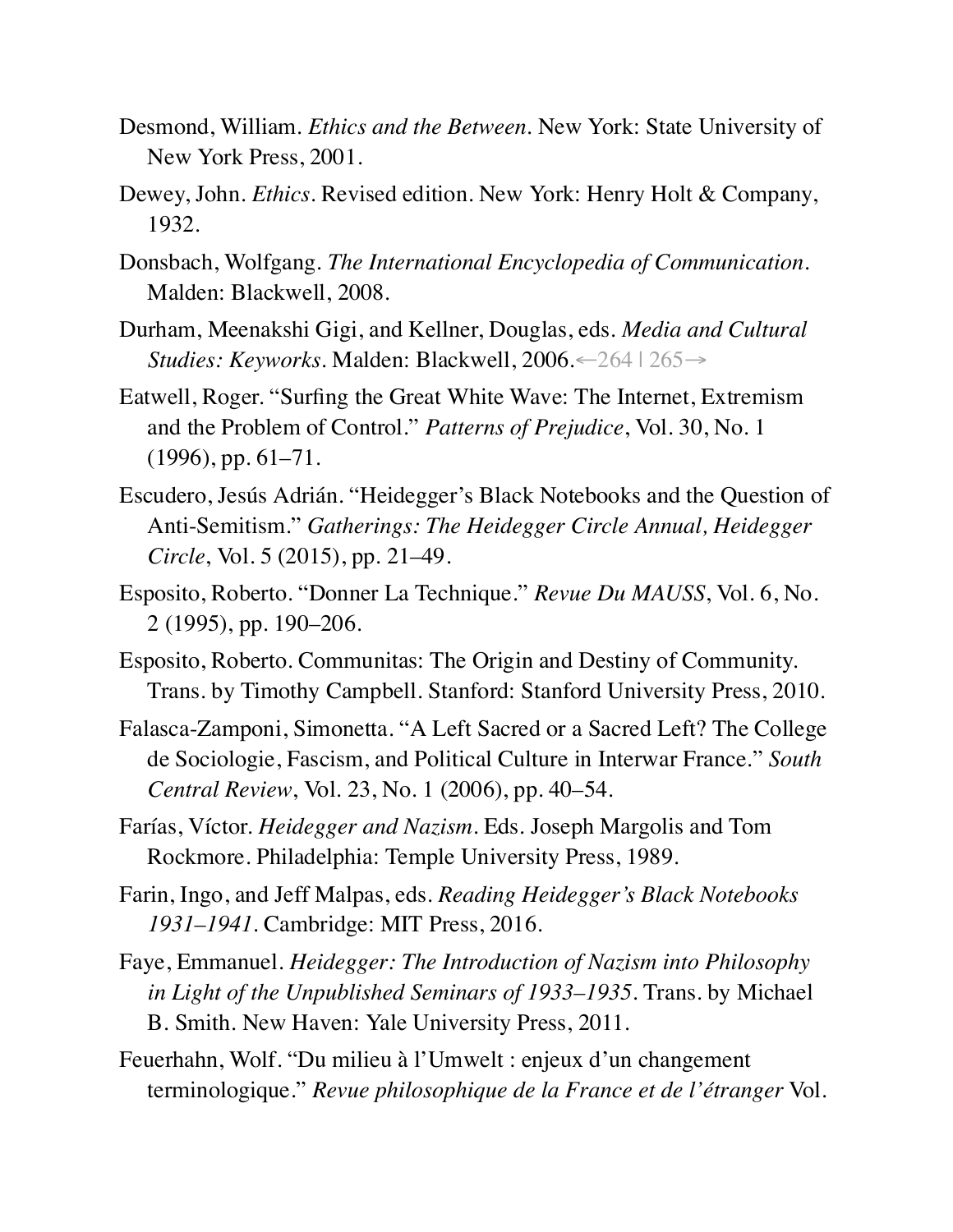134, No. 4 (2009), pp. 419–438.

- Floyd, Juliet, and James E. Katz. *Philosophy of Emerging Media: Understanding, Appreciation, Application*. Oxford: Oxford University Press, 2015.
- Foucault, Michel. The Use of Pleasure. Trans. by Robert Hurley. *The History of Sexuality*, Vol. 2. New York: Vintage Books, 1990.
- Foucault, Michel. Ethics: Subjectivity and Truth. Ed. by Paul Rabinow. Trans. by Robert Hurley et al. *Essential Works of Foucault, 1954–1984*, Vol. 1. New York: New Press, 1997.
- Foucault, Michel. *The Essential Works of Michel Foucault, 1954–1984*. Vol. 3, Power. Ed. by James D Faubion. Trans. by Robert Hurley. New York: Penguin Books, 2002.
- Fried, Gregory. "The King Is Dead: Heidegger's 'Black Notebooks.' " *Los Angeles Review of Books*, September 13, 2014. Accessed Oct. 28, 2017. https://lareviewofbooks.org/article/king-dead-heideggers-blacknotebooks/
- Frobish, Todd S. "An Origin of a Theory: A Comparison of Ethos in the Homeric Iliad with that Found in Aristotle's Rhetoric." *Rhetoric Review* Vol. 22, No. 1 (2003), pp. 16–30. ← 265 | 266→
- Fry, Tony, ed. *RUA/TV?*: *Heidegger and the Televisual*. Sydney: Power Publications, 1993.
- Fuchs, Christian. "Martin Heidegger's Anti-Semitism: Philosophy of Technology and the Media in the Light of the 'Black Notebooks'. Implications for the Reception of Heidegger in Media and Communication Studies." *tripleC: Communication, Capitalism & Critique. Open Access Journal for a Global Sustainable Information Society* Vol. 13, No. 1 (2015), pp. 55–78.
- Fuchs, Christian. *Critical Theory of Communication: New Readings of Lukács, Adorno, Marcuse, Honneth and Habermas in the Age of the Internet*. London: University of Westminster Press, 2016.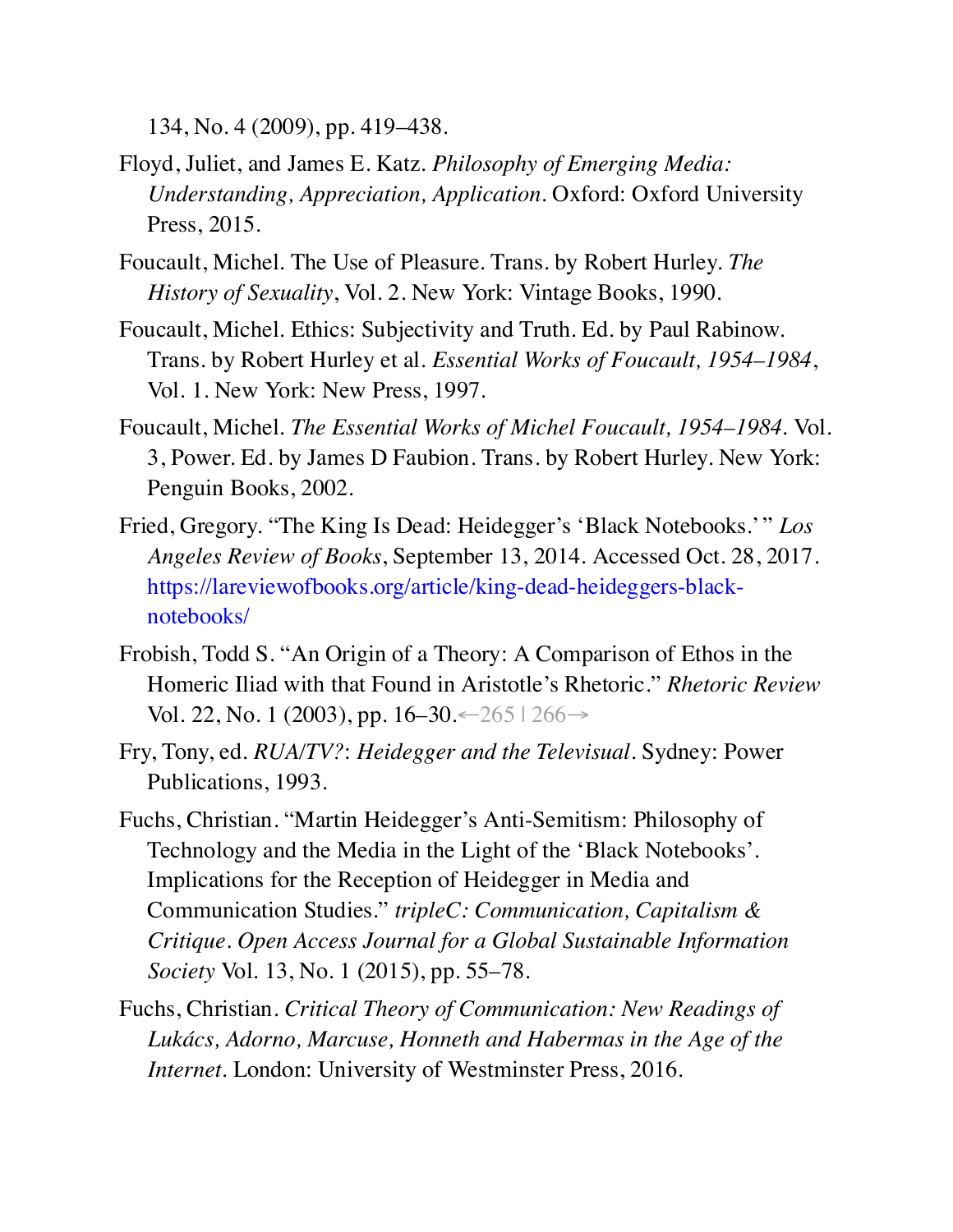- Fuchs, Christian. "Günther Anders' Undiscovered Critical Theory of Technology in the Age of Big Data Capitalism." *tripleC: Communication, Capitalism & Critique. Open Access Journal for a Global Sustainable Information Society* Vol. 15, No. 2 (2017), pp. 582– 611.
- Fuller, Matthew. *Media Ecologies: Materialist Energies in Art and Technoculture*. Cambridge: MIT Press, 2005.
- Gadamer, Hans George. "Plato as Portraitist." Trans. by Jamey Findling and Snezhina Gabova. *Continental Philosophy Review* Vol. 33, No. 3 (2000), pp. 245–74.
- Gak, Martin. "Heidegger's Ethics and Levinas's Ontology: Phenomenology of Prereflective Normativity." *Levinas Studies* Vol. 9, No. 1 (March 20, 2015), pp. 145–81.
- Gandolfo, Gabriel. "Le concept de milieu dans les sciences du vivant." *Noesis*, No. 14 (2008), pp. 237–47.
- Garcia, Tristan. *Nous*. Paris: Bernard Grasset, 2016.
- Gary, Brett. "*American Liberalism and the Problem of Propaganda: Scholars, Lawyers, and the War on Words, 1919–1945*." Ph.D. diss., University of Pennsylvania, 1992.
- Gary, Brett. "Communication Research, the Rockefeller Foundation, and Mobilization for the War on Words, 1938–1944." *Journal of Communication* Vol. 46, No. 3 (1996), pp. 124–48.
- Gary, Brett. *The Nervous Liberals: Propaganda Anxieties from World War I to the Cold War*. New York: Columbia University Press, 1999.
- Geffroy, Annie, et al. "Le Nous Politique." *Mots* Vol. 10, No. 1 (1985). Accessed Oct. 28, 2017 http://www.persee.fr/issue/mots\_0243- 6450\_1985\_num\_10\_1
- Glander, Timothy. *Origins of Mass Communications Research during the American Cold War: Educational Effects and Contemporary Implications*. New York: Routledge, 1999.←266 | 267→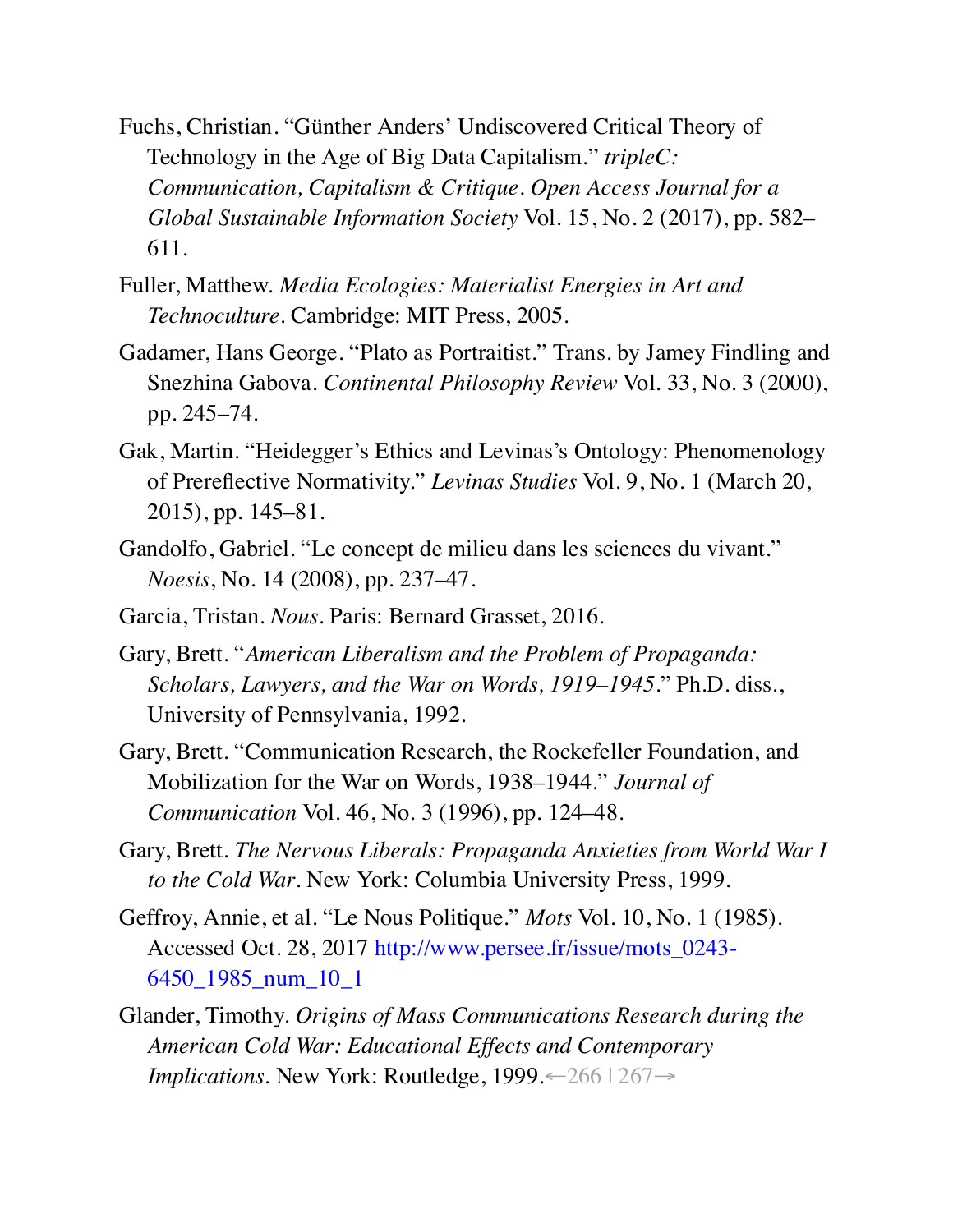- Gordon, Peter E. "Review of Heidegger: The Introduction of Nazism into Philosophy in Light of the Unpublished Seminars of 1933–1935, by Emmanuel Faye." *Notre Dame Philosophical Review*, March 12, 2010. Accessed Oct. 30, 2017. http://ndpr.nd.edu/news/heidegger-theintroduction-of-nazism-into-philosophy-in-light-of-the-unpublishedseminars-of-1933-1935/
- Greenberg, Clement. "Modernist Painting." In: *The Collected Essays and Criticism; Volume 4: Modernism with a Vengeance, 1957–1969*. Ed. John O'Brian, Chicago: University of Chicago Press, 1993, pp. 85–93.
- Griffin, Roger. *The Nature of Fascism*. London: Routledge, 1991.
- Gunkel, David J., and Paul A. Taylor. *Heidegger and the Media*. Cambridge: Polity Press, 2014.
- Harries, Karsten. "Heidegger as a Political Thinker." *The Review of Metaphysics* Vol. 29, No. 4 (1976), pp. 642–669.
- Hartley, John, ed. *Communication, Cultural and Media Studies: The Key Concepts*. London: Routledge, 2011.
- Heidegger, Martin. *Being and Time*. Trans. by John Macquarrie and Edward Robinson. Oxford: Blackwell, 1962.
- Heidegger, Martin. *The Question Concerning Technology, and Other Essays*. Trans. by William Lovitt. New York: Garland Publichsing, Inc., 1977.
- Heidegger, Martin. *Parmenides*. Trans. by André Schuwer and Richard Rojcewicz. Bloomington: Indiana University Press, 1998a.
- Heidegger, Martin. *Pathmarks*. Ed. by William McNeill. Trans. by Frank A. Capuzzi. Cambridge: Cambridge University Press, 1998b.
- Heidegger, Martin. *Ponderings II–VI: Black Notebooks 1931–1938*. Trans. by Richard Rojcewicz. Bloomington: Indiana University Press, 2016.
- Heidegger, Martin. *Ponderings VII–XI: Black Notebooks 1938–1939*. Trans. by Richard Rojcewicz. Bloomington: Indiana University Press, 2017a.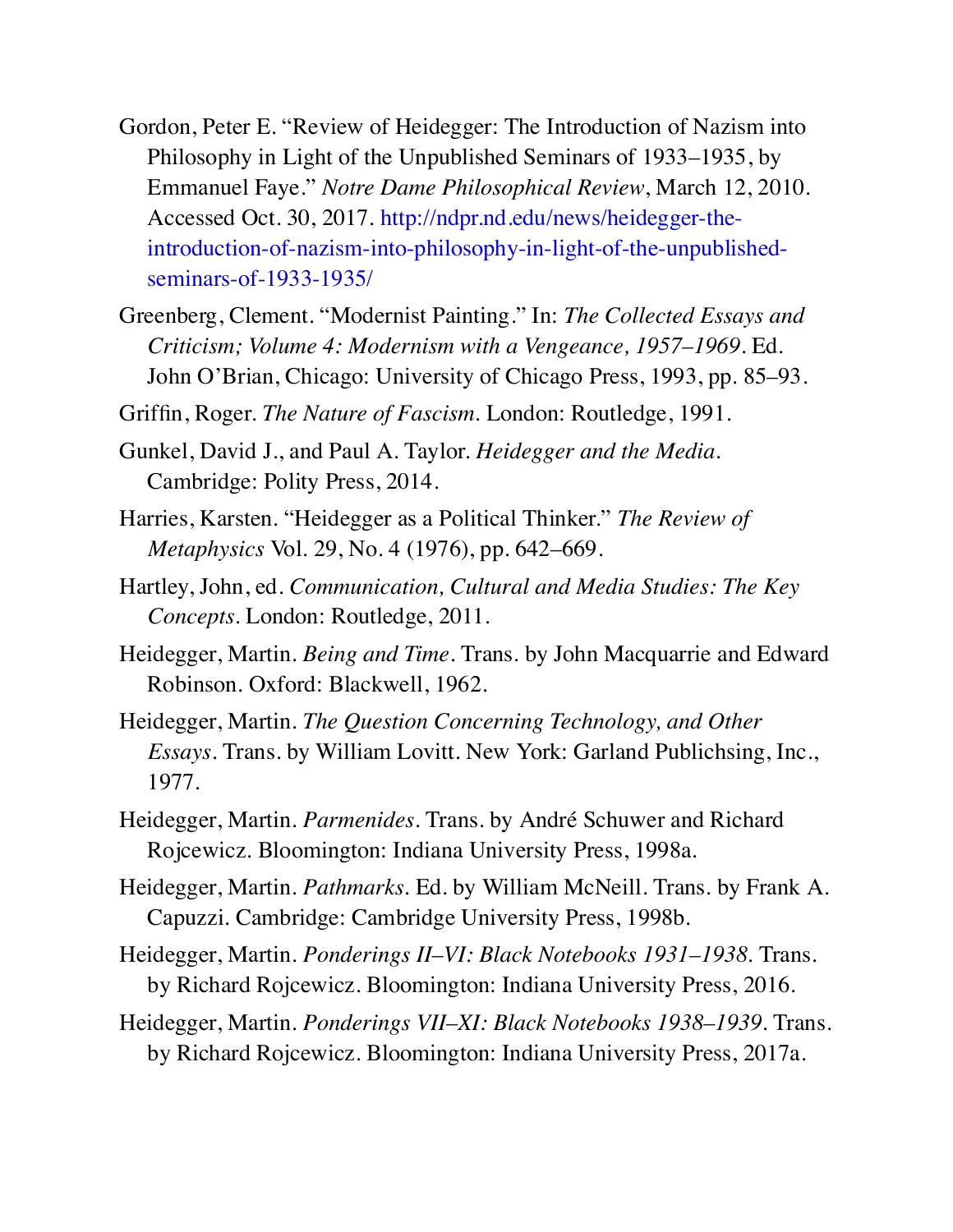- Heidegger, Martin. *Ponderings XII–XV: Black Notebooks 1939–1941*. Trans. by Richard Rojcewicz. Bloomington: Indiana University Press, 2017b.
- Heider, Fritz. "Ding Und Medium. [Thing and Medium.]." *Symposium* Vol. 1 (1925), pp. 109–58.
- Hodge, Joanna. *Heidegger and Ethics*. New York: Routledge, 1995.
- Horn, Eva. "There are no Media." *Grey Room* (2007), pp. 6–13.
- Ihde, Don. *Heidegger's Technologies: Postphenomenological Perspectives*. New York: Fordham University Press, 2010.←267 | 268→
- Jaeger, Werner. *Paideia: The Ideals of Greek Culture*. Vol. 1. Archaic Greece: The Mind of Athens. Trans. by Gilbert Highet. Oxford: Oxford University Press, 1945.
- Janicaud, Dominique. *Heidegger in France*. Trans. by François Raffoul and David Pettigrew. Bloomington: Indiana University Press, 2015.
- Jones, Paul, and David Holmes. *Key Concepts in Media and Communications*. London: SAGE, 2011.
- Jonsson, Stefan. *Crowds and Democracy: The Idea and Image of the Masses from Revolution to Fascism*. New York: Columbia University Press, 2013.
- Kember, Sarah, and Joanna Zylinska. *Life after New Media: Mediation as a Vital Process*. Cambridge: MIT Press, 2012.
- Kershaw, Ian. *The Nazi Dictatorship: Problems and Perspectives of Interpretation*. London: Edward Arnold, 1993.
- Kitchen, Martin. *The Third Reich: Charisma and Community*. Harlow: Pearson Education, 2008.
- Kittler, Friedrich A. *Gramophone, Film, Typewriter*. Trans. by Geoffrey Winthrop-Young and Michael Wutz. Stanford: Stanford University Press, 1999.
- Kittler, Friedrich A. *Optical Media*. Cambridge: Polity Press, 2010.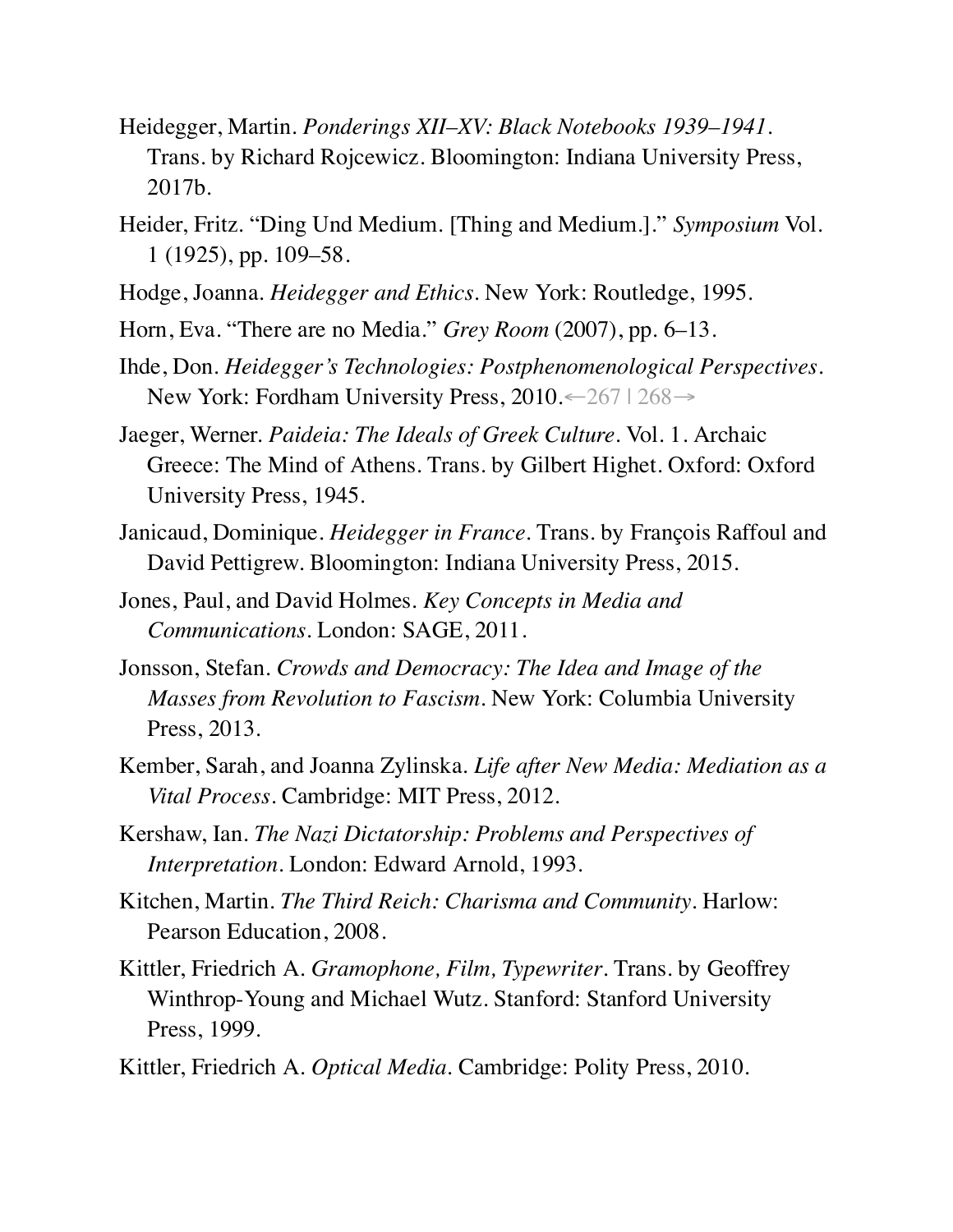- Kittler, Friedrich A. *The Truth of the Technological World: Essays on the Genealogy of Presence*. Trans. by Erik Butler. Stanford: Stanford University Press, 2014.
- Kittler, Friedrich A., and Matthew Griffin. "The City Is a Medium." *New Literary History* Vol. 27, No. 4 (1996), pp. 717–29.
- Kolker, Robert Phillip, ed. *The Oxford Handbook of Film and Media Studies*. Oxford: Oxford University Press, 2008.
- Koller, Armin Hajman. *The Theory of Environment*. Menasha: Banta, 1918.
- Kolker, Robert. Media Studies: An Introduction. Malden: Blackwell, 2009.
- Krämer, Sybille. Medium, Messenger, Transmission: An Approach to Media Philosophy. Trans. Anthony Enns. Amsterdam: Amsterdam University Press, 2015.
- Krell, David Farrell. "Heidegger's 'Black Notebooks, 1931–1941.' " *Research in Phenomenology*, Vol. 45, No. 1 (2015), pp. 127–60.
- Kühne, Thomas. *Belonging and Genocide: Hitler's Community, 1918–1945*. New Haven: Yale University Press, 2013.
- Laclau, Ernesto. *Politics and Ideology in Marxist Theory: Capitalism, Fascism, Populism*. London: NLB, 1977.←268 | 269→
- Lacoue-Labarthe, Philippe. *Heidegger and the Politics of Poetry*. Trans. by Jeff Fort. Urbana: University of Illinois Press, 2007.
- Le Bon, Gustave. *The Crowd: Study of the Popular Mind*. Trans. anonymous. New York: Macmillan Co., 1896.
- Lévinas, Emmanuel. "Ethics as First Philosophy." In: *The Levinas Reader*, ed. by Seán Hand, trans. by Seán Hand and Michael Temple. Oxford: Basil Blackwell, 1989, pp. 75–87.
- Lévinas, Emmanuel. *Entre Nous: On Thinking-of-the-Other*. Trans. by Michael B Smith and Barbara Harshav. London: Athlone Press, 1998.
- Lewis, Michael. *Heidegger and the Place of Ethics*. London: Bloomsbury Academic, 2005.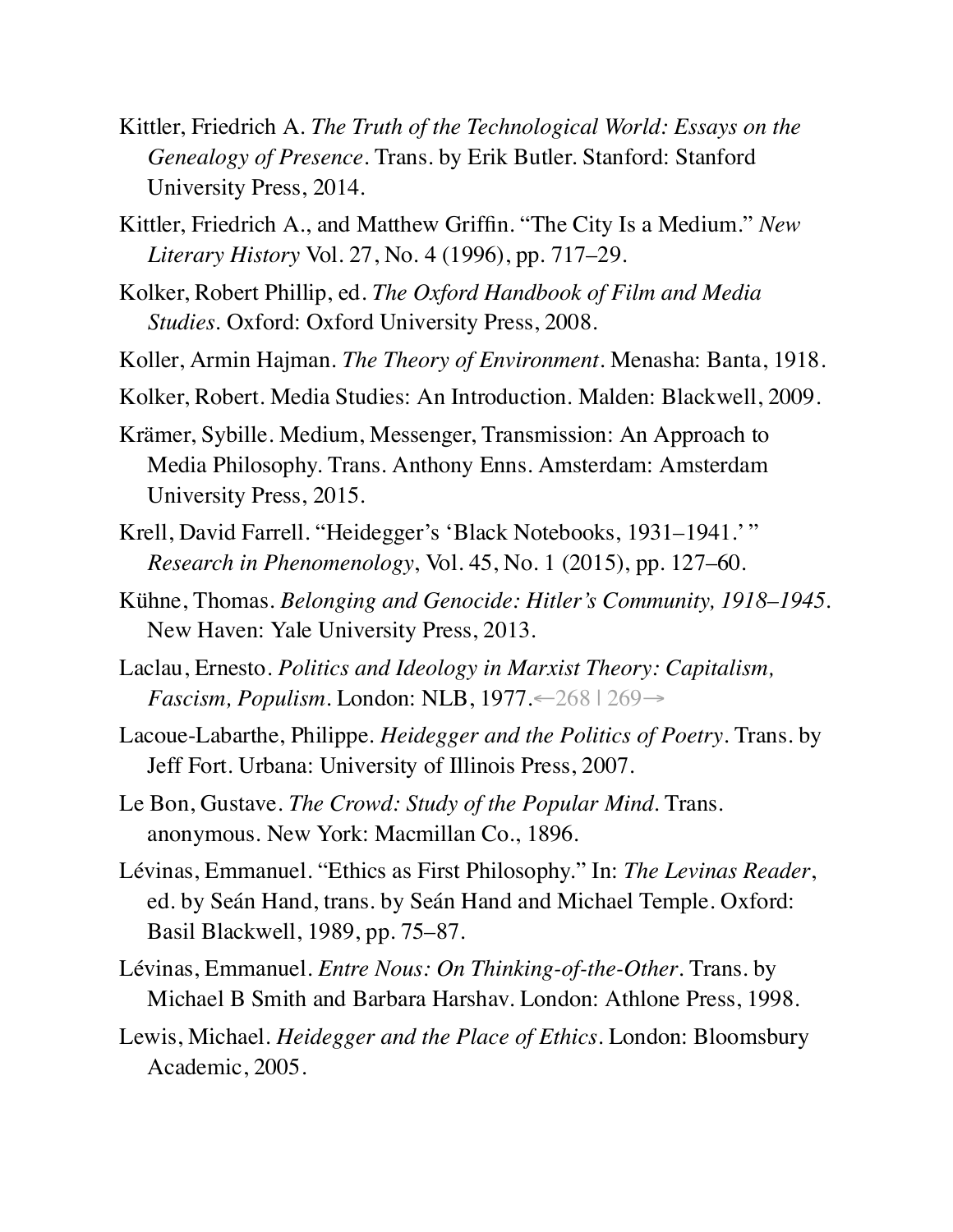- Liddell, Henry George, and Robert Scott. *A Greek-English Lexicon*. Oxford: Clarendon Press, 1901.
- Littlejohn, Stephen W., and Karen A. Foss, ed. *Encyclopedia of Communication Theory*. London: SAGE, 2009.
- Löblich, Maria, and Stefanie Averbeck-Lietz. "The Transnational Flow of Ideas and Histoire Croisée with Attention to the Cases of France and Germany." In: *The International History of Communication Study*, ed. by Peter Simonson and David W. Park. New York: Routledge, 2015, pp. 25–46.
- Lockwood, Thorton C. "Habituation, Habit, and Character in Aristotle's Nicomachean Ethics." In: *A History of Habit: From Aristotle to Bourdieu*, ed. by Tom Sparrow and Adam Hutchinson. New York: Lexington Books, 2013, pp. 19–36.
- Lubken, Deborah. "Remembering the Straw Man: The Travels and Adventures of Hypodermic." In: *The History of Media and Communication Research: Contested Memories*, ed. by David Park and Jefferson Pooley. New York: Peter Lang, 2008, pp. 19–42.
- Lyons, Matthew N. et al. *Ctrl-Alt-Delete: An Antifascist Report on the Alternative Right*. Montreal: Kersplebedeb, 2017.
- Macé, Marielle, et al. "*Nous*" Critique, no. 841–842 (2017).
- Macherey, Pierre. *S'orienter*. Paris: Kimé, 2017.
- Malmgren, Evan. "Don't Feed the Trolls." *Dissent* Vol. 64, No. 2 (2017), pp. 9–12.
- Malpas, Jeff. *Heidegger's Topology: Being, Place, World*. Cambridge: MIT Press, 2006.
- Malpas, Jeff. "New Media, Cultural Heritage and the Sense of Place: Mapping the Conceptual Ground." *International Journal of Heritage Studies* Vol. 14, No. 3 (2008), pp. 197–209.←269 | 270→
- Malpas, Jeff. "On the Philosophical Reading of Heidegger: Situating the *Black Notebooks*." In: *Reading Heidegger's Black Notebooks 1931–*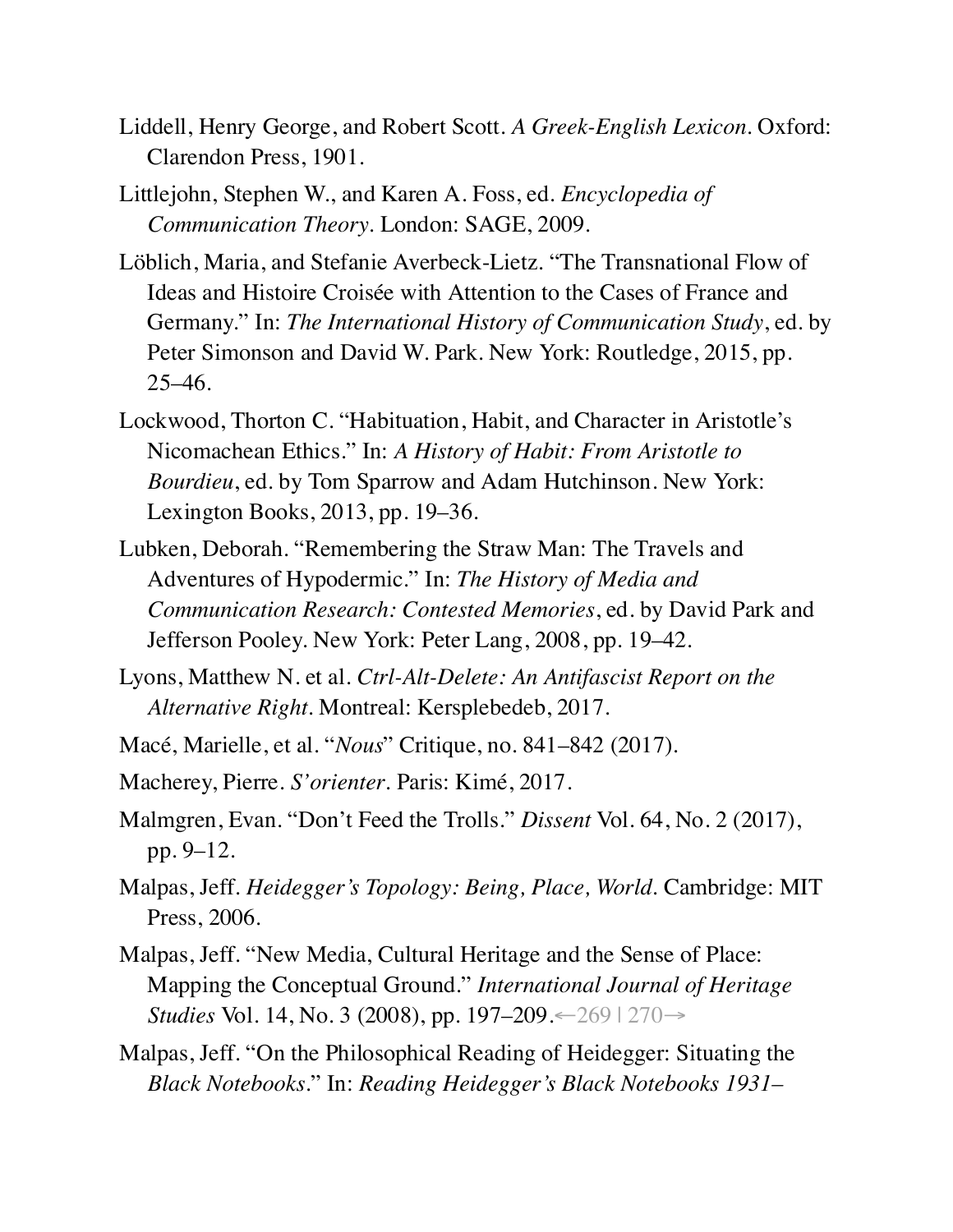*1941*. Eds. Ingo Farin and Jeff Malpas. Cambridge: MIT Press, 2016, pp. 3-22.

- Marcuse, Herbert. *Negations: Essays in Critical Theory*. Trans. by Jeremy J Shapiro. London: MayFlyBooks, 2009.
- McGill, Vivian Jerauld. "Notes on Philosophy in Nazi Germany." *Science & Society* Vol. 4, No. 1 (1940), pp. 12–28.
- Mersch, Dieter. "Tertium Datur: Introduction to a Negative Theory of Media." *MATRIZes* Vol. 7, No. 1 (2013), pp. 207–22.
- Mersch, Dieter. "Meta/Dia: Two Approaches to the Medial." In: *Media Transatlantic: Developments in Media and Communication Studies between North American and German-Speaking Europe*, ed. by Norm Friesen. Switzerland: Springer International Publishing, 2016, pp. 153– 180.
- Miller, Arthur B. "Aristotle on habit (εθō) and character ( $\eta$ θō): Implications for the rhetoric." *Speech Monographs* Vol. 41, No. 4 (1974), pp. 309–16.
- Mills, Brett. *Reading Media Theory: Thinkers, Approaches and Contexts*. London: Routledge, 2012.
- Mitchell, William John Thomas. "Addressing Media." *MediaTropes* Vol. 1, No. 1 (2008), pp. 1–18.
- Mitchell, William John Thomas, and Mark B. N. Hansen. *Critical Terms for Media Studies*. Chicago: The University of Chicago Press, 2010.
- Mitchell, Andrew J., and Peter Trawny, eds. *Heidegger's Black Notebooks: Responses to Anti-Semitism*. New York: Columbia University Press, 2017.
- Morley, David. *Home Territories: Media, Mobility and Identity*. New York: Routledge, 2002.
- Morley, David. "For a Materialist, Non-Media-Centric Media Studies." *Television & New Media* Vol. 10, No. 1 (2009), pp. 114–16.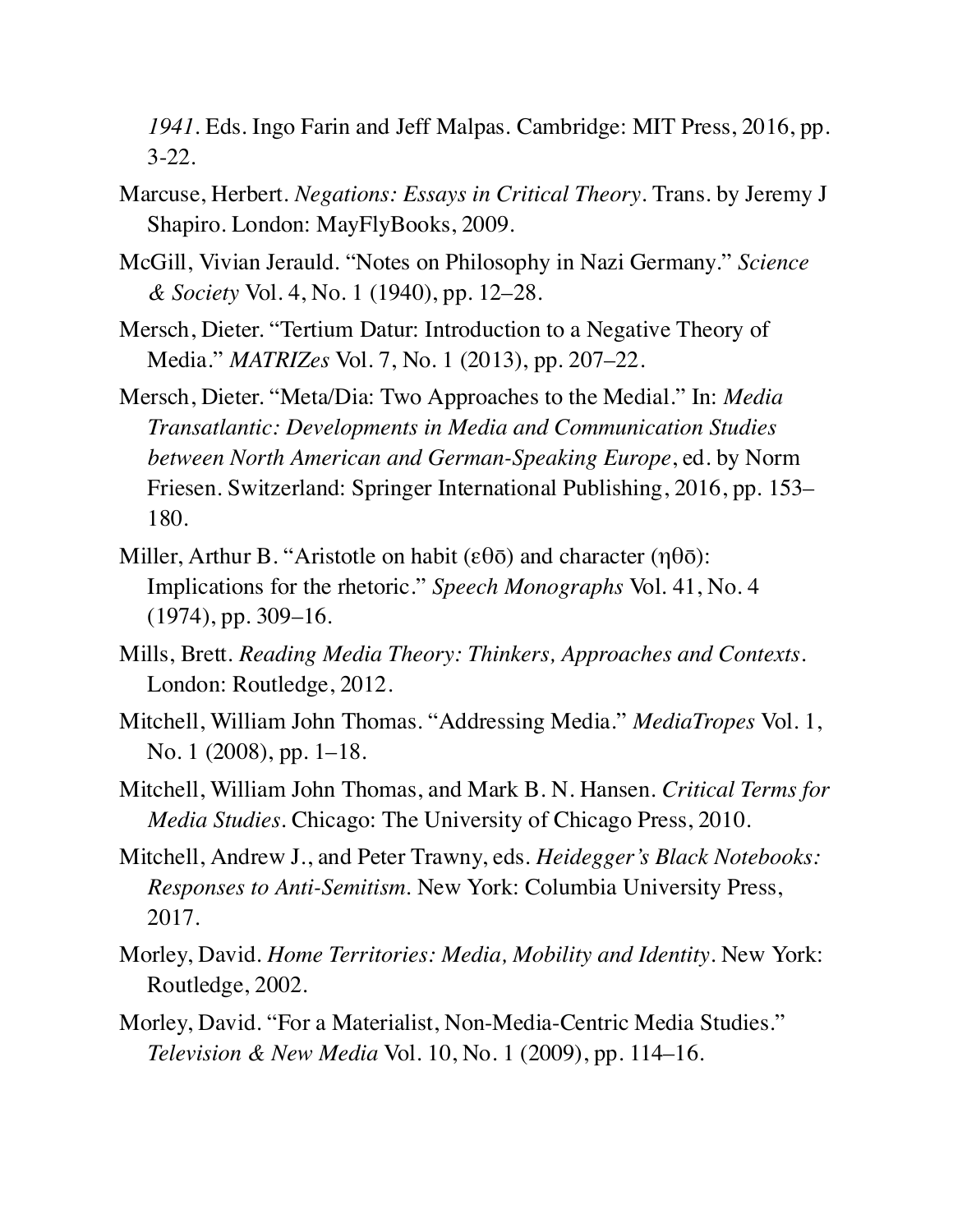- Mutsaers, Inge. *Immunological Discourse in Political Philosophy: Immunisation and Its Discontents*. London: Routledge, 2016.
- Nagle, Angela. *Kill All Normies: The Online Culture Wars from Tumblr and 4chan to the Alt-Right and Trump*. Washington: Zero Books, 2017.
- Nancy, Jean-Luc. "The Decision of Existence." Trans. By Brian Holmes. In: *The Birth to Presence*. Stanford: Stanford University Press, 1993, pp. 82–109.
- Nancy, Jean-Luc. "Heidegger's 'Originary Ethics.'" Trans. By Duncan Large. *Studies in Practical Philosophy* Vol. 1, No. 1 (1999), pp. 12–35.
- Nancy, Jean-Luc. *Being Singular Plural*. Trans. by Robert D Richardson and Anne Elizabeth O'Byrne. Stanford: Stanford University Press,  $2000 \leftarrow 270 \mid 271 \rightarrow$
- Nancy, Jean-Luc. *A Finite Thinking*. Trans. by Simon Sparks. Stanford: Stanford University Press, 2003.
- Nancy, Jean-Luc. "The Image: Mimesis and Methexis." *Theory @ Buffalo* Vol. 11 (2007), pp. 9–26.
- Nancy, Jean-Luc. "Heidegger et Nous/Jean-Luc Nancy." *Strass de la philosophie (blog)*, June 1, 2014. Accessed Oct. 28, 2017. http://strassdelaphilosophie.blogspot.com/2014/06/heidegger-et-nousjean-luc-nancy.html
- Nancy, Jean-Luc. *The Banality of Heidegger*. Trans. by Jeff Fort. New York: Fordham University Press, 2017.
- Negt, Oskar. "Mass Media: Tools of Domination or Instruments of Liberation? Aspects of the Frankfurt School's Communications Analysis." Trans. by Leslie Adelson. *New German Critique*, No. 14 (1978), pp. 61–80.
- Neocleous, Mark. *Fascism*. Minneapolis: University of Minnesota Press, 1997.
- OED Online. June 2017. Oxford University Press. Accessed Oct. 28, 2017. http://www.oed.com/view/Entry/115635,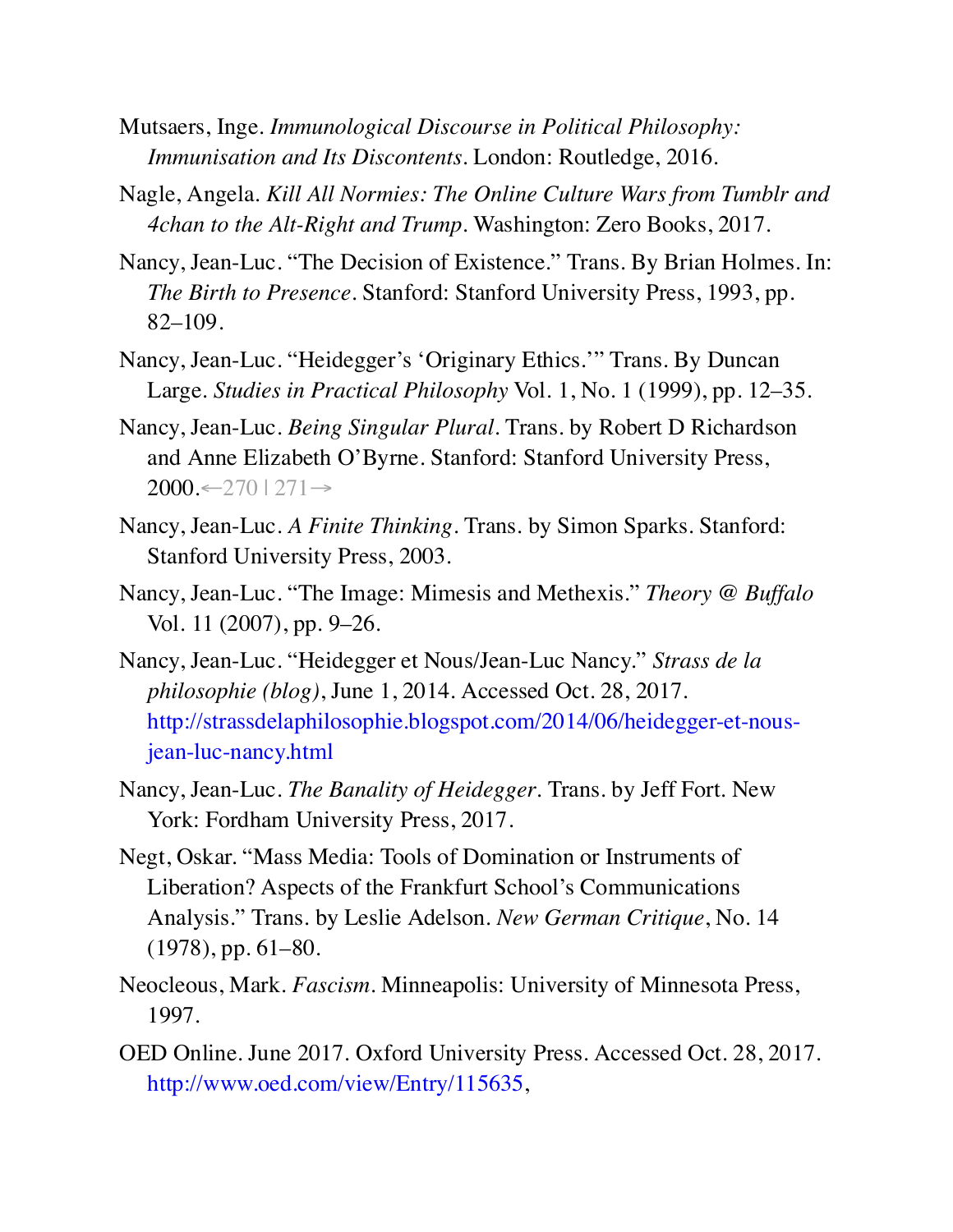#### http://www.oed.com/view/Entry/115772

- O'Sullivan, Tim, and Yvonne Jewkens, eds. *The Media Studies Reader*. London: Arnold, 1997.
- Olafson, Frederick A. *Heidegger and the Ground of Ethics: A Study of Mitsein*. Cambridge: Cambridge University Press, 1998.
- Oosterling, Henk. "Interest and Excess of Modern MAn's Radical Mediocrity: Rescaling Sloterdijk's Grandiose Aesthetic Strategy." *Cultural Politics* Vol. 3, No. 3 (2007), pp. 357–80.
- Oosterling, Henk. "Anaesthetics 0.1 Man as Medium of All Media" *Naples*, 2000. Accessed Oct. 30, 2017. http://www.academia.edu/5845445/Anaesthetics\_0.1\_Man\_as\_medium\_ of\_all\_media\_
- Pagano, Emmanuelle. *Nouons-nous*. Paris: P.O.L., 2013.
- Paley, John. "Heidegger and the Ethics of Care." *Nursing Philosophy* Vol. 1, No. 1 (2000), pp. 64–75.
- Parikka, Jussi. *Insect Media: An Archaeology of Animals and Technology*. Minneapolis: University of Minnesota Press, 2010.
- Park, Robert E. "The City: Suggestions for the Investigation of Human Behavior in the City Environment." *American Journal of Sociology* Vol. 20, No. 5 (1915), pp. 577–612.
- Passmore, Kevin. *Fascism: A Very Short Introduction*. Oxford: Oxford University Press, 2014.
- Perry, Steven. "Rhetorical Functions of the Infestation Metaphor in Hitler's Rhetoric." *Central States Speech Journal* Vol. 34, No. 4 (1983), pp. 229– 35.←271 | 272→
- Peters, John Durham. "Genealogical Notes on 'The Field.' " J*ournal of Communication* Vol. 43, No. 4 (1993), pp. 132–39.
- Peters, John Durham. *Speaking into the Air: A History of the Idea of Communication*. Chicago: University of Chicago Press, 2000.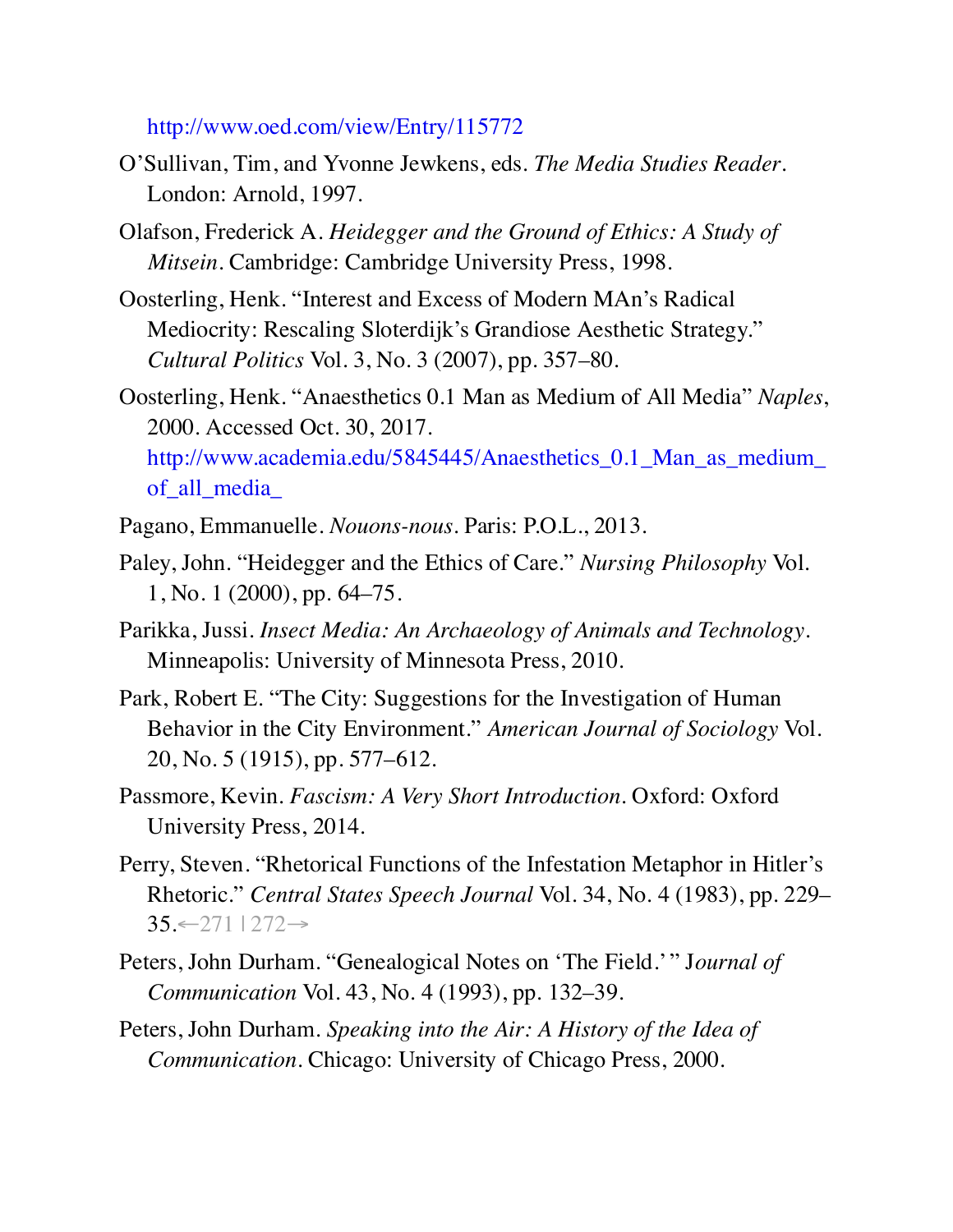- Peters, John Durham. *The Marvelous Clouds. Toward a Philosophy of Elemental Media*. Chicago: The University of Chicago Press, 2015.
- Petit, Daniel. "Chronique d'étymologie grecque." *Revue de Philologie, de Littérature et d'Histoire Anciennes*; Paris Vol. 73, No. 1 (1999), pp. 87– 88.
- Pine, Lisa. *Hitler's "National Community": Society and Culture in Nazi Germany*. London: Bloomsbury Academic, 2017.
- Pooley, Jefferson. "The New History of Communication Research." In: *The History of Media and Communication Research: Contested Memories*, ed. by David W. Park and Jefferson Pooley, New York: Peter Lang, 2008, pp. 43–70.
- Pooley, Jefferson. "Sinking the Flagship: Why Communication Studies Is Better Off Without One." *International Journal of Communication* Vol. 9, (2015), pp. 1247–1255.
- Pooley, Jefferson, and David W. Park. "Communication Research." In: *The Handbook of Communication History*, ed. by Peter Simonson. New York: Routledge, 2013, pp. 76–92.
- Poster, Mark. "High-Tech Frankenstein, or Heidegger Meets Sterlac." In: *The Cyborg Experiments: The Extensions of the Body in the Media Age*, ed. by Joanna Zylinska. New York: Continuum, 2002, pp. 15–32.
- Przylebski, Andrzej. *Ethics in the Light of Hermeneutical Philosophy: Morality Between (Self-)Reflection and Social Obligations*. Zurich: LIT Verlag Münster, 2017.
- Raboy, Marc. *Marconi: The Man Who Networked the World*. Oxford: Oxford University Press, 2016.
- Rancière, Jacques. "Thinking between Disciplines: An Aesthetics of Knowledge." Trans. by Jon Roffe. *Parrhesia*, no. 1 (2006): 1–12.
- Rantanen, Terhi. *The Media and Globalization*. London: SAGE, 2004.
- Ranulf, Svend. "Scholarly Forerunners of Fascism." *Ethics* Vol. 50, No. 1 (1939), pp. 16–34.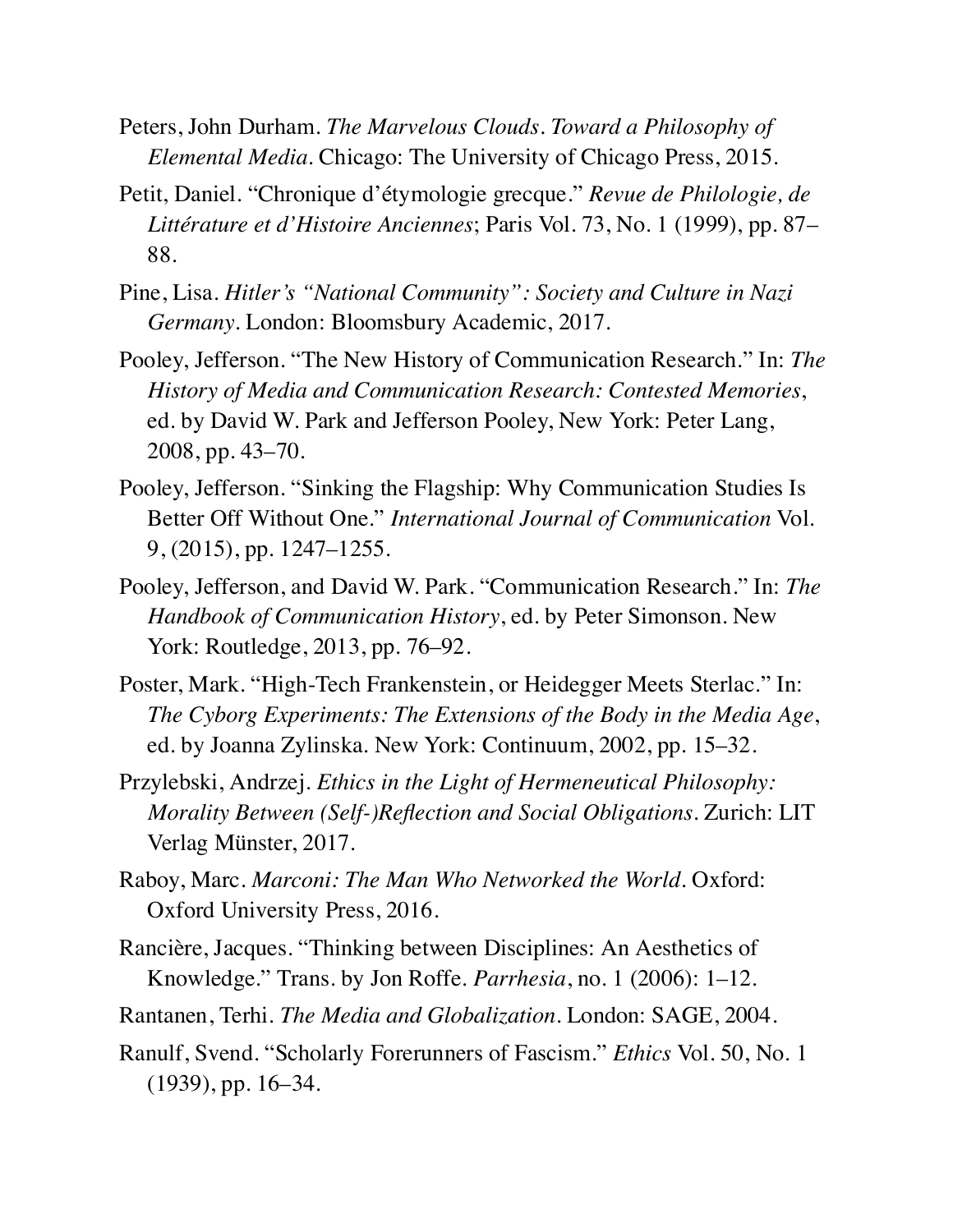- Rappeport, Alan, and Noah Weiland. "White Nationalists Celebrate 'an Awakening' After Donald Trump's Victory." *The New York Times*, November 19, 2016. Accessed Oct. 28, 2017. https://www.nytimes.com/2016/11/20/us/politics/white-nationalistscelebrate-an-awakening-after-donald-trumps-victory.html←272 | 273→
- Reich, Wilhelm. *The Mass Psychology of Fascism*. New York: Orgone Institute Press, 1946.
- Ricœur, Paul. *Oneself as Another*. Trans. by Kathleen Blamey. Chicago, London: The University of Chicago Press, 1992.
- Rogers, Everett M. *Communication Technology: The New Media in Society*. New York: Free Press, 1986.
- Rogers, Everett M. *A History of Communication Study: A Biographical Approach*. New York: Free Press, 1994.
- Rosenfeld, Jean E. "Fascism as Action through Time (Or How It Can Happen Here)." *Terrorism and Political Violence* Vol. 29, No. 3 (2017), pp. 394–410.
- Rougemont, Denis de. *Penser avec les mains*. Paris: Albin Michel, 1936.
- Scannell, Paddy. *Radio, Television, and Modern Life: A Phenomenological Approach*. Oxford: Blackwell, 1996.
- Scannell, Paddy. *Television and the Meaning of Live: An Enquiry into the Human Situation*. Cambridge: Polity Press, 2014.
- Scherer, Michael. "President Trump Struggles with Charlottesville Aftermath." *Time*, August 12, 2017. Accessed Oct. 28, 2017. http://time.com/4898422/charlottesville-white-nationalist-donald-trump/
- Schmidt, Dennis J. "Hermeneutics as Original Ethics." In: *Difficulties of Ethical Life*, ed. by Shannon Sullivan and Dennis J Schmidt. New York: Fordham University Press, 2008, pp. 35–47.
- Schramm, Wilbur. "Communication Research in the United States." In: *The Science of Human Communication. New Directions and New Findings in*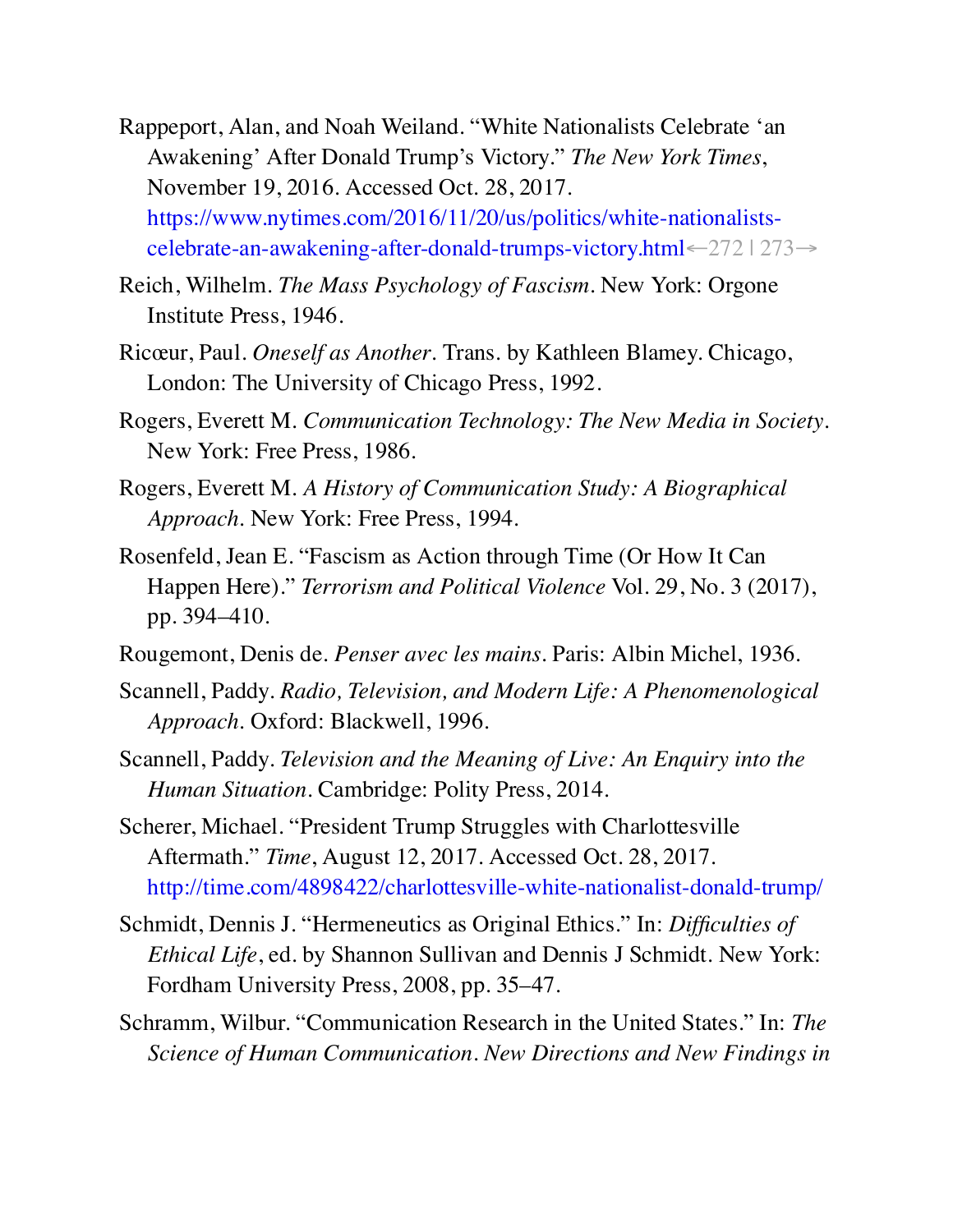*Communication Research*, ed. by Wilbur Schramm. New York: Basic Books, 1963, pp. 1–16.

- Serres, Michel. *Le système de Leibniz et ses modèles mathématiques Etoiles- Shémas - Points*. Paris: Presse Universitaire de France, 1968.
- Sheehan, Thomas. "Heidegger and the Nazis." *The New York Review of Books* Vol. 35, No. 10 (1988), pp. 38–47.
- Sheehan, Thomas. *Making Sense of Heidegger: A Paradigm Shift*. Lanham: Rowman & Littlefield, 2014.
- Sidgwick, Henry. *Outlines of the History of Ethics*. 5th edition. Indianapolis: Hackett Publishing Company, Inc., 1988.
- Siegert, Bernhard. "There Are No Mass Media" (1996), In: *Mapping Benjamin: The Work of Art in the Digital Age*. ed. Hans Ulrich Gumbrecht and Michael Marrinan. Stanford: Stanford University Press, 2003, pp. 30–38.
- Siegert, Bernhard. "Cacography or Communication? Cultural Techniques in German Media Studies." *Grey Room* No. 29 (2007), pp. 26– 47.←273 | 274→
- Siegert, Bernhard. "Cultural Techniques: Or the End of the Intellectual Postwar Era in German Media Theory." *Theory, Culture & Society* Vol. 30, No. 6 (2013), pp. 48–65.
- Siegert, Bernhard. "Media after Media." In: *Media after Kittler*, ed. by Eleni Ikoniadou and Scott Wilson. Blue Ridge Summit: Rowman & Littlefield, 2015, pp. 79–91.
- Sills, David L., ed. "Paul Lazarsfeld." In: *International Encyclopedia of the Social Sciences*. New York: The Free Press, 1979, pp. 411–427.
- Silverstone, Roger. *Why Study the Media?* London: SAGE, 1999.
- Simonson, Peter. *The Handbook of Communication History*. London: Routledge, 2013.
- Sloterdijk, Peter. *Terror from the Air*. Trans. by Amy Patton and Steve Corcoran. Los Angeles: Semiotext, 2009.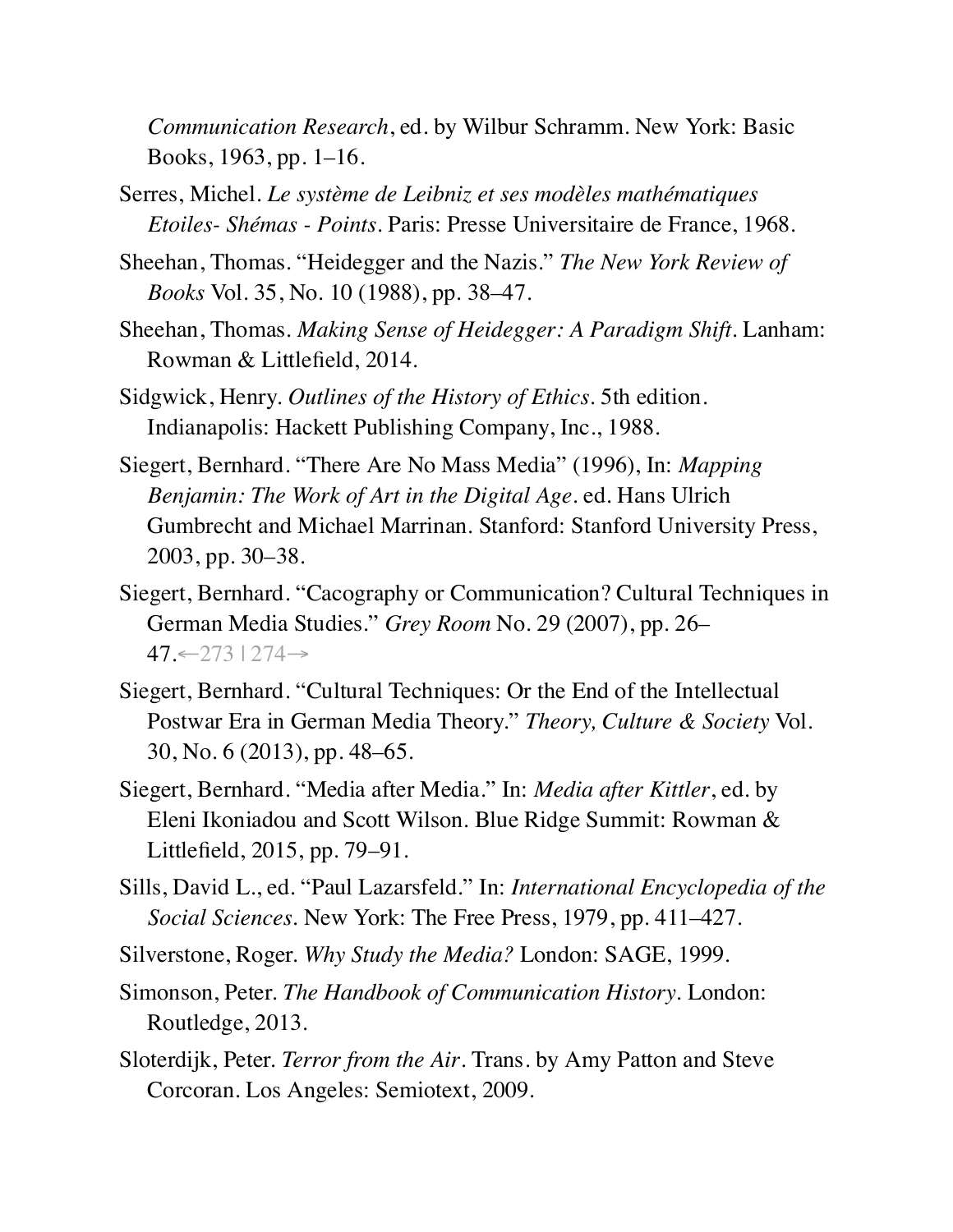- Sloterdijk, Peter. *Bubbles: Microspherology*. Trans. by Wieland Hoban. Spheres. Vol. 1. Los Angeles: Semiotext(e), 2011.
- Sloterdijk, Peter. *Globes : Macrospherology*. Trans. by Wieland Hoban. Spheres. Vol. 2. Los Angeles: Semiotext(e), 2014.
- Sloterdijk, Peter. *Spheres. Plural Spherology*. Trans. by Wieland Hoban. Spheres. Vol. 3. Los Angeles: Semiotext(e), 2016.
- Sluga, Hans D. *Heidegger's Crisis: Philosophy and Politics in Nazi Germany*. Cambridge: Harvard University Press, 1995.
- Snyder, Timothy. *On Tyranny: Twenty Lessons from the Twentieth Century*. New York: Tim Duggan Books, 2017.
- Somaini, Antonio. "The 'Medium of Perception': Walter Benjamin's Media Theory and the Tradition of the Media Diaphana." In: *Theorizing Images,* ed. by Krešimir Purgar and Žarko Paić. Newcastle: Cambridge Scholar Publishing, 2016, pp. 84–110.
- Spitzer, Leo. "Milieu and Ambiance: An Essay in Historical Semantics." *Philosophy and Phenomenological Research* Vol. 3, No. 2 (1942), pp. 169–218.
- Sproule, J. Michael. "Progressive Propaganda Critics and the Magic Bullet Myth." *Critical Studies in Mass Communication* Vol. 6, No. 3 (1989), pp. 225–46.
- Sproule, J. Michael. *Propaganda and Democracy: The American Experience of Media and Mass Persuasion*. Cambridge: Cambridge University Press, 1997.
- Stack, Liam. "Attack on Alt-Right Leader Has Internet Asking: Is It O.K. to Punch a Nazi?" *The New York Times*, January 21, 2017, sec. Politics. Accessed Oct. 28, 2017.

https://www.nytimes.com/2017/01/21/us/politics/richard-spencerpunched-attack.html←274 | 275→

Stiegler, Bernard ed. *Technics and Time, 1: The Fault of Epimetheus*. Trans. by Richard Beardsworth and George Collins. Stanford: Stanford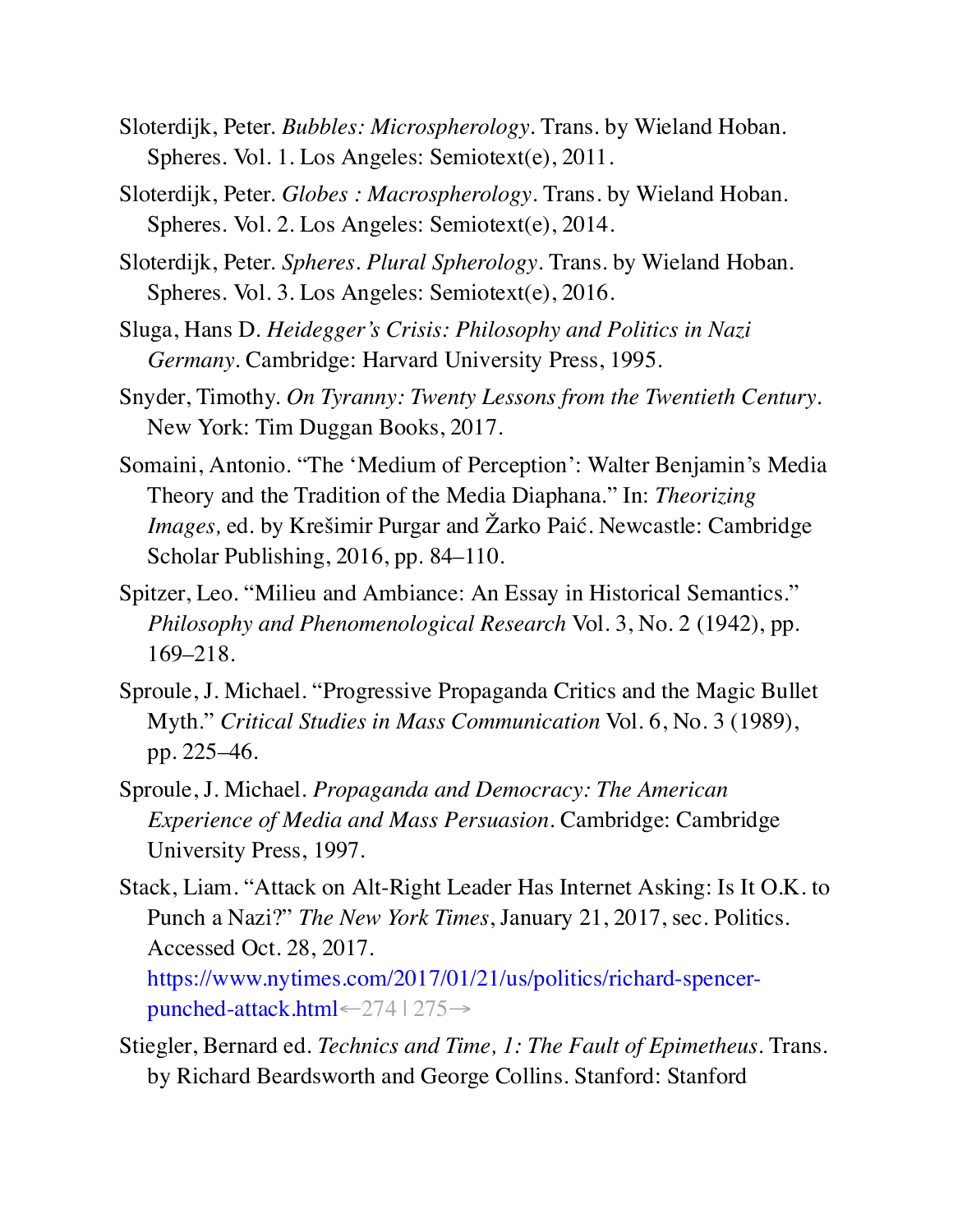University Press, 1998.

- Strong, Tracy B. *Politics without Vision: Thinking without a Banister in the Twentieth Century*. Chicago: University of Chicago Press, 2012.
- Tække, Jesper, and Michael Paulsen. "Luhmann and the Media." *MedieKultur: Journal of Media and Communication Research* Vol. 26, No. 49 (2010): 1–10.
- Tarde, Gabriel de. *The Laws of Imitation*. Trans. by Elsie Worthington Clews Parsons and Franklin Henry Giddings. Gloucester: P. Smith, 1962.
- Taylor, Charles. "Ethics and Ontology." *The Journal of Philosophy* Vol. 100, No. 6 (2003), pp. 305–20.
- Thibault, Ghislain, and Dominique Trudel. "Excaver, tracer, réécrire : sur les renouveaux historiques en communication." *Communiquer. Revue de communication sociale et publique*, No. 15 (2015), pp. 5–23.
- Thibault, Ghislain. "Needles and Bullets: Media Theory, Medicine, and Propaganda, 1910–1940." In: *Endemic. Essays in Contagion Theory*, ed. by Kari Nixon and Lorenzo Servitje. London: Palgrave Macmillan, 2016, pp. 67–92.
- Thiesmeyer, Lynn. "Racism on the Web: Its Rhetoric and Marketing." *Ethics and Information Technology* Vol. 1, No. 2 (June 1, 1999), pp. 117–25.
- Tholen, Georg Christoph, and Peter Krapp. "Media Metaphorology: Irritations in the Epistemic Field of Media Studies." *The South Atlantic Quarterly* Vol. 101, No. 3 (2002): 659–72.
- Thornham, Sue, Caroline Bassett, and Paul Marris, eds. *Media Studies: A Reader*. Edinburgh: Edinburgh University Press, 1996.
- Tosini, Domenico. "Medium as a Basic Concept of Sociology: Contributions from Systems Theory." *Social Science Information* Vol. 45, No. 4 (2006), pp. 539–60.
- Trawny, Peter. *Heidegger & the Myth of a Jewish World Conspiracy*. Trans. by Andrew J Mitchell. Chicago: The University of Chicago Press, 2016.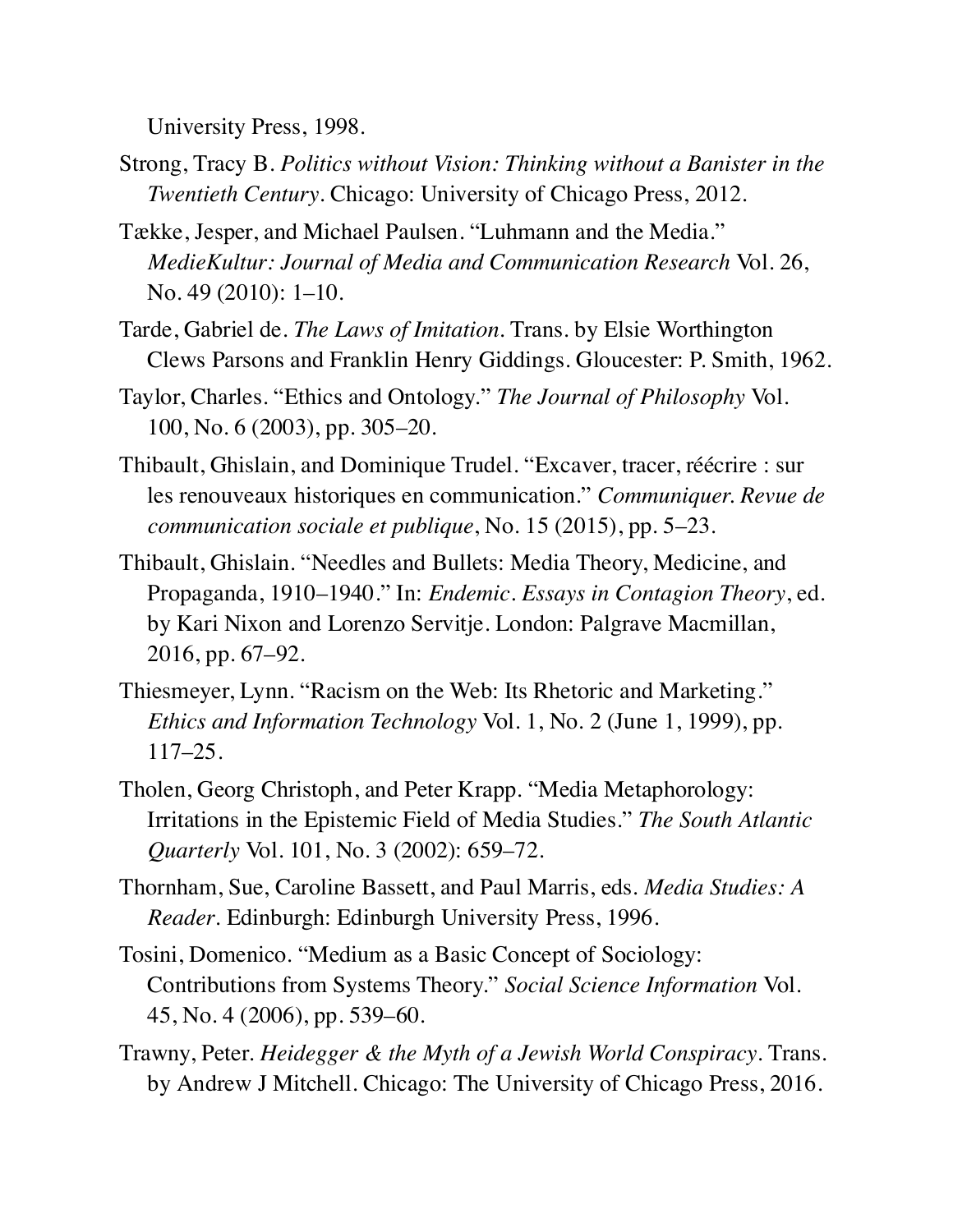- Turner, Fred. *The Democratic Surround: Multimedia & American Liberalism from World War II to the Psychedelic Sixties*. Chicago: The University of Chicago Press, 2013.
- Valdivia, Angharad N., ed. *A Companion to Media Studies*. Malden: Blackwell, 2006.
- Vattimo, Gianni. *The Transparent Society*. Trans. by David Webb. Baltimore: Johns Hopkins University Press, 1992.←275 | 276→
- Vergnières, Solange. *Éthique et politique chez Aristote: "physis", "éthos", "nomos"*. Paris: Presses Universitaires de France, 1995.
- Vogel, Lawrence. *The Fragile "we": Ethical Implications of Heidegger's Being and Time*. Evanston: Northwestern University Press, 1994.
- Wahl-Jorgensen, Karin. "How Not to Found a Field: New Evidence on the Origins of Mass Communication Research." *Journal of Communication* Vol. 54, No. 3 (2004), pp. 547–64.
- Wang, Amy B. "Analysis | Trump Breaks Silence on Charlottesville: 'No Place for This Kind of Violence in America.' " *Washington Post*, August 12, 2017. Accessed Oct. 28, 2017. https://www.washingtonpost.com/news/the-fix/wp/2017/08/12/trumpresponds-to-charlottesville-protests/
- Watsuji, Tetsurō. *Watsuji Tetsuro's Rinrigaku: Ethics in Japan*. New York: State University of New York Press, 1996.
- Webb, David. *Heidegger, Ethics and the Practice of Ontology*. London: Continuum, 2011.
- Weber, Samuel, and Alan Cholodenko. *Mass Mediauras: Form, Technics, Media*. Stanford: Stanford University Press, 1996.
- Wendland, Aaron James, Christopher D. Merwin, and Christos M. Hadjioannou, eds. *Heidegger on Technology*. New York: Routledge, 2018.
- Williams, Raymond. "Communications as Cultural Science." *Journal of Communication* Vol. 24, no. 3 (1974), pp. 17–25.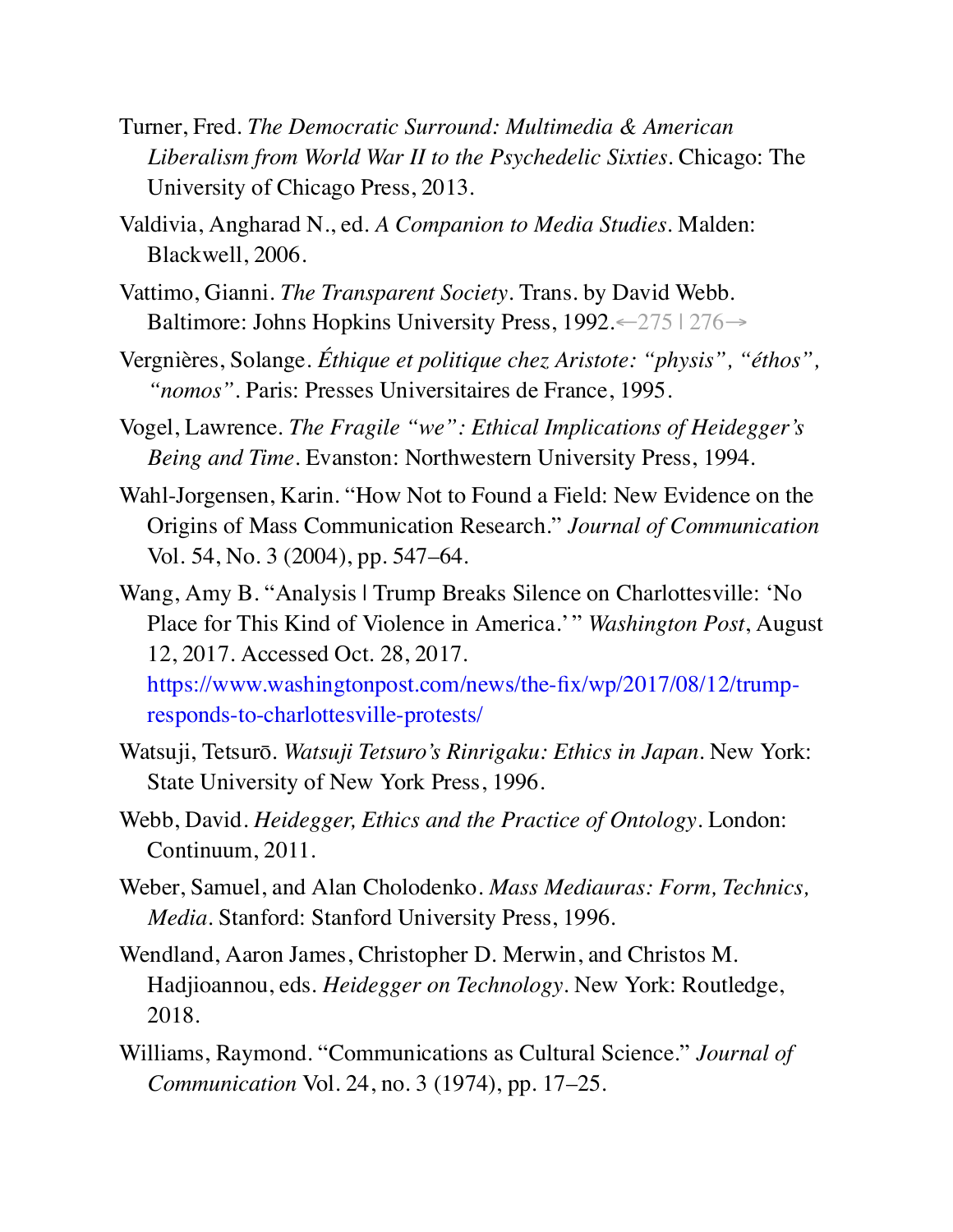- Wilson, Tony. *Understanding Media Users: From Theory to Practice*. West Sussex: John Wiley & Sons, 2009.
- Wilson, Tony. *Media Consumption in Malaysia: A Hermeneutics of Human Behaviour*. New York: Routledge, 2015.
- Winthrop-Young, Geoffrey. "Krautrock, Heidegger, Bogeyman: Kittler in the Anglosphere." *Thesis Eleven* Vol. 107, No. 1 (2011a), pp. 6–20.
- Winthrop-Young, Geoffrey. *Kittler and the Media*. Cambridge: Polity Press, 2011b.
- Winthrop-Young, Geoffrey, and Michael Wutz. "Introduction: Media Models, Memories, and Metaphors." *Configurations* Vol. 10, No. 1 (2003), pp. 1–10.
- Wittgenstein, Ludwig. *Philosophical Investigations*. Trans. by G.E.M Anscombe. Oxford: Basil Blackwell, 1963.
- Woerther, Frédérique. "Aux origines de la notion rhétorique d'èthos." *Revue des Études Grecques* Vol. 118, No. 1 (2005), pp. 79–116.
- Woerther, Frédérique. *L'éthos aristotélicien: genèse d'une notion rhétorique*. Paris: Vrin, 2007.←276 | 277→
- Wolin, Richard. *The Politics of Beging: The Political Thought of Martin Heidegger*. New York: Columbia University Press, 1990.
- Wolin, Richard. *The Heidegger Controversy: A Critical Reader*. New York: Columbia University Press, 1991.

- 1 Bernhard Siegert, "Cacography or Communication? Cultural Techniques in German Media Studies," Grey Room, Vol. 29 (2007), p. 28.
- 2 John Hartley, ed., *Communication, Cultural and Media Studies: The Key Concepts* (London: Routledge, 2011), pp. 142–143. This entry explicitly restricts the definition to processes involving "human semiosis" and implicitly restricts "communication" to a process of transmission. For a divergent take on the meaning of the word "communication," see Derrida (Limited Inc., pp. 1–12).

<sup>\*</sup> A version of this chapter was presented in October 2017 at the international conference Heidegger: Dwelling, Thinking, and the Ethical Life held at King's University College, London, Ontario. I am grateful both to the organizers and to the participants for their generous comments.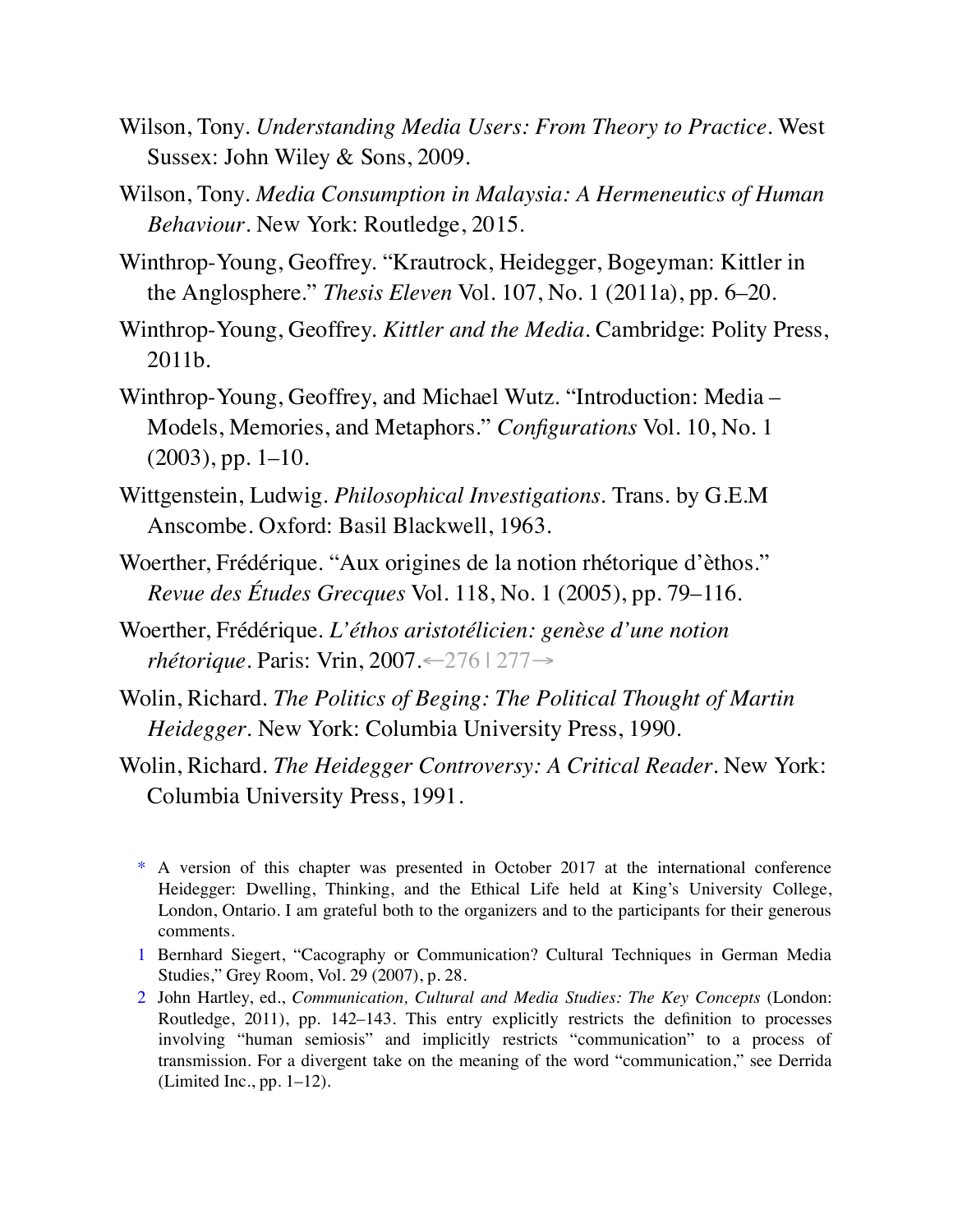- 3 "medium, n. and adj.," OED Online, June 2017, Oxford University Press, Oct. 27, 2017, http://www.oed.com/view/Entry/115772
- 4 "media, n.2," OED Online, http://www.oed.com/view/Entry/115635
- 5 Artifacts or instruments, equipment, apparatus: here, the important distinctions that can be made between all these terms are left aside.
- 6 Media as material means or a system of material means for communication in a transmission process: see Marcel Danesi, *Dictionary of Media and Communications* (Armonk: M.E. Sharpe, 2009), p. 192. The way "system" is understood here is distinct from the system theory developed by Luhmann regarding media (see Jesper Tække and Michael Paulsen, "Luhmann and the Media," *MedieKultur: Journal of Media and Communication Research* Vol. 26, No. 49 (2010): 1–10).
- 7 Don Ihde briefly comments Heidegger's familiarity with "the beginnings of late modern communication technologies" in his book, *Heidegger's Technologies: Postphenomenological Perspectives* (Fordham University Press, 2010, pp. 4, 128–139).
- 8 Martin Heidegger, *Being and Time*, trans. John Macquarrie and Edward Robinson (Oxford: Blackwell, 1962), pp. 95–102.
- 9 Heidegger, *Parmenides*, trans. André Schuwer and Richard Rojcewicz (Bloomington: Indiana University Press, 1998), pp. 85–87.
- 10 Heidegger, *The Question Concerning Technology, and Other Essays*, trans. William Lovitt (New York: Garland Publishing, Inc.), 1977.
- 11 See, for example, Stiegler (*Technics and Time*, 1998), Babich ("The Essence of Questioning," 1999), and Ihde (*Heidegger's Technologies*, 2010), to name a few.
- 12 Peters explains in the introduction of his book *Speaking into the Air: A History of the Idea of Communication* (Chicago: University of Chicago Press, 2000) that he uses "communication theory" in a "loose, ahistorical sense." This is what allows him to argue that "communication" was a central concept for philosophy in the 1920s. Among the "[m] ajor works probing the possibility and limits of communication," he lists *Being and Time* alongside Wittgenstein's *Tractatus Logico-philosophicus*, Freud's *Civilization and its Discontent*, Dewey's *Experience and Nature*, and others (2000, p. 10).
- 13 Furthermore, it is worth noting this survey is concerned specifically with technological from the perspective of media. The secondary literature pertaining to the broader issue of technology as such in Heidegger's philosophy is significant and keeps expanding. Although two decades old, Borgmann and Mitcham's "critical review of the literature" on the topic represents a good starting point ("Critical Review," 1987). At the time of writing yet another collection is forthcoming under the title *Heidegger on Technology*, which promises to offer "the first comprehensive and definitive account of Martin Heidegger's philosophy of technology" (Wendland, Merwin and Hadjioannou, 2018).
- 14 Those latter three entries having been authored, in order, by Peter Simonson and John Durham Peters, John Durham Peters, and Sean Cubitt.
- 15 All four are found in an entry on "postmodernism" penned by Frederick Jameson.
- 16 A more rigorous study should comb a defined set of communication journals for Heidegger's name, based, for example, on the SCIMAGO Journal & Country Rankings. In the *Journal of Communication*, the highest rank in the category for "communication," a search for Heidegger returned 35 results between the years 1973 and 2012. There were 46 results in *Communication Theory* (fourth in rank) spread between 1991 and 2016, 29 results in *New Media and Society* (fifth) between 2003 and 2016, and none in *Communication Research* (seventh) for the same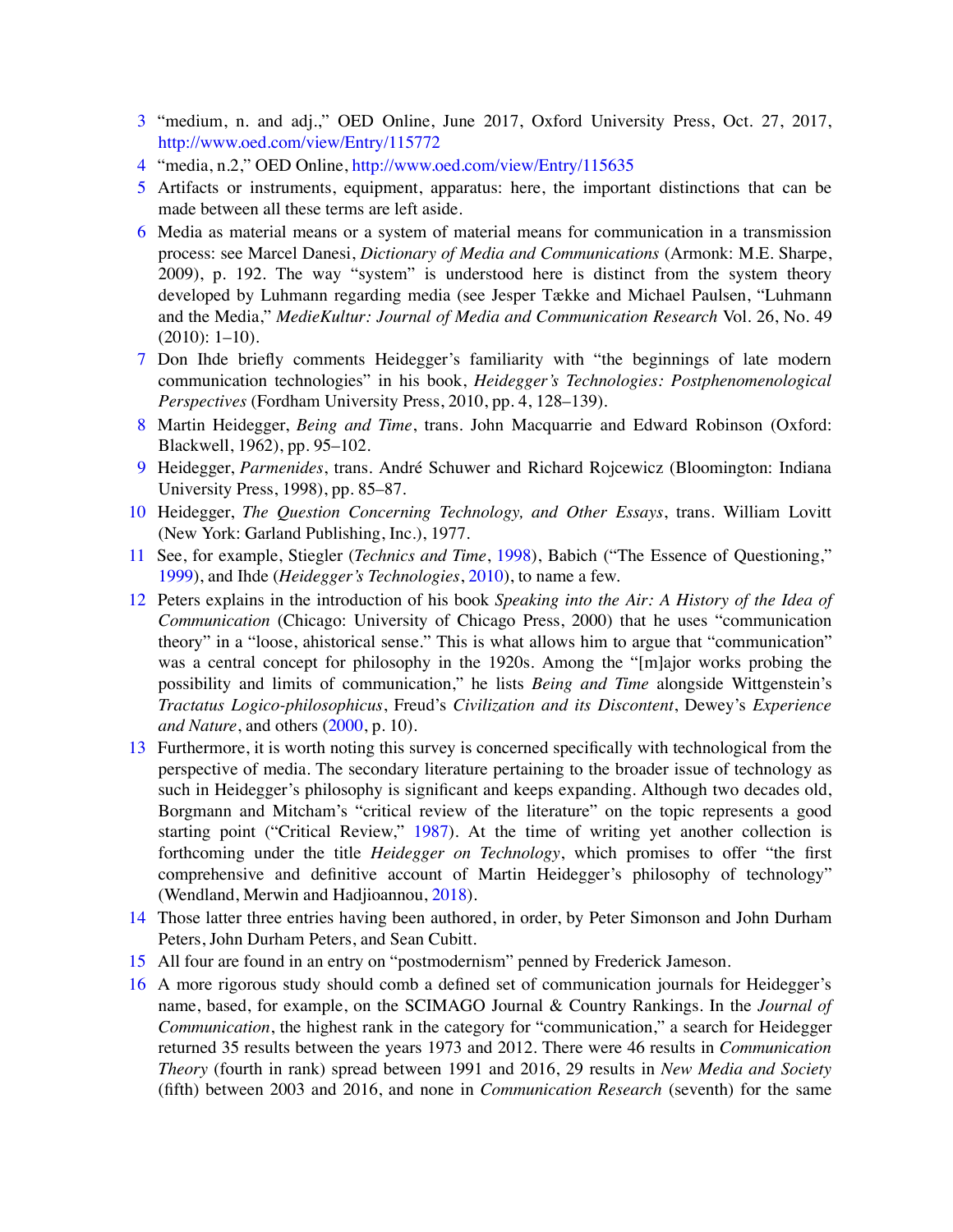time period. Those numbers would certainly require further exploration to increase their relevance for the issue at hand.

- 17 The question of just how much an influence can be rigorously established presents its own set of problems, the first having to do with search parameters: is explicitly mentioning the name of Martin Heidegger the only acceptable marker? Stanley Cavell, for example, is an important figure in cinema and media studies who was strongly influenced by Heidegger's work. The title of one of his most renowned books, *The World Viewed: Reflections on the Ontology of Film*, was inspired by Heidegger, yet in it Heidegger's name appears on only six pages (Cavell, 1971).
- 18 Heidegger's involvement with Nazism was common knowledge during his lifetime and subject to scholarly criticism even then. Marcuse publicly attacked the political involvement of Heidegger's existentialism as early as 1934 (2009, pp. 1–30). In 1940, Vivian Jerauld McGill, founding editor of the Marxist journal *Science & Society*, examined Heidegger's "blindness" in a wider essay on the state of philosophy in Nazi Germany (1940). In 1946, a former student of Heidegger, Karl Löwith, published an essay titled "Les implications politiques de la philosophie de I'existence chez Heidegger" ("The Political Implications of Heidegger's Existentialism") in an issue of *Les temps modernes* (Wolin, 1991, pp. 167–185). In 1948, Günther Anders, former husband of Hannah Arendt, published a vehement charge against what he perceived as the "pseudo-concreteness of Heidegger's philosophy." Anders does not criticize Heidegger's involvement with Nazism explicitly. He takes a different angle, arguing that "moral or political participation or action [...] has become extinct in Heidegger's philosophy" (1948, p. 350). He further points to "the emptiness of [Heidegger's] moral rigorism" (1948, p. 361). A review published by Jürgen Habermas in 1953 bears an unequivocal title: "Thinking with Heidegger and Against Heidegger: On the Publication of Lectures Dating from 1935" (Wolin, 1991, pp. 186–197). Theodor W. Adorno's own well-known *Jargon der Eigentlichkeit: Zur deutschen Ideologie* was published in 1964 (1973).
- 19 At the time of writing, three volumes of the *Black Notebooks* have been published by Vittorio Klostermann. Those three volumes have been translated by Richard Rojcewicz and published in English by Indiana University Press under the titles *Ponderings II–VI: Black Notebooks 1931– 1938* (2016), *Ponderings VII–XI: Black Notebooks 1938–1939* (2017a), and *Ponderings XII– XV: Black Notebooks 1939–1941* (2017b). The *Black Notebooks* are published as part of Heidegger's *Complete Works* (*Gesamtausgabe*) and correspond to volumes 94 to 96. For more information, see Escudero (2015).
- 20 For reviews of and discussion about *The Black Notebooks*, see Krell (2015, pp. 127–160), Trawny (2015), Farin and Malpas (2016), Nancy (2017), Mitchell and Trawny, eds. (2017). A series of unconnected conferences also brought together scholars around the issues raised by the newly published notebooks: on April 8, 2014, at the Goethe Institute in New York City, Peter Trawny (who edited the three volumes of the *Black Notebooks*) discussed the issue with Roger Berkowitz, Academic Director of the Hannah Arendt Center at Bard College; September 5–6, 2014, at Emory University, in Atlanta (Peter Trawny was keynote, while panelists included Bettina Bergo, Robert Bernasconi, Eduardo Mendieta, Richard Polt and Tom Rockmore); September 11–12, 2014, at CUNY, in New York (panelists included Richard Wolin, Emmanuel Faye, and Thomas Sheehan); January 22–25, 2014, at the Bibliothèque Nationale de France, in Paris (panelists included Alain Finkielkraut, Jean-Claude Milner, Peter Sloterdijk, François Fédier, Peter Trawny, Barbara Cassin, Donatella di Cesare, Babette Babich, and many others). Recordings of those public panel discussions are available online. Proceedings of the conference held in Paris were published in 2015.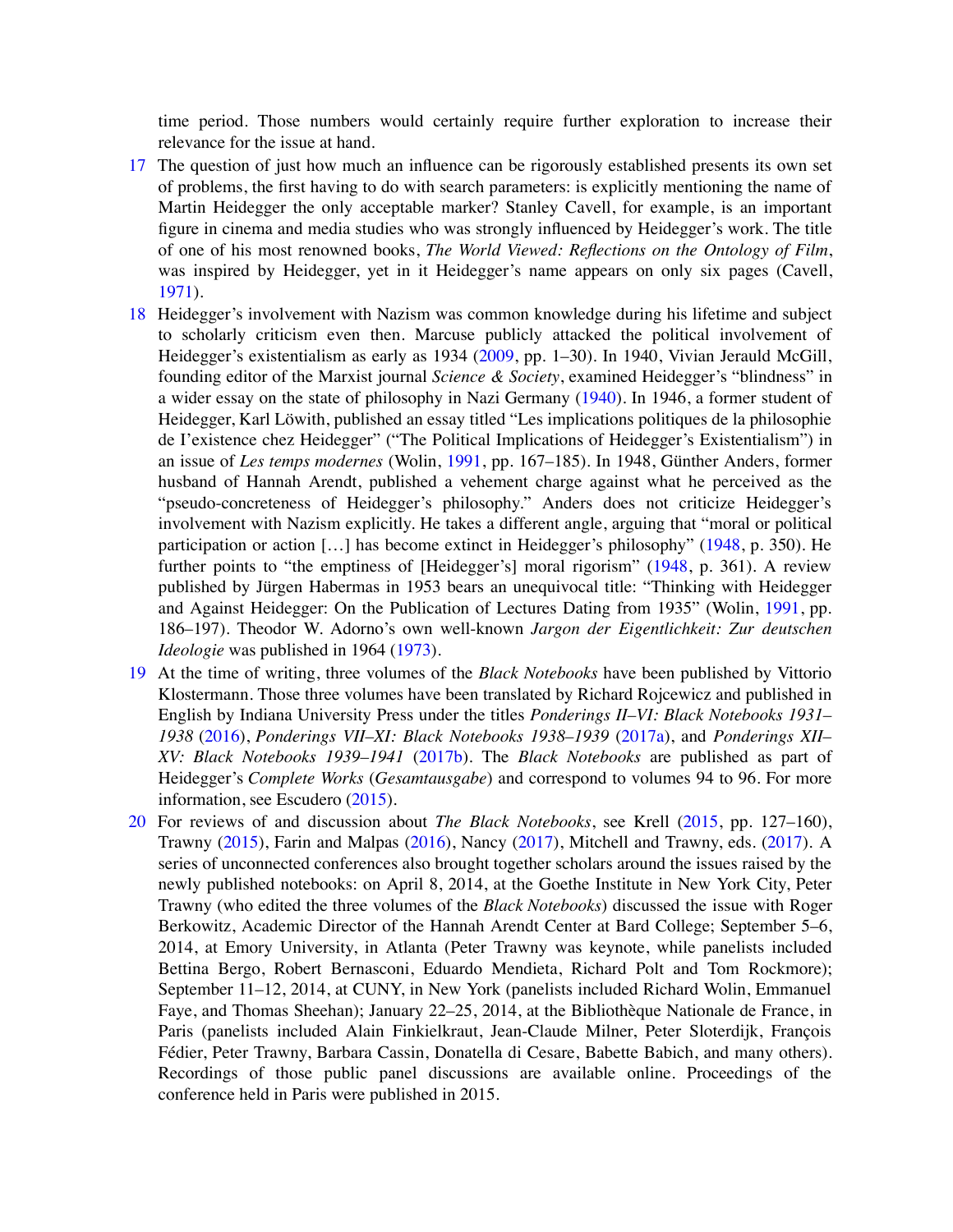- 21 Those contributions started during Heidegger's lifetime and continue to this day. While an exhaustive list is beyond the scope of this chapter, the following references can serve as indicators: Lacoue-Labarthe (2007), Farías (1989), Wolin (1990), Sluga (1993), Faye (2011), Janicaud (2015), and Nancy (2017). As stated, some of this work has been and still is subject to heated debate.
- 22 English and French venues which dealt with the publication of the Notebooks in the spring of 2014 include (but are not limited to) *The Guardian*, *The National Post*, *Slate*, *The New York Times*, *The Huffington Post*, *The Telegraph*, *Foreign Affairs*, *Le Monde*, and *Libération*. This relatively recent media coverage triggered by the publication of parts of the *Black Notebooks* could alone support research also titled "Heidegger and Media," although with a likely different outcome. In an earlier, online version of his examination of the Black Notebooks, Gregory Fried observed, "[p]eople delight in the tabloid spectacle of a once-famous figure made infamous by their own failings" ("The King Is Dead," 2014). Babette Babich commented more specifically on the "digitalization" of the controversy, noting, "today's Heidegger scandal transpires on Facebook, via video, via shared online articles and posts: instant announcement with instant commentary on no less than three dedicated Facebook Group pages" ("Heidegger's Black Night," 2016a, pp. 66–67). She remains one of the few observers who has refused to ignore the intimate relation between those modes of mediation and the core of the controversy: "What is the effect of the medium of dissemination and expression on reflection?" ("Heidegger's Black Night," 2016b, pp. 66–67).
- 23 *Weltjudentum* is sometimes translated as "world Judaism." There are important discussions about the translation problems of this expression into French (Trawny, 2015, translator's foreword) and into English (Babich, "Heidegger's Black Night," 2016a, pp. 63–64).
- 24 Ernesto Laclau opens a chapter of *Politics and Ideology in Marxist Theory* dedicated to "Fascism and Ideology" by quoting from Ortega y Gasset: " 'Fascism has an enigmatic countenance because in it appears the most counterposed contents [.…] Whichever way we approach fascism, we find that it is simultaneously one thing and the contrary, it is A and not-A [....]" (quoted in Laclau, 1977, pp. 81–82). The first line of Ian Kershaw's preface to the third edition of his study, *The Nazi Dictatorship: Problems and Perspectives of Interpretation* underlines another aspect of this problem: "[s]cholarly research on Nazism has produced a literature so immense that even experts cannot hope to master all of it" (1993, p. vii).
- 25 What constitutes the core of Heidegger's inquiry—*die Sache selbst*, according to an expression used in *Being and Time* (34)—has been and is still being challenged, at least by the American reception of his work. This challenge takes the form of a call for a "paradigm shift" in Heideggerian studies (Sheehan, 2014).
- 26 This is the position held by Christian Fuchs, who concluded a recent journal article with those words: "It is now also the moment where scholars should consider stopping to eulogise and reference Heidegger when theorising and analysing the media, communication, culture, technology, digital media, and the Internet" (2015, p. 75). Fuchs references Heidegger's work, critically, in subsequent publications (2016, 2017).
- 27 "Contamination" is the issue raised—and the vocabulary used—by Peter Trawny in his book *Heidegger and The Myth of Jewish World Conspiracy* (2014). The metaphor of contamination carries its own set of problems, as it involves at its premise the idea of an uncontaminated thought or, for that matter, an uncontaminated life. The consequence of such a view should be carefully weighed: it operates based on the opposition between clean and dirty, pure and impure, which has been used by Nazi rhetoric and political discourse in general (Perry, 1983; Mutsaers, 2016). Trawny briefly acknowledged the issue without developing its consequences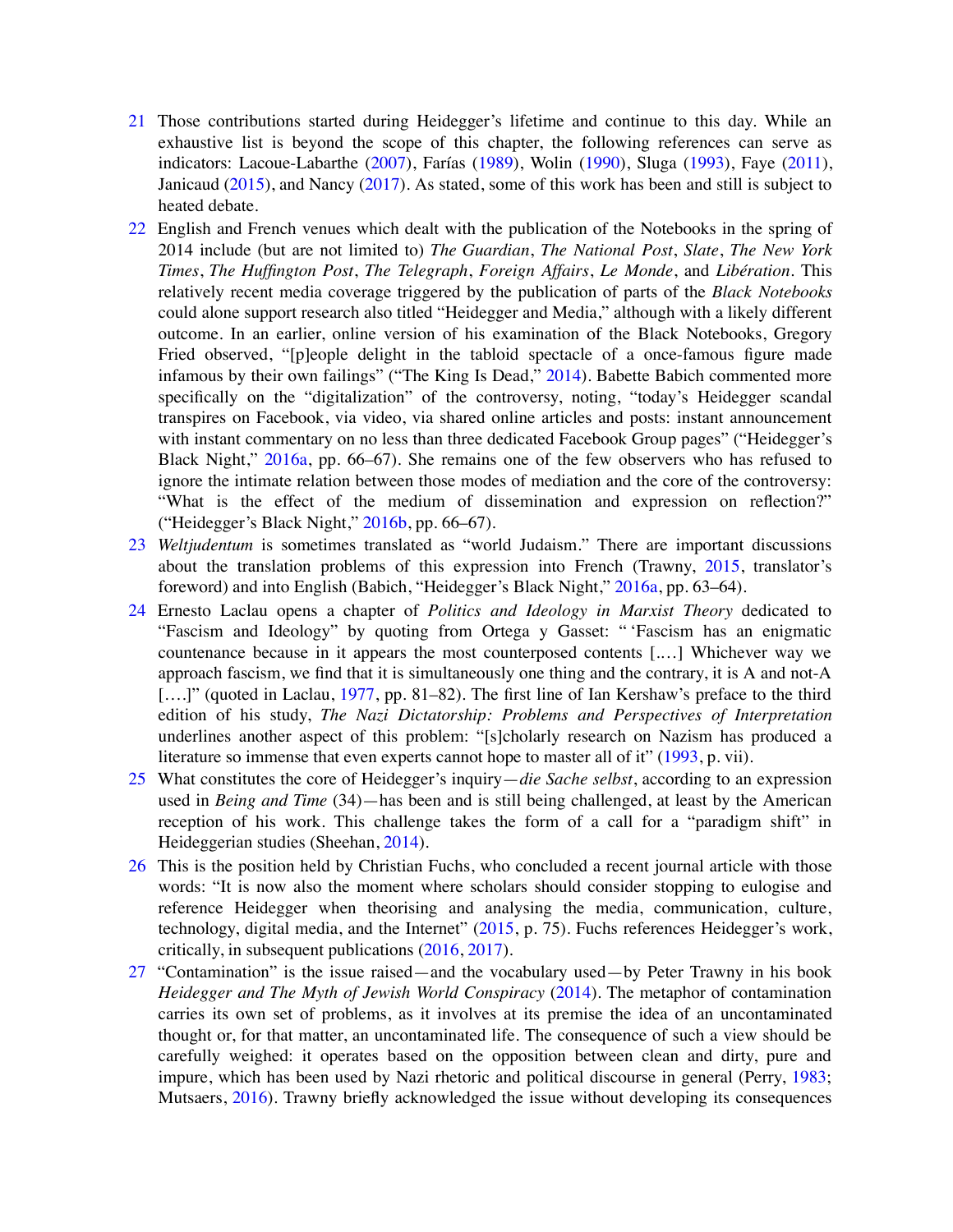("Heidegger and the Myth," 2014, pp. 12–13). This issue is more than tangentially related to the study of communication (when understood as the process opposite to immunization) and media studies (as they were once associated with medical metaphors, such as the "hypodermic" metaphor, which I will address later).

- 28 The condition that allows for the production of a "we"—thus of political synthesis—has received renewed attention in recent years, both by English and French scholars (Geffroy, 1985; Vogel, 1994; Pagano, 2013; Garcia, 2016; Macé, 2017). In 2013, the issue was the central topic for the conference Discovering the "We": The Phenomenology of Sociality held in Dublin. Swiss writer Denis de Rougemont first pointed out the relationship between fascism and the utterance of a "we" (1936, pp. 236–241). Jean-Luc Nancy's main effort since the late 1970s has focused on this very problem through a re-examination of the notion of "community." In Being Singular Plural, a central contribution to this effort, he observes, "this is us, we who are supposed to say we as if we know what we are saying and who we are talking about" (2000, pp. xii–xiii). Recent events surrounding the election of President Donald Trump have shown just how accurate his diagnostic still is. While Richard B. Spencer—a known spokesperson for the far right in the United States—was addressing a conference in Washington in November 2016, a large screen featured the slogan for his presentation: "Become Who We Are" (Rappeport and Weiland, 2016). In his book *On Tyranny* written in December 2016 and published just weeks after the United States presidential inauguration, American historian Timothy Snyder, who wrote extensively on the issue of fascism, observed, "[w]e see ourselves as a city on the hill, a stronghold of democracy, looking out for threats that come from abroad. But […] human nature is such that American democracy must be defended from Americans who would exploit its freedoms to bring about its end." (2017, p. 27).
- 29 Foucault's statement regarding "the fascism in us all" may sound provocative. It is reminiscent of another similar observation, shared this time by Roland Barthes at the occasion of the Inaugural Lecture he delivered at the Collège de France on January 7, 1977: "But language the performance of a language system—is neither reactionary nor progressive; it is quite simply fascist; for fascism does not prevent speech, it compels speech" (1979, p. 5). Barthes's observation offers yet another angle from which fascism should appear especially interesting for communication and media scholars.
- 30 This is Werner Jaeger's well-known conception of the dual life in archaic Greece: "Now, every citizen belongs to two orders of existence; and there is a sharp distinction in his life between what is his own (ἴδιον) and what is communal (κοινόν). Man is not only 'idiotic,' he is also 'politic.' As well as his ability in his own profession or trade, he has his share of the universal ability of the citizen, πολιτικὴ ἀρετή, by which he is fitted to co-operate and sympathize with the rest of the citizens in the life of the polis." (1945, p. 111).
- 31 Sadly, I wrote this chapter during the events and aftermath of the Charlottesville, NC, Unite the Right rally, when various far-right groups clashed with counter-protesters, leaving one dead and many injured. While the U.S. President was calling for unity ("Lets come together as one!" [sic]), the far-right protestors were chanting "one people, one nation" (Wang, 2017; Scherer, 2017). At the time of writing, the normalization of fascism was not a matter of theoretical discussion: for many in the United States, it felt like an impending if not immediate threat.
- 32 The growth of cities that accompanied the industrial revolution raised concerns about the psychology of the crowd that led to well-known studies. Some of those studies became entangled in the development of fascism itself (Le Bon, 1896; Tarde, 1962), while others explicitly targeted it (Bataille, 1979; Reich, 1946).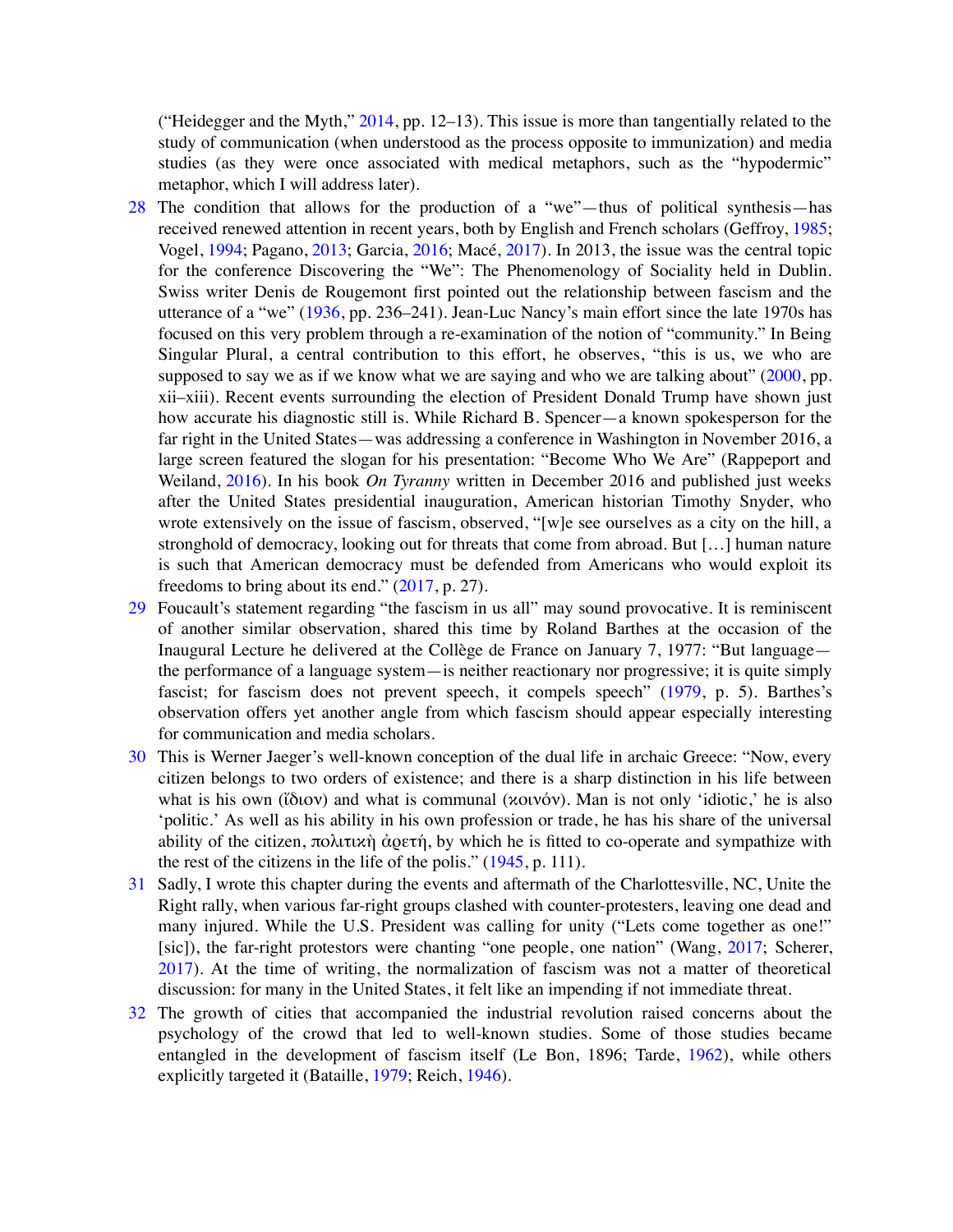- 33 It is worth remembering the bond that brings together community and fascism, especially as ideologies (Kitchen, 2008; Pine, 2017). Thomas Kühne has examined the relationship between the desire for a communal belonging (*Volksgemeinschaft*) and crime committed in the name of an ethno-national unity under Hitler (2013). Already in 1939, Svend Ranulf made the argument that founders of sociology—including Ferdinand Tönnies and Émile Durkheim—were the true precursors of fascism: "indulgence in glorifications of the *Gemeinschaft* and in deprecation of the *Gesellschaft* is equivalent to a piece of fascist propaganda unsupported by genuine science" (1939, p. 34). In France, the very efforts of the members of the Collège de Sociologie to save their community from fascism raised serious issues (Falasca-Zamponi, 2006). This may help explain why Walter Benjamin was openly critical of their activities and also why, despite Georges Bataille's explicit and active resistance to fascism, Benjamin once told him "At bottom, you're working for fascism!" (Agamben, 1998, p. 113; Lacoue-Labarthe, 2007, p. 66).
- 34 The relationship between fascism and nationalism cannot be that of a straightforward identification: there are clearly elements of fascism and nationalism that do not overlap. Nonetheless, there are active ultranationalist parties that have been widely and explicitly associated with fascism, such as Golden Dawn, a political party in Greece (registered in 1993, the party holds 17 seats in the Hellenic Parliament at the time of writing).
- 35 Everett Rogers put it the most bluntly: "Two of Hitler's direct contributions to American communication science were Kurt Lewin and Paul F. Lazarsfeld" (1986, p. 101).
- 36 In his *Nicomachean Ethics,* Aristotle explains how ἦθος "comes into being as a consequence of ἔθος, on account of which it even gets its name by a small inflection from ἔθος" (*Nic. Eth*. 1103a.14). For Aristotle, ἔθος—different from  $\hat{\eta}$ θος only by the first accented letter—means "habit." Hence, ēthos and ethics derive from or constitute a modification of habit (Woerther, 2007, p. 144, n. 33). In his translation, H. Rackham similarly observed in a note, "It is probable that ἔθος, 'habit' and ἦθος, 'character' (whence 'ethical,' moral) are kindred words" (in Aristotle, Nicomachean, 1934, p. 70). In a newer translation, Joe Sachs further remarked, "[h]ow the condition meant by character derives from habit is more complex" (in *Aristotle, Nicomachean*, 2002, p. 22). The details of the relationship between the two words—ἔθος and  $\hat{\eta}$ θος—is being partly discussed by Aristotle in the subsequent section of his Ethics. In contemporary times, this discussion has been reopened mainly by scholars interested in Aristotle's treatment of rhetoric. Further discussions about how the two orthographies could be related are found in Petit (1999), Frobish (2003), and Woerther (2005, 2007). For thorough discussions of the relationship between habituation, habit, and character, see Vergnières (1995) and Lockwood (2013). For a good overview of previous effort and examination of the relationship between the two Greek words and its implication for rhetoric, see Miller (1974).
- 37 See, for example, Sidgwick (1988, p. 11) and Dewey (1932, p. 3).
- 38 See also his 1984 interview, "The Ethics of the Concern for Self as a Practice of Freedom," where he further develops the concept of ēthos as it was understood in ancient Greece (1997, pp. 281–301).
- 39 Similar definitions are found in French etymological dictionaries as well (Bailly, 1935, p. 894; Chantraine, 1968, pp. 407–408). In Boisacq, the article for  $\hat{\eta}$ θος references back to the article for ἔθος, where the spatial meaning is nonetheless listed among the meanings of the term (1916, p. 218). In a more recent account of the etymology of the words, the articulation of the slight difference between ἔθος and ἦθος is also addressed (Beekes, 2010, p. 511). At the time of writing, Woerther's remains the most thorough philological examination (2005, 2007).
- 40 He does so in a discussion about fragment DK B119 from Heraclitus: "ἦθος ἀνθρώπῳ δαίμων" ("human's ēthos is his daimon"). Although it cannot be discussed here, the passage is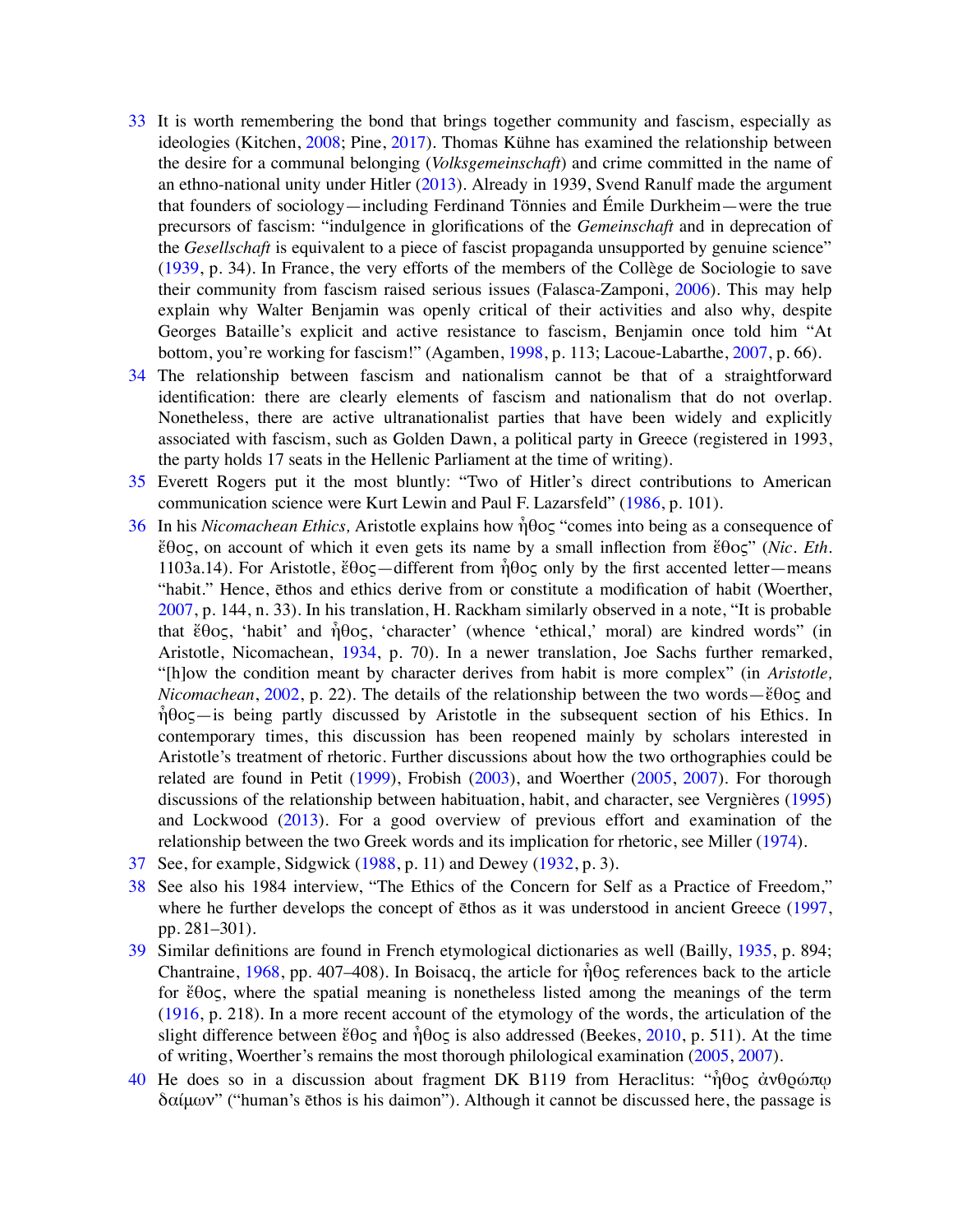important for the issues at hand, as it is prompted by a remark shared by Jean Beaufret regarding the relationship between ontology and ethics. Heidegger's comments take the form of an answer to a question he remembers being asked: "When are you going to write an ethics?" (1998, p. 268).

- 41 Other paths allow us to relate the space-shaping process—mediation—to ethics. For example, keeping with Plato and Aristotle, it would be worth exploring the relationship between μέθεξις (participation) and  $\mu \in \alpha \xi \mathcal{V}$  (between, amongst, amid), especially given the proximity of ethos and hexis (Gadamer, 2000; Nancy, 2007; Alloa, 2009). This is not exclusive to Western philosophy either, as shown in the work of Japanese philosopher Tetsuro Watsuji regarding ethics (1996; see especially his discussion of the etymology of ningen, the Japanese word for "human being").
- 42 In another context, this would require a discussion about Aristotle's hylomorphic scheme. Instead, it will suffice to point to the long-lasting idea that a milieu of existence determines a character. Such a conception can be found in a wide variety of authors from ancient Greece through the medieval period, all the way to early modernity: Herodotus, Hippocrates, Ibn Khaldun, Herder, and Taine all supported this view. For a general "outline of the history of the idea of milieu," see Koller (1918). Two further observations are worth noting. Mediation as ethics, as it is being discussed here, is thus incompatible with the idea that a specific character could be grounded in a specific place once and for all. Ideas that seek to assign an essential identity (often ethnical) to a geographical location are always at risk of devolving into dangerous ideologies. This was the case with Nazi ideology as it championed the slogan "Blut und Boden." The exact implication of this slogan for Heidegger's philosophy is outside the scope of this chapter and has already received a significant amount of attention (see, for example, Harries, 1976; Malpas, 2006, pp. 17–27; Bernasconi, 2010). Finally, it should be clear that such a processual mediation does not coincide with Kittler's often-quoted idea that "media determine our situation" (1999, p. xxxix). This is not to say, however, that such an idea is incompatible with a treatment of technology; quite the contrary. It takes the issue of technics seriously as a condition—not an instrument—of existence, as Nancy once argued, "existing is technological through and through" (2003, p. 24).
- 43 The difference between milieu as a centre and milieu as an intermediary field has been examined by Georges Canguilhem in his book *The Knowledge of Life*. In a chapter titled, "The Living and his Milieu," Canguilhem links the discovery of our medial condition to the process through which we were forced to abandon the idea that human beings occupy an exceptional position in the universe. The decentering, as he explains, comes with the realization that "[man] is no longer in the middle [milieu] of the world, but he is a milieu" (2008, p. 117; emphasis in the original). This discussion on milieu was picked up by Michel Serres in his major doctoral thesis on Leibniz (1968, pp. 673–683), and more recently by Pierre Macherey (2017). For more discussion on the history and evolution of the concept of "milieu," see Chien (2007), Gandolfo (2008), and Feuerhahn (2009).
- 44 Theoretical interest in the notion of medium encompasses a wide variety of approaches, including Fritz Heider's epistemology of "thing and medium" (1925), Robert E. Park's concept of the city (1925), the idea of "medium specificity" discussed by art theorists (Greenberg, 1993), the emergence of various media ecologies (Fuller, 2005), the city as medium in German theory (Kittler and Griffin, 1996), man as medium (Oosterling, 2000), intermediality, médiologie (Debray, 2000), médiance (Berque, 1990), the recent emergence of Medienphilosophie (Mersch, 2016; Krämer, 2015), medium as a concept of sociology (Tosini,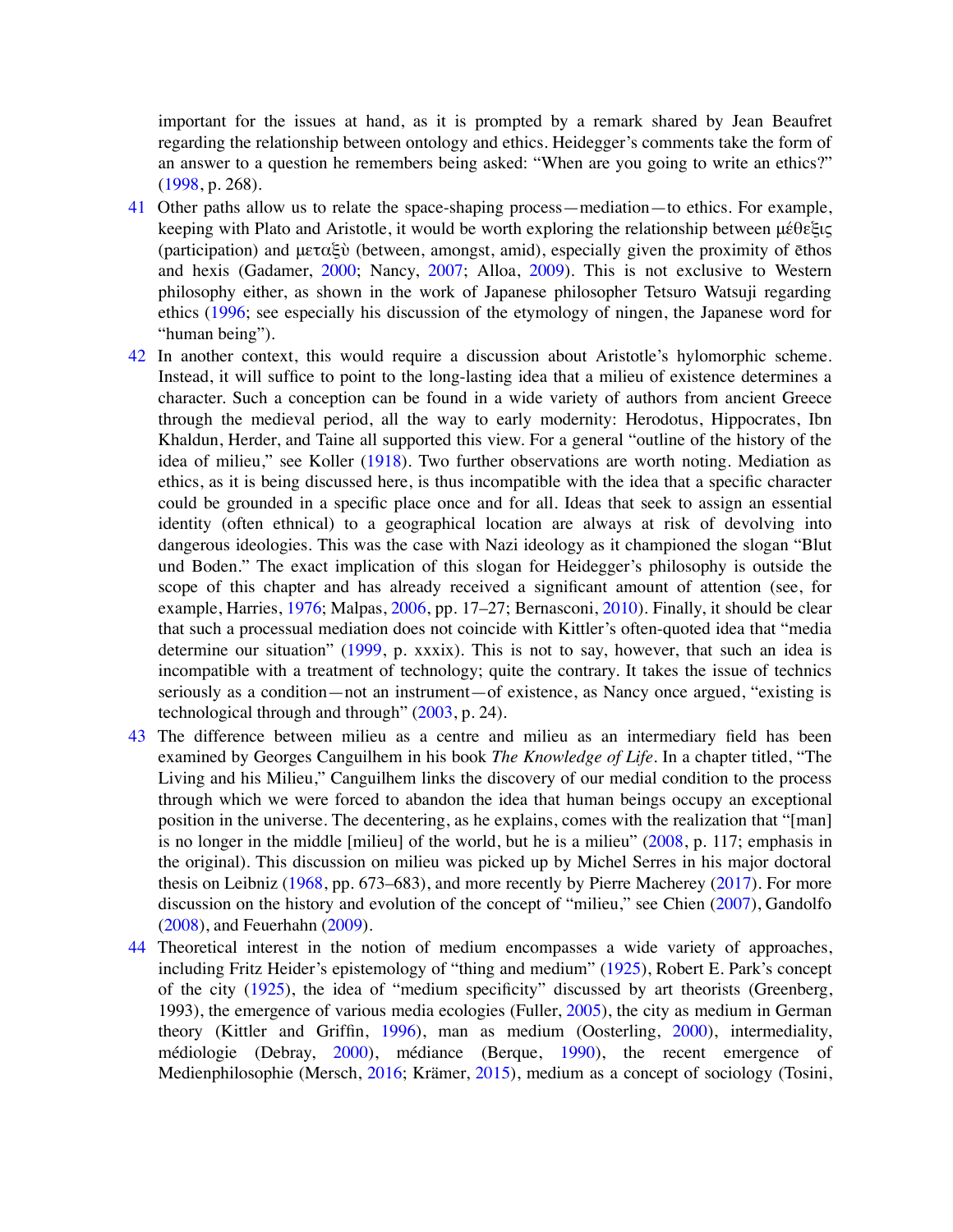2006), media as living circumstances (Canguilhem, 2008; Sloterdijk, 2009), and medium as ambiance (Spitzer, 1942; Somaini, 2016).

- 45 Jean-Luc Nancy's essay "Being Singuler Plural" is an explicit attempt to move beyond Heidegger's existential analytic, toward a co-existential analytic (2000).
- 46 For an analysis of how this opposition played out within the Frankfurt School's assessment of mass media, see Negt and Adelson's rigorous overview (1978).
- 47 There is a lot more to say about this, from Charles S. Peirce's remarks about the vagueness of communication, to Heidegger's observation about the averageness (*Durchschnittlichkeit*) of language. Here, it will suffice, if only suggestively, to recall Wittgenstein's discussion about a question he asked himself in his *Philosophical Investigations*: "But is a blurred concept a concept at all?" (1963, p. 34). Given the opportunity, it would be possible to show how this structural and functional ambiguity is also at work in the concept of communication at least since the Pythagoreans' understanding of what "common" ("κοινόν") meant.
- 48 "We are": this is an ontological proposition, but from an ontology quite distinct from the "first philosophy" laid out by Aristotle, and more akin to Heidegger's treatment of the question of being. It is the case because its logic is one where the essential is found in the existentiell or, to put it in other words, where the essence of being is entirely in the modes of existence. It is akin to Heidegger, but also different. If it were developed, it would put an emphasis on mediality, whereas Heidegger's crucial observations on *Mitsein* in *Being and Time* were and remain in the shadow of his sustained examination of *Dasein*. This emphasis on mediality would further mean a distancing from anthropocentric views, and a renewed attention to space (as place, milieu, site, topos, etc.). For all those reasons, it must be noted that existing propositions to the effect "that media are our situation," that "we are media and of media," or that "[m]edia are our infrastructures of being" have yet to fully engage what this means in the long history pertaining to the question of being (Mitchell and Hansen, 2010, p. xxii; Parikka, 2010, p. xxvii; Peters, 2015, p. 15). Developments in that direction can be found in Peter Sloterdijk's treatment of media as it appears in various works, but most centrally in his "Spheres" trilogy (2011, 2014, 2016).
- 49 Elsewhere, it would be possible to argue that the knowledge of German is not sufficient by itself to guarantee a rigorous—certainly not a more authentic—access to the text. In other words, one can be fluent in German and yet still stumble amid Heidegger's unfamiliar ideas. This observation pertaining to the opacity of language is a point where some of Heidegger's ideas meet with issues of concern in communication and media studies.
- 50 For indicative purposes only, as a more exhaustive literature review would require its own analysis, see Caputo (1971), Bernstein (1992, pp. 79–141), Vogel (1994), Hodge (1995), Olafson (1998), Nancy (1999), Paley (2000), Lewis (2005), Brook (2009), Esposito (2010, pp. 86–111), Webb (2011), Gak (2015), Artemenko (2016), and Babich (2016a). For a more thorough bibliography of texts published between 1979 and 1999 that deal with the questions of ethics and co-existence in Heidegger, see Annalisa Caputo's exhaustive bibliography (2001, pp. 142–147).
- 51 Others have argued for the necessity to pit Heidegger against himself. This was Jürgen Habermas's proposition in the 1953 review I mentioned in note 18. This position is sustained in the foreword Habermas wrote for the German edition of Victor Farías's book, *Heidegger and Nazism* (1989). Jeff Malpas makes a similar proposition when he suggests his project be read "as setting Heidegger against Heidegger" (2016, p. 20, emphasis in the original).
- 52 As of 2017, of the 102 volumes of Heidegger's *Gesamtausgabe*, eleven volumes have not yet been published by Vittorio Klostermann (Frankfurt am Main). Some of the published volumes